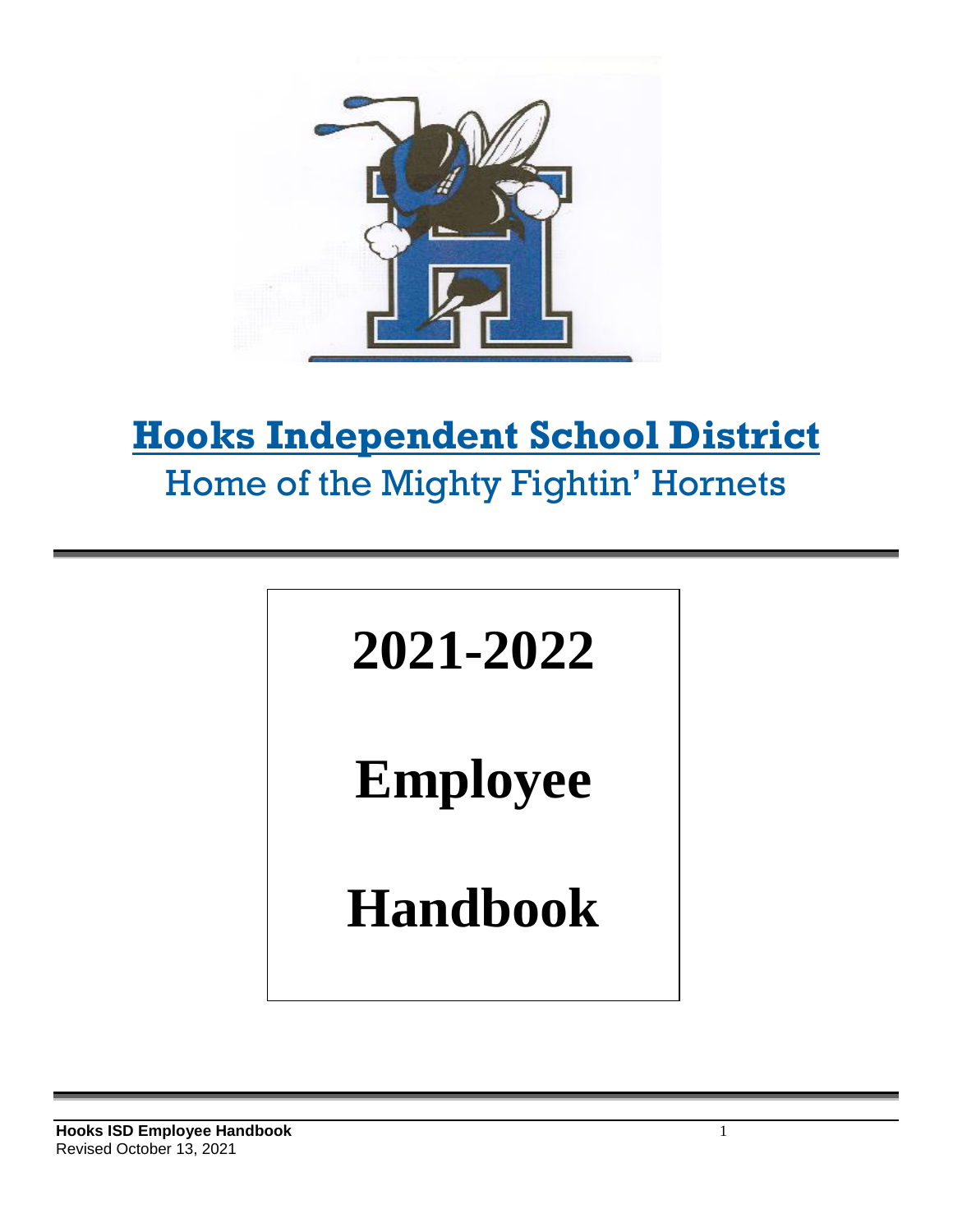| <b>Hooks ISD Employee Handbook</b> | 2 |
|------------------------------------|---|

Revised October 13, 2021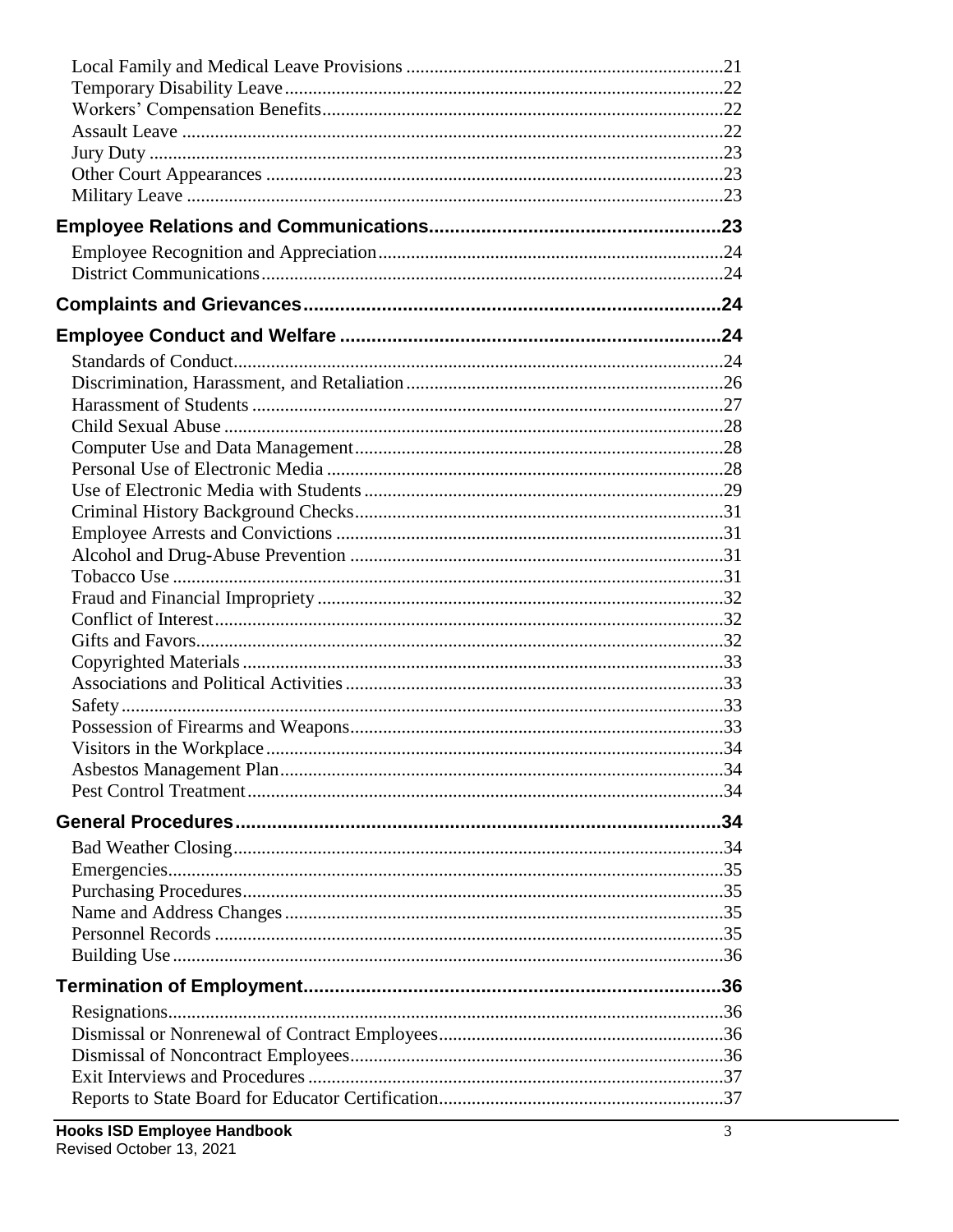| .37 |
|-----|
|     |
|     |
|     |
|     |
|     |
|     |
|     |
|     |
|     |
|     |
|     |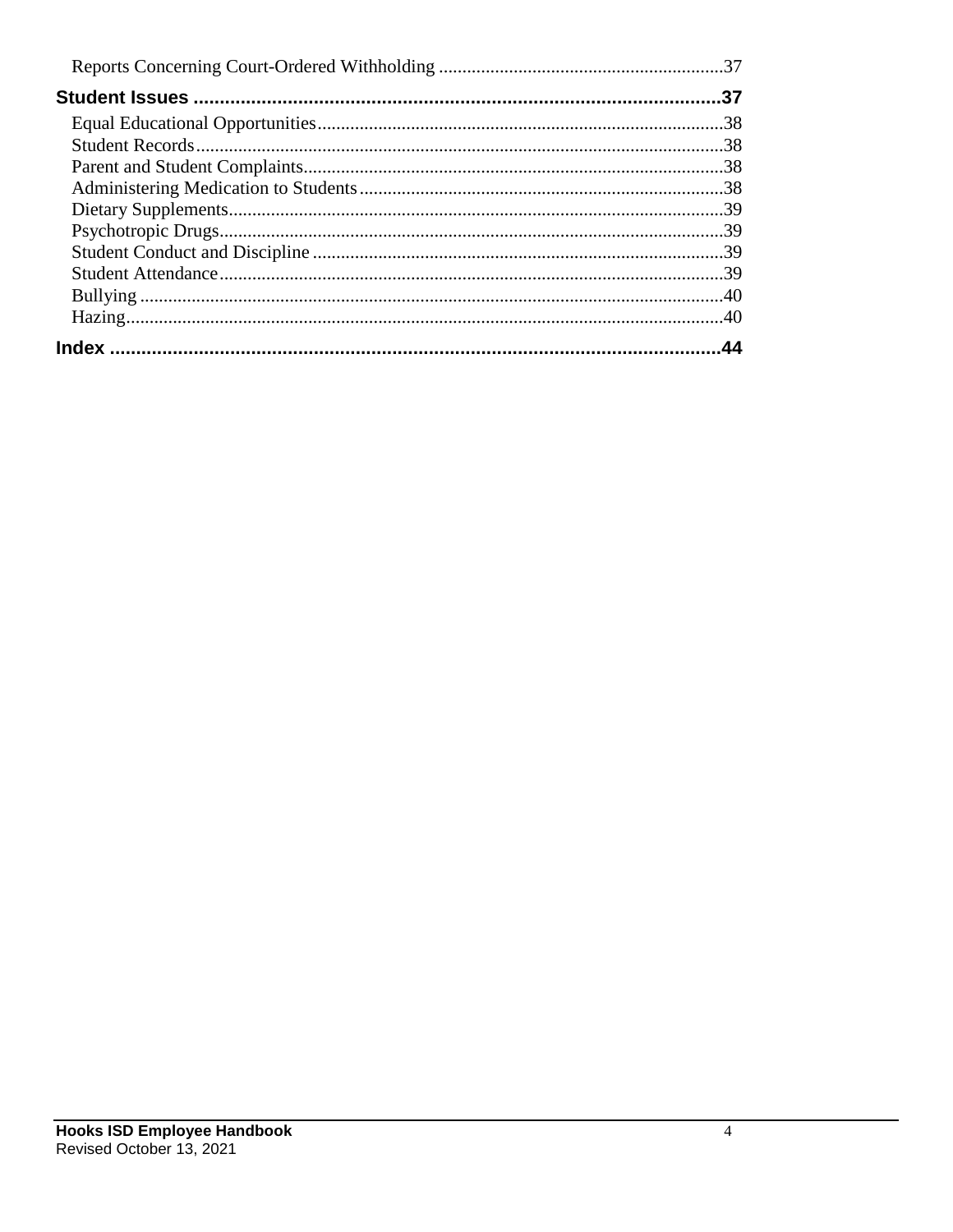## **Introduction**

The purpose of this Handbook is to provide information that will help with questions and pave the way for a successful year. Not all district policies and procedures are included. Those that are have been summarized. Suggestions for additions and improvements to this Handbook are welcome and may be sent to Mr. Keith Minter, Superintendent of Schools for Hooks ISD.

This Handbook is neither a contract nor a substitute for the official district policy manual. Nor is it intended to alter the at-will status of noncontract employees in any way. Rather, it is a guide to and a brief explanation of district policies and procedures related to employment. These policies and procedures can change at any time; these changes shall supersede any Handbook provisions that are not compatible with the change. For more information, employees may refer to the policy codes that are associated with Handbook topics, confer with their supervisor, or call the appropriate district office. District policies and updates can be accessed on line at www.hooksisd.net.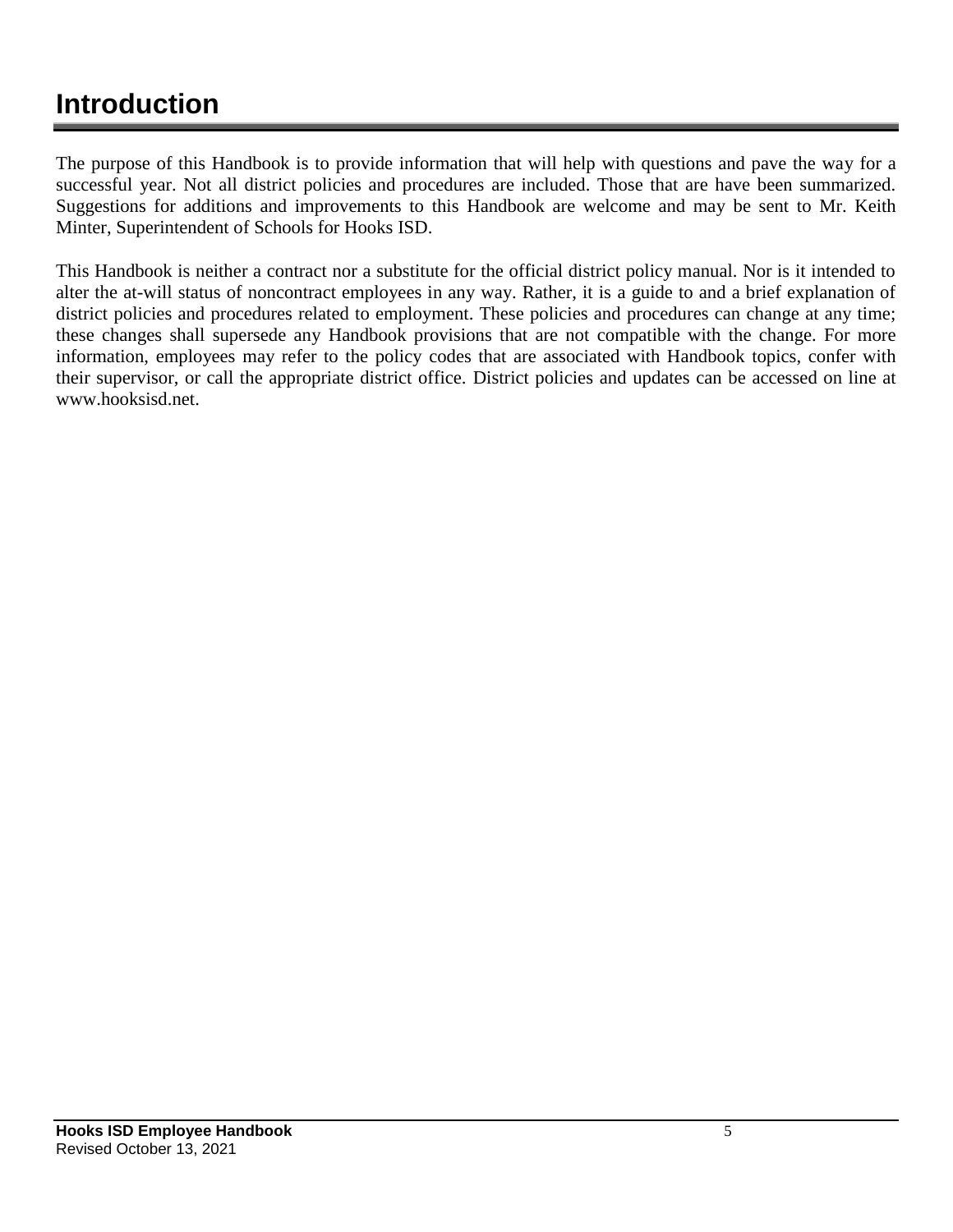## **Description of the District**

The Hooks Independent School District (HISD) is located in northeast Texas, in Bowie County, 15 miles west of Texarkana. Hooks ISD is comprised of three campuses: our Elementary campus serves students in grades Pre-K through  $4<sup>th</sup>$  grade; our Junior High campus serves students in grades 5 through 8; and our High School serves students in grades 9 through 12. Hooks ISD provides its students a challenging curriculum that meets or exceeds the requirements of the Texas Education Agency, including vocational studies, Gifted/Talented programs, athletics, band, and UIL academic opportunities. In addition, high school students have the opportunity to earn college credits through concurrent enrollment. Our facilities, which have recently undergone additions and renovations, rank among the most modern in Northeast Texas. The goal of Hooks Independent School District is to provide and maintain excellence in education.

#### **Mission and Vision**

*Policy AE*

The mission of Hooks Independent School District is to graduate responsible and productive citizens prepared for success by delivering appropriate and individualized educational experiences.

Our vision in Hooks Independent School District is to be a dynamic learning community vigorously pursuing student success; challenging all to achieve excellence in our ever-changing global society.

#### **Board of Trustees**

*Policies BA, BB series, BD series, and BE series*

Texas law grants the Board of Trustees the power to govern and oversee the management of the district's schools. The Board is the policy-making body within the district and has overall responsibility for the curriculum, school taxes, annual budget, employment of the Superintendent and other professional staff, and facilities. The Board has complete and final control over school matters within limits established by state and federal laws and regulations.

The Board of Trustees is elected by the citizens of the district to represent the community's commitment to a strong educational program for the district's children. Trustees serve three-year terms. Trustees serve without compensation, must be registered voters, and must reside in the district.

Current Board members include:

- Scot Duncan President
- Nancy Reiter Vice-President
- Jim Whisenhunt Secretary
- Brandon Grant
- Mark Harpold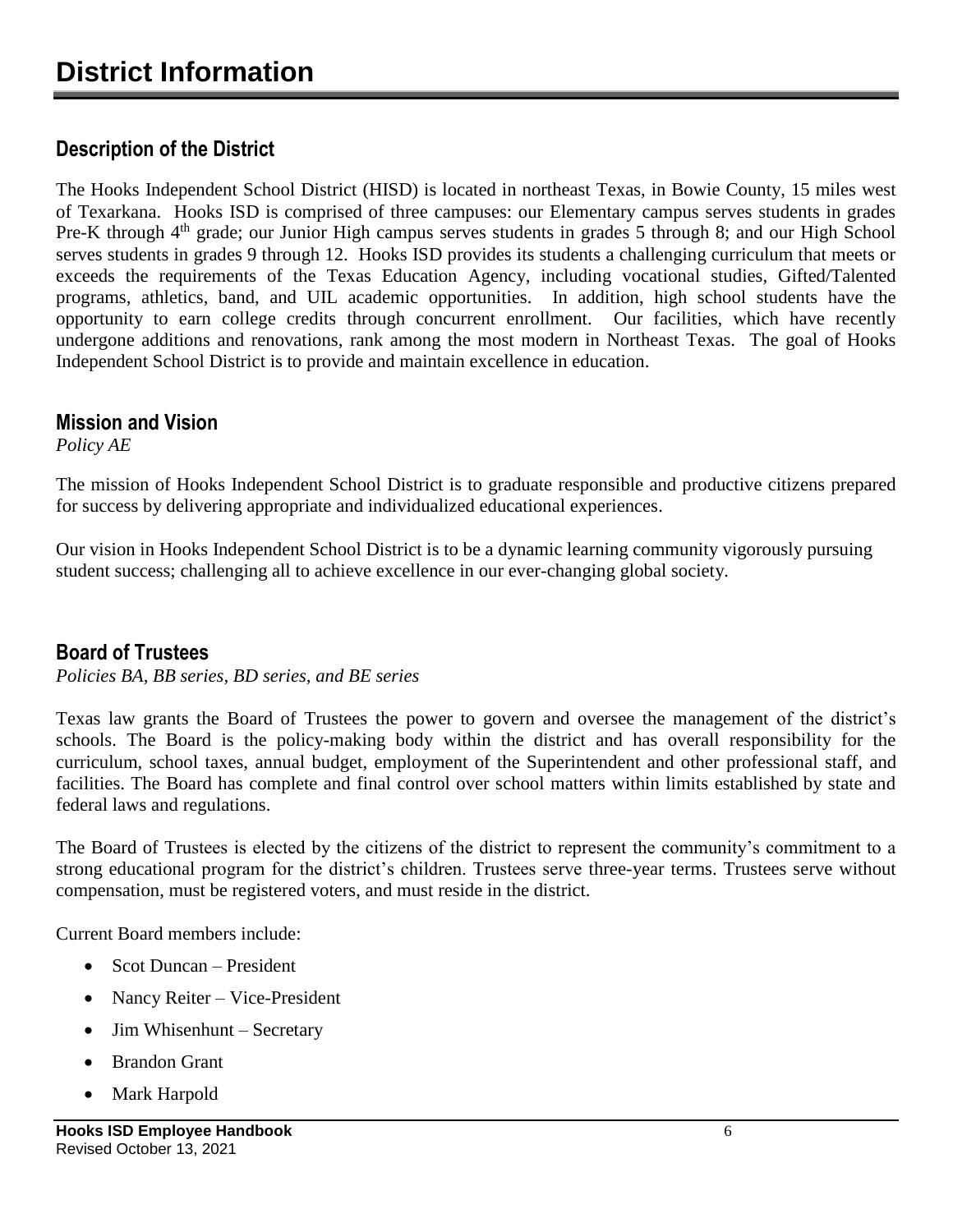- Nathan Harris
- Brant Henry

The Board usually meets on the 4<sup>th</sup> Monday of each month at the Hooks ISD Administration Office. In the event that large attendance is anticipated, the board may meet at the Hooks High School Cafeteria. Special meetings may be called when necessary. A written notice of regular and special meetings will be posted on the district web site and outside the administrative office at least 72 hours before the scheduled meeting time. The written notice will show the date, time, place, and subject(s) of each meeting. In emergencies, a meeting may be held with a two-hour notice.

All meetings are open to the public. In certain circumstances, Texas law permits the board to go into a closed session from which the public and others are excluded. Closed session may occur for such things as discussing prospective gifts or donations, real-property acquisition, certain personnel matters including employee complaints, security matters, student discipline, or consulting with attorneys regarding pending litigation.

#### **Hooks ISD Administration for 2021-2022**

Mr. Keith Minter – Superintendent of Schools

Ms. Tracy Cook – Asst. Superintendent of Instruction

Ms. Penny Morphew- Business Manager

Ms. Beverly Shannon – High School Principal Mr. Chris Fountain - High School Dean of Students

Ms. Kelly Odom – Associate Junior High School Principal Mr. Kenny Turner – Associate Junior High School Principal

Ms. Jennifer DeAnda – Elementary School Principal Mr. Kevin Breiby –Elementary School Assistant Principal

## **School Calendar**

A copy of the 2021-2022 school calendar can be obtained in the principal's office on campuses, at the central administration office, or online at www.hooksisd.net.

#### **Helpful Contacts**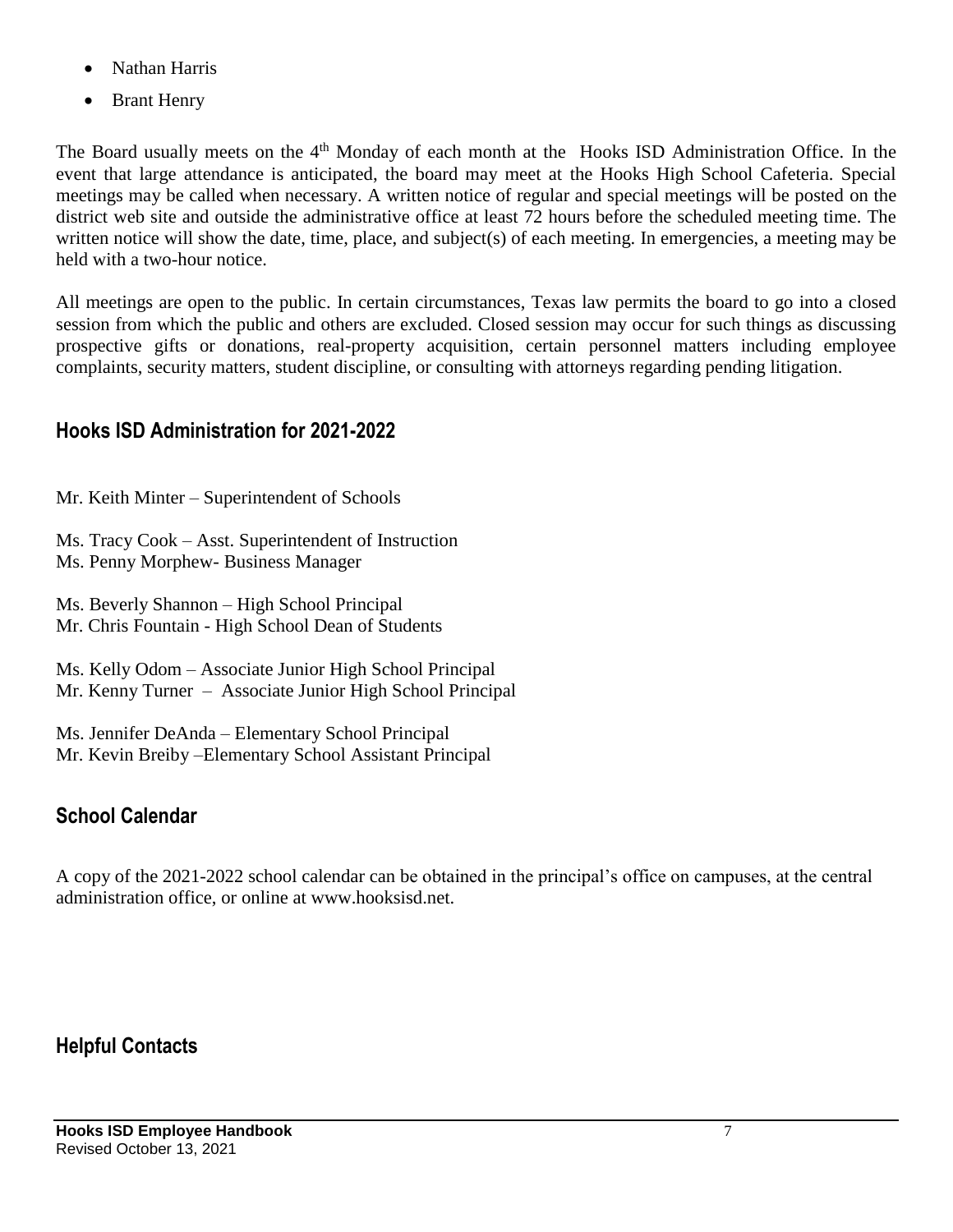From time to time, employees have questions or concerns. If those questions or concerns cannot be answered by supervisors or at the campus or department level, the employee is encouraged to contact the appropriate department as listed below. Hooks ISD Administration staff can be reached by calling the main number, 903- 547-6077 and entering the correct extension at the prompt.

| Keith Minter            | Superintendent of Schools                 | Extension 1020 |
|-------------------------|-------------------------------------------|----------------|
| <b>Tracy Cook</b>       | Director of Curriculum & Special Programs | Extension 1021 |
| Penny Morphew           | <b>Business Manager</b>                   | Extension 1025 |
| Tonya Clayton           | <b>ACE Coordinator</b>                    | Extension 1037 |
| <b>Rowdy Peacock</b>    | <b>Technology Assistant</b>               | Extension 2026 |
| T. Jon Kelly            | <b>Band Director</b>                      | Extension 2031 |
| Chris Birdwell          | <b>Athletic Director</b>                  | Extension 5022 |
| Judy Cochran            | <b>Accounts Payable</b>                   | Extension 1023 |
| Lisa Tullis             | Payroll & Human Resources                 | Extension 1022 |
| Lisa Tullis             | Administrative Assistant & Webmaster      | Extension 1022 |
| <b>Suzanne Crawford</b> | <b>Administration Assistant</b>           | Extension 1036 |

## **School Directory**

A copy of the 2021-2022 Staff Directory will be available through the personnel department located at the administration office and will be distributed to employees at the beginning of the school year. Staff contact information is also available online at www.hooksisd.net.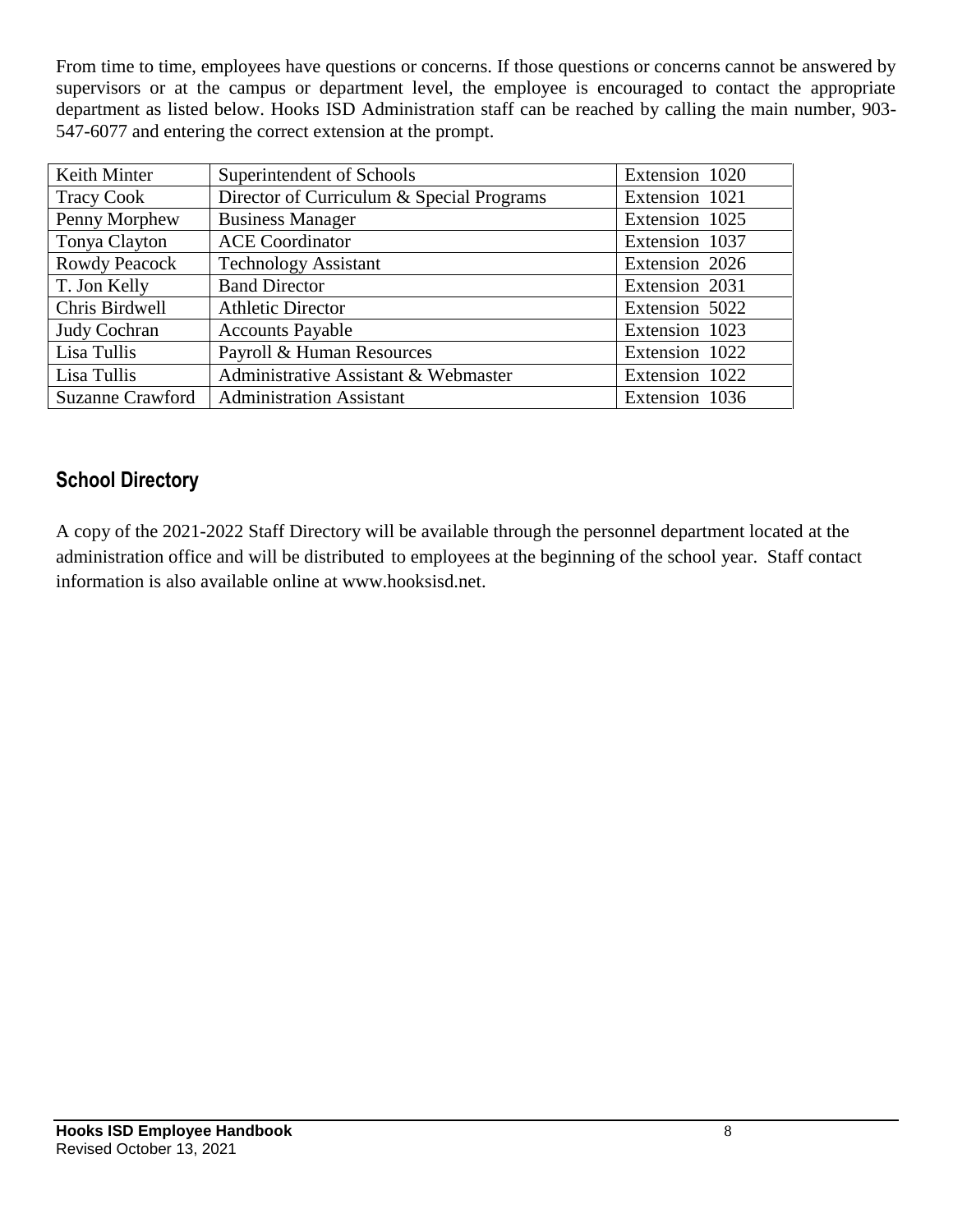#### **Equal Employment Opportunity**

*Policies DAA, DIA*

Hooks ISD does not discriminate against any employee or applicant for employment because of race, color, religion, gender, national origin, age, disability, military status, genetic information, or on any other basis prohibited by law. Employment decisions will be made on the basis of each applicant's job qualifications, experience, and abilities.

Employees with questions or concerns relating to discrimination for any of the reasons listed above should contact the superintendent.

#### **Job Vacancy Announcements**

*Policy DC*

Announcements of job vacancies by position and location are distributed on a regular basis and posted on the district's web site, [www.hooksisd.net](http://www.hooksisd.net/) and also at Region 8's EASY website [www.reg8.net](http://www.reg8.net/) under the employment tab.

#### **Employment After Retirement**

*Policy DC*

Individuals receiving retirement benefits from the Teacher Retirement System (TRS) may be employed in limited circumstances on a full- or part-time basis without affecting their benefits, according to TRS rules and state law. Detailed information about employment after retirement is available in the TRS publication Employment After Retirement. Employees can contact TRS for additional information by calling 800-223-8778 or 512-542-6400. Information is also available on the TRS Web Site (www.trs.state.tx.us).

#### **Contract and Noncontract Employment**

*Policy DC series*

State law requires the district to employ all full-time professional employees in positions requiring a certificate from the State Board for Educator Certification (SBEC) and nurses under probationary, term, or continuing contracts. Employees in all other positions are employed at-will or by a contract that is not subject to the procedures for nonrenewal or termination under Chapter 21 of the Texas Education Code. The paragraphs that follow provide a general description of the employment arrangements used by the district.

**Probationary Contracts.** Nurses and full-time professional employees new to the district and employed in positions requiring SBEC certification must receive a probationary contract during their first year of employment. Former employees who are hired after at least a two-year lapse in district employment also may be employed by probationary contract. Probationary contracts are one-year contracts. The probationary period for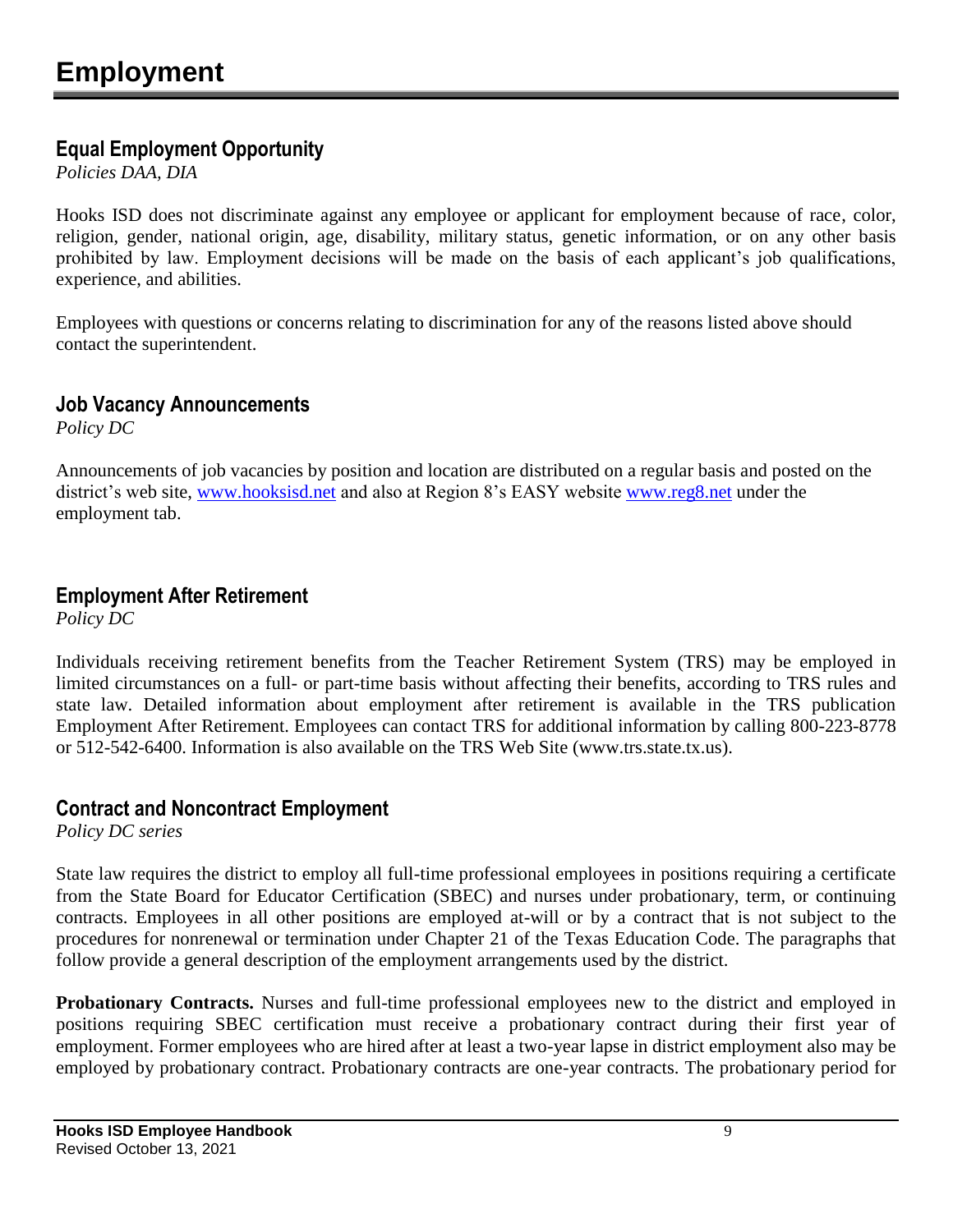those who have been employed as a teacher in public education for at least five of the eight years preceding employment with the district may not exceed one school year.

For those with less experience, the probationary period will be three school years (i.e., three one-year contracts) with an optional fourth school year if the board determines it is unclear whether a term or continuing contract should be given.

**Term Contracts.** Full-time professionals employed in positions requiring certification and nurses will be employed by term contracts after they have successfully completed the probationary period. The terms and conditions of employment are detailed in the contract and employment policies. All employees will receive a copy of their contract. Employment policies can be accessed on line or copies will be provided upon request.

**Noncertified Professional and Administrative Employees.** Employees in professional and administrative positions that do not require SBEC certification (such as noninstructional administrators) are not employed by contract. Employment is not for any specified term and may be terminated at any time by either the employee or the district.

**Paraprofessional and Auxiliary Employees.** All paraprofessional and auxiliary employees, regardless of certification, are employed at will and not by contract. Employment is not for any specified term and may be terminated at any time by either the employee or the district.

#### **Searches and Alcohol and Drug Testing**

*Policy DHE*

Noninvestigatory searches in the workplace including accessing an employee's desk, file cabinets, or work area to obtain information needed for usual business purposes may occur when an employee is unavailable. Therefore, employees are hereby notified that they have no legitimate expectation of privacy in those places. In addition, the district reserves the right to conduct searches when there is reasonable cause to believe a search will uncover evidence of work-related misconduct. Such an investigatory search may include drug and alcohol testing if the suspected violation relates to drug or alcohol use. The district may search the employee, the employee's personal items, and work areas including district-owned computers, lockers, and private vehicles parked on district premises or work sites or used in district business.

**Employees Required to Have a Commercial Driver's License.** Any employee whose duties require a commercial driver's license (CDL) is subject to drug and alcohol testing. This includes all drivers who operate a motor vehicle designed to transport 16 or more people counting the driver, drivers of large vehicles, or drivers of vehicles used in the transportation of hazardous materials. Teachers, coaches, or other employees who primarily perform duties other than driving are subject to testing requirements if their duties include driving.

Drug testing will be conducted before an individual assumes driving responsibilities. Alcohol and drug tests will be conducted when reasonable suspicion exists, at random, when an employee returns to duty after engaging in prohibited conduct, and as a follow-up measure. Testing may be conducted following accidents. Return-to-duty and follow-up testing will be conducted if an employee, who has violated the prohibited alcohol conduct standards or tested positive for alcohol or drugs, is allowed to return to duty.

All employees required to have a CDL or who otherwise are subject to alcohol and drug testing will receive a copy of the district's policy, the testing requirements, and detailed information on alcohol and drug abuse and the availability of assistance programs.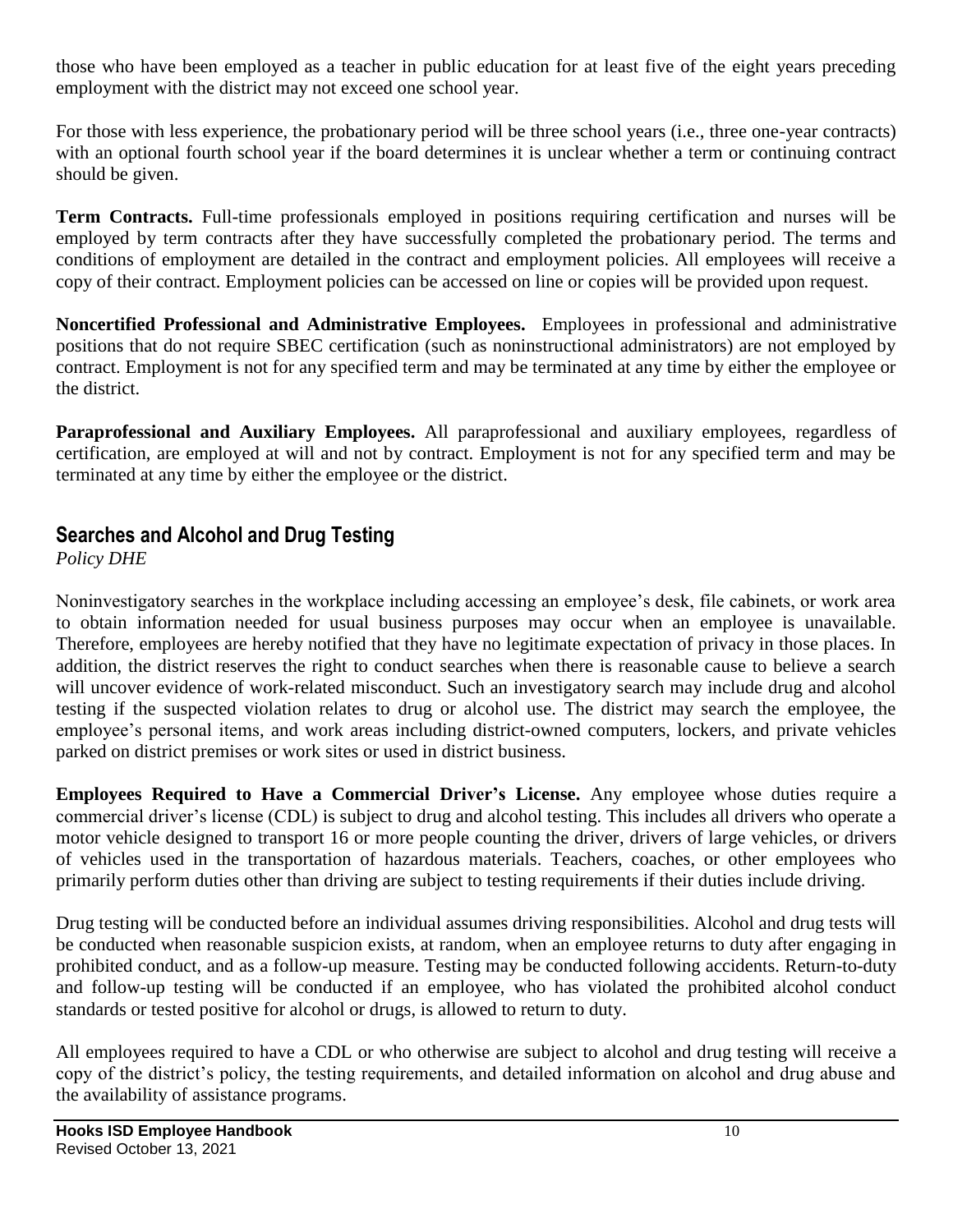Employees with questions or concerns relating to alcohol and drug policies and related educational material should contact the campus principal.

#### **Health Safety Training**

*Policies DBA, DMA*

Certain employees who are involved in physical activities for students must maintain and submit to the district proof of current certification or training in first aid, cardiopulmonary resuscitation (CPR), the use of an automated external defibrillator (AED), and extracurricular athletic activity safety. Certification or documentation of training must be issued by the American Red Cross, the American Heart Association, University Interscholastic League, or another organization that provides equivalent training and certification. Employees subject to this requirement must submit their certification or documentation to their supervisor by the end of the first six weeks of school.

#### **Reassignments and Transfers**

*Policy DK*

All personnel are subject to assignment and reassignment by the superintendent or designee when the superintendent or designee determines that the assignment or reassignment is in the best interest of the district. Reassignment is a transfer to another position, department, or facility that does not necessitate a change in the employment contract. Campus reassignments must be approved by the principal at the receiving campus except when reassignments are due to enrollment shifts or program changes. Extracurricular or supplemental duty assignments may be reassigned at any time unless an extracurricular or supplemental duty assignment is part of a dual-assignment contract. Employees who object to a reassignment may follow the district process for employee complaints as outlined in this handbook and district policy DGBA (Local).

An employee with the required qualifications for a position may request a transfer to another campus or department. A written request for transfer must be completed and signed by the employee and the employee's supervisor. A teacher requesting a transfer to another campus before the school year begins must submit his or her request by June 15. Requests for transfer during the school year will be considered only when the change will not adversely affect students and after a replacement has been found. All transfer requests will be coordinated by the central office and must be approved by the receiving supervisor.

#### **Workload and Work Schedules**

*Policies DEA, DL*

**Professional Employees.** Professional employees and academic administrators are exempt from overtime pay and are employed on a 10-, 11-, or 12-month basis, according to the work schedules set by the district. A school calendar is adopted each year designating the work schedule for teachers and all school holidays. Notice of work schedules including required days of service and scheduled holidays will be distributed each school year.

Classroom teachers will have planning periods for instructional preparation including conferences. The schedule of planning periods is set at the campus level but must provide at least 450 minutes within each twoweek period in blocks not less than 45 minutes within the instructional day. Teachers and librarians are entitled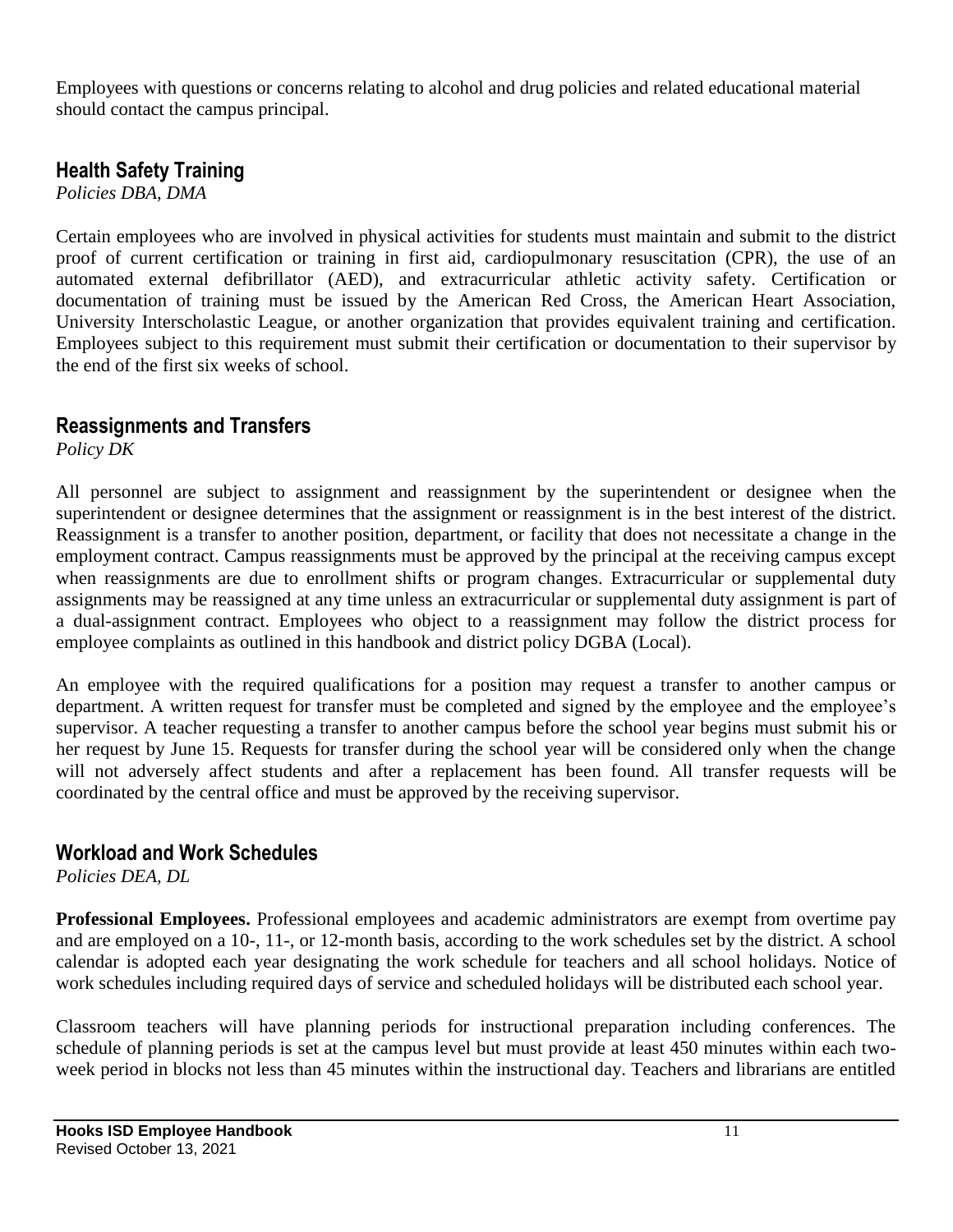to a duty-free lunch period of at least 30 minutes. The district may require teachers to supervise students during lunch one day a week when no other personnel are available.

**Paraprofessional and Auxiliary Employees.** Support employees are employed at will and receive notification of the required duty days, holidays, and hours of work for their position on an annual basis. Paraprofessional and auxiliary employees are not exempt from overtime and are not authorized to work in excess of their assigned schedule without prior approval from their supervisor.

#### **Notification to Parents Regarding Qualifications**

*Policies DK, DBA*

In schools receiving Title I funds, the district is required by the No Child Left Behind Act (NCLB) to notify parents at the beginning of each school year that they may request information regarding the professional qualifications of their child's teacher. NCLB also requires that parents be notified if their child has been assigned or taught for four or more consecutive weeks by a teacher who is not highly qualified.

Texas law also requires that parents be notified if their child is assigned for more than 30 consecutive instructional days to a teacher who does not hold an appropriate teaching certificate. This notice is not required if parental notification under NCLB is sent. Inappropriately certified or uncertified teachers include individuals on an emergency permit (including individuals waiting to take a certification exam) or individuals who do not hold any certificate or permit. Information relating to teacher certification will be made available to the public upon request. Employees who have questions about their certification status can call Tracy Cook at the administration office.

#### **Outside Employment and Tutoring**

*Policy DBD*

Employees are required to disclose in writing to their immediate supervisor any outside employment that may create a potential conflict of interest with their assigned duties and responsibilities or the best interest of the district. Supervisors will consider outside employment on a case-by-case basis and determine whether it should be prohibited because of a conflict of interest.

#### **Performance Evaluation**

*Policy DN series*

Evaluation of an employee's job performance is a continuous process that focuses on improvement. Performance evaluation is based on an employee's assigned job duties and other job-related criteria. All employees will participate in the evaluation process with their assigned supervisor at least annually. Written evaluations will be completed on forms approved by the district. Reports, correspondence, and memoranda also can be used to document performance information. All employees will receive a copy of their written evaluation, participate in a performance conference with their supervisor, and have the opportunity to respond to the evaluation.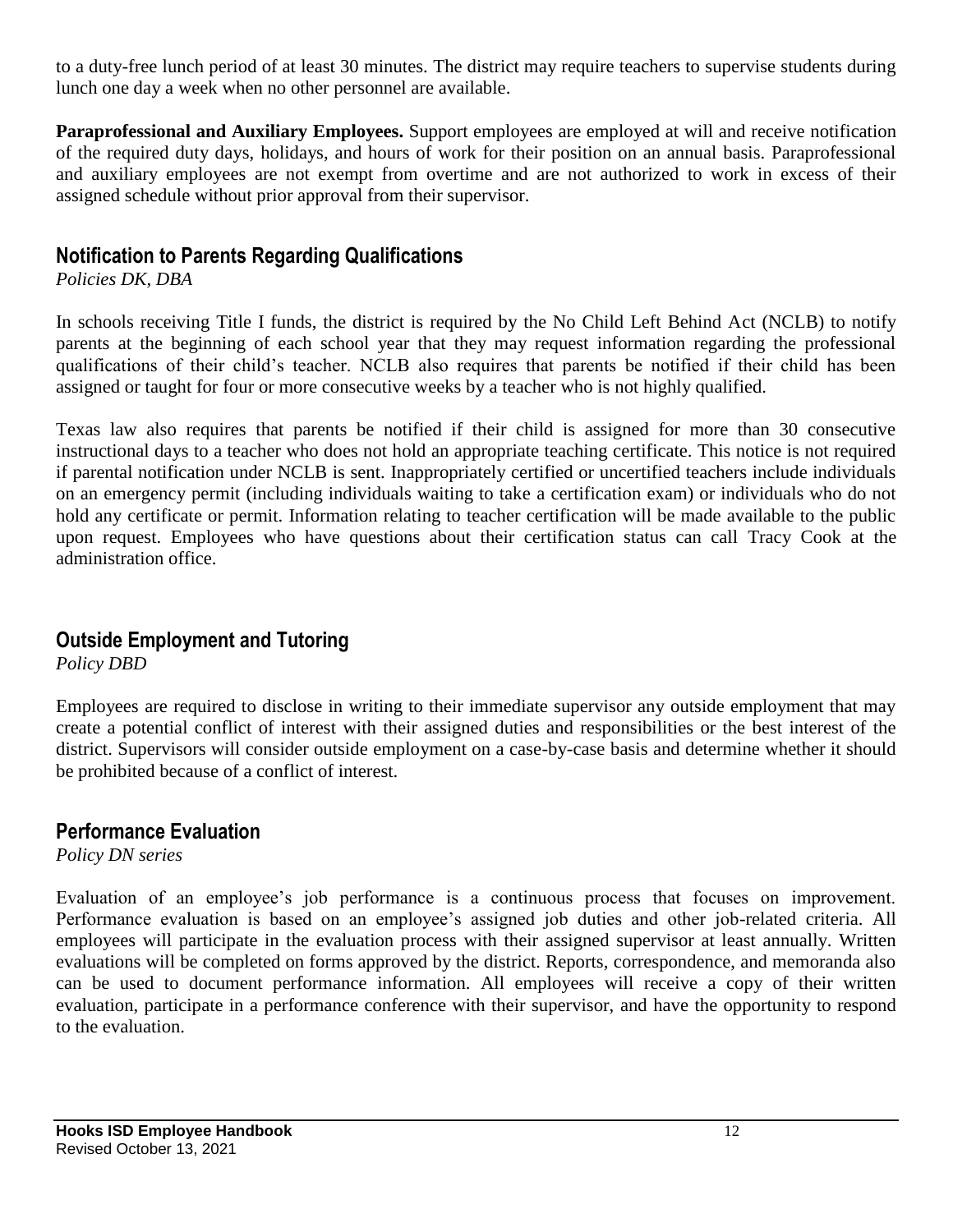#### **Employee Involvement**

*Policies BQA, BQB*

At both the campus and district levels, Hooks ISD offers opportunities for input in matters that affect employees and influence the instructional effectiveness of the district. As part of the district's planning and decisionmaking process, employees are elected to serve on district- or campus-level advisory committees. Plans and detailed information about the shared decision-making process are available in each campus office or from the administration office.

#### **Staff Development**

*Policy DMA*

Staff development activities are organized to meet the needs of employees and the district. Staff development for instructional personnel is predominantly campus-based, related to achieving campus performance objectives, addressed in the campus improvement plan, and approved by a campus-level advisory committee. Staff development for noninstructional personnel is designed to meet specific licensing requirements (e.g., bus drivers) and continued employee skill development.

Individuals holding renewable SBEC certificates are responsible for obtaining the required training hours and maintaining appropriate documentation.

## **Compensation and Benefits**

#### **Salaries, Wages, and Stipends**

*Policies DEA, DEAA*

Employees are paid in accordance with administrative guidelines and an established pay structure. The district's pay plans are reviewed by the administration each year and adjusted as needed. All district positions are classified as exempt or nonexempt according to federal law. Professional employees and academic administrators are generally classified as exempt and are paid monthly salaries. They are not entitled to overtime compensation. Other employees are generally classified as non-exempt and are paid an hourly wage or salary and receive compensatory time or overtime pay for each hour worked beyond 40 in a workweek. (See *Overtime Compensation*, page 15.)

All employees will receive written notice of their pay and work schedules before the start of each school year. Classroom teachers, full-time librarians, full-time nurses, and full-time counselors will be paid no less than the minimum state salary schedule. Contract employees who perform extracurricular or supplemental duties may be paid a stipend in addition to their salary according to the district's extra-duty pay schedule.

Employees should contact Lisa Tullis at the administration office for more information about the district's pay schedules or their own pay.

#### **Annualized Compensation**

*Policy DEA*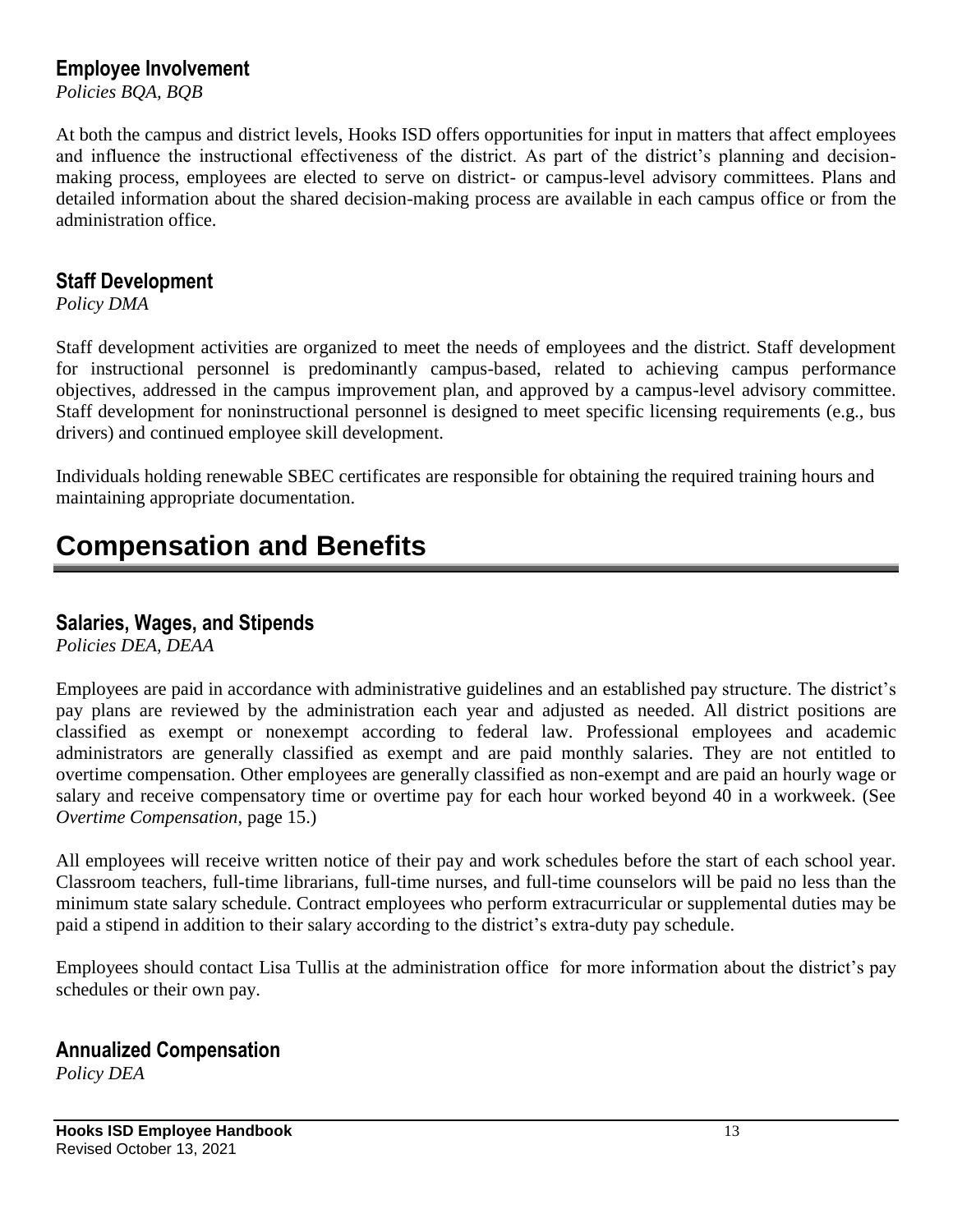The district pays all salaried employees over 12 months regardless of the number of months employed during the school year. Salaried employees will be paid in equal monthly or bimonthly payments, beginning with the first pay period of the school year. Employees that separate after the last day of instruction will continue to receive paychecks through the end of the summer.

#### **Paychecks**

All professional and salaried employees are paid monthly. Paychecks will not be released to any person other than the district employee named on the check without the employee's written authorization.

An employee's payroll statement contains detailed information including deductions and withholding information. Contact Lisa Tullis at the administration office if you have questions about your payroll statement.

The schedule of pay dates for the 2021-2022 school year are posted on the STAFF page of the district website.

## **Automatic Payroll Deposit**

Employees must have their paychecks electronically deposited into a designated account. Contact Lisa Tullis at the administration office for more information about the automatic payroll deposit service.

#### **Payroll Deductions**

#### *Policy CFEA*

The district is required to make the following automatic payroll deductions:

- Teacher Retirement System of Texas (TRS) or Social Security employee contributions
- Federal income tax required for all full-time employees
- Medicare tax (applicable only to employees hired after March 31, 1986)

Other payroll deductions employees may elect include deductions for the employee's share of premiums for health, dental, life insurance, annuities, and higher education savings plans. Employees also may request payroll deduction for payment of membership dues to professional organizations and charitable organizations. Salary deductions are automatically made for unauthorized or unpaid leave.

#### **Overtime Compensation**

*Policy DEA*

The district compensates overtime for nonexempt employees in accordance with federal wage and hour laws. Only nonexempt employees (hourly employees and paraprofessional employees) are entitled to overtime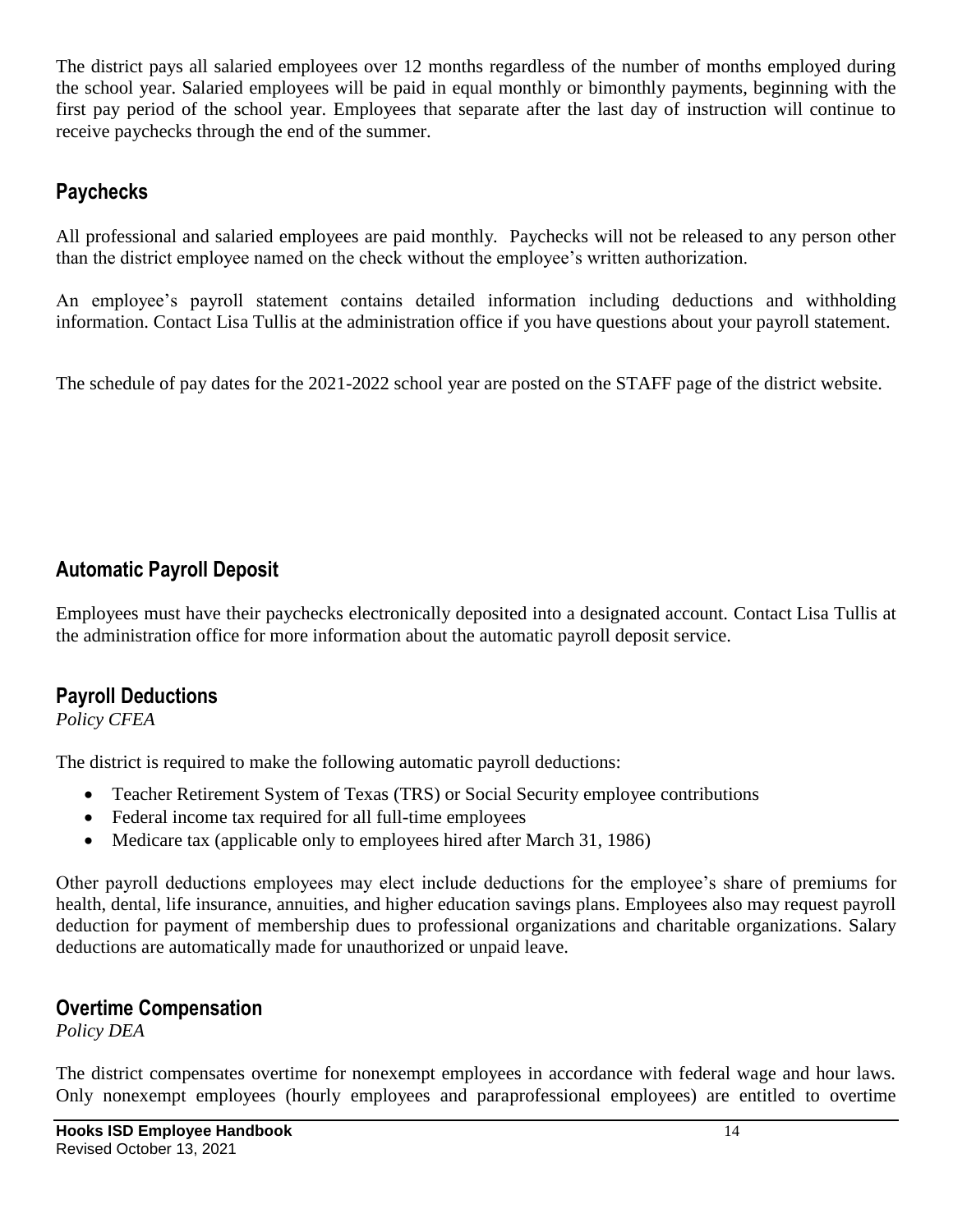compensation. Nonexempt employees are **not authorized** to work beyond their normal work schedule without advance approval from their supervisor. Nonexempt employees must complete the "Record of Employee Compensatory Time" form and their authorizing supervisory must approve the additional work hours.

Overtime is legally defined as all hours worked in excess of 40 hours in a workweek and is not measured by the day or by the employee's regular work schedule. Nonexempt employees that are paid on a salary basis are paid for a 40-hour workweek and do not earn additional pay unless they work more than 40 hours. For the purpose of calculating overtime, a workweek begins on the first day of the week and ends on the last day of the week.

Employees may be compensated for overtime at time-and-a-half rate, with compensatory time off (comp time) or direct pay. The following applies to all nonexempt employees:

- Employees can accumulate up to 60 hours of comp time that must be approved by supervisor on the "Record of Employee Compensatory Time" form. This form should be forwarded to the payroll representative in the district administrative office.
- Comp time must be used in the duty year that it is earned.
- Use of comp time may be at the employee's request with supervisor approval, as workload permits, or at the supervisor's direction.
- An employee may be required to use comp time before using available paid leave (e.g., sick, personal, vacation).
- Weekly time records will be maintained on all nonexempt employees for the purpose of wage and salary administration.

#### **Travel Expense Reimbursement**

*Policy DEE*

Before any travel expenses are incurred by an employee, the employee's supervisor and superintendent must give approval. For approved overnight travel, employees will be reimbursed for mileage and other travel expenditures according to the current rate schedule established by the district. Employees must submit receipts, to the extent possible, to be reimbursed for expenses other than mileage.

## **Health, Dental, and Life Insurance**

*Policy CRD*

Group health insurance coverage is provided through TRS-ActiveCare, the statewide public school health insurance program. The district's contribution to employee insurance premiums is determined annually by the board of trustees. Employees eligible for health insurance coverage include the following:

- Employees who are active, contributing TRS members
- Employees who are not contributing TRS members and who are regularly scheduled to work at least 10 hours per week

TRS retirees who are enrolled in TRS-Care (retiree health insurance program) and employees who are not contributing TRS members who are regularly scheduled to work less than 10 hours per week, are not eligible to participate in TRS-ActiveCare.

The insurance plan year is from September 1 through August 31. Current employees can make changes in their insurance coverage during open enrollment. Detailed descriptions of insurance coverage, employee cost, and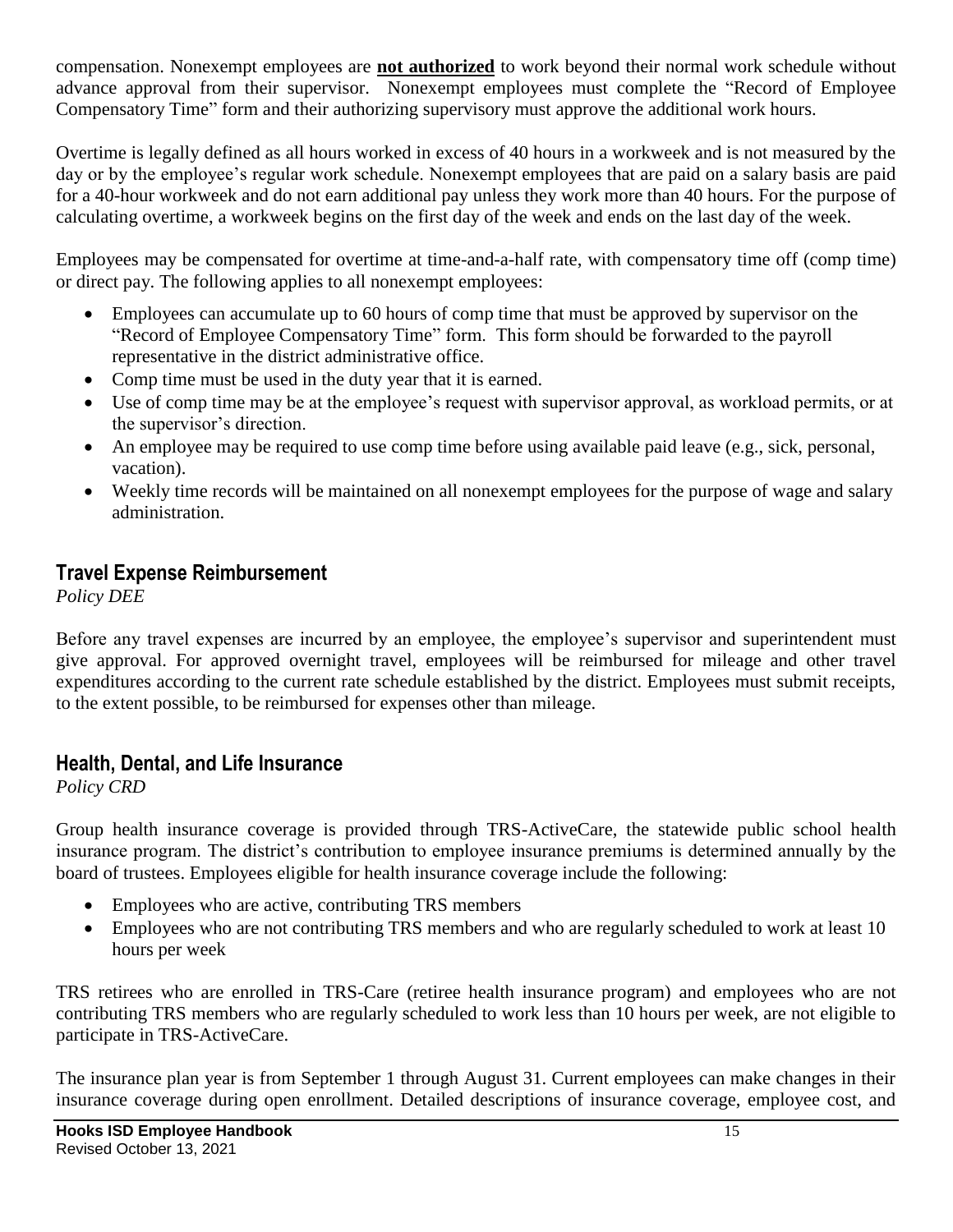eligibility requirements are provided to all employees in a separate booklet. Employees should contact Lisa Tullis at the administration office for more information.

#### **Supplemental Insurance Benefits**

*Policy CRD*

At their own expense, employees may enroll in supplemental insurance programs at open enrollment. Premiums for these programs can be paid by payroll deduction. Employees should contact Lisa Tullis at the administration's personnel/payroll office for more information.

#### **Cafeteria Plan Benefits (Section 125)**

Employees may be eligible to participate in the Cafeteria Plan (Section 125) and, under IRS regulations, must either accept or reject this benefit. This plan enables eligible employees to pay certain insurance premiums on a pretax basis (i.e., disability, accidental death and dismemberment, cancer and dread disease, dental, and additional term life insurance). A third-party administrator handles employee claims made on these accounts.

*New employees must accept or reject this benefit during their first month of employment. All employees must accept or reject this benefit on an annual basis and during the specified time period.*

#### **Workers' Compensation Insurance**

*Policy CRE*

The district, in accordance with state law, provides workers' compensation benefits to employees who suffer a work-related illness or are injured on the job. The district has workers' compensation coverage from Claims Administrative Services, Inc., effective the first day of employment.

Benefits help pay for medical treatment and make up for part of the income lost while recovering. Specific benefits are prescribed by law depending on the circumstances of each case.

All work-related accidents or injuries should be reported immediately to Penny Morphew, HISD Business Manager. Employees who are unable to work because of a work-related injury will be notified of their rights and responsibilities under the Texas Labor Code. See *Workers' Compensation Benefits,* page 23 for information on use of paid leave for such absences.

#### **Unemployment Compensation Insurance**

*Policy CRF*

Employees who have been laid off or terminated through no fault of their own may be eligible for unemployment compensation benefits. Employees are not eligible to collect unemployment benefits during regularly scheduled breaks in the school year or the summer months if they have employment contracts or reasonable assurance of returning to service. Employees with questions about unemployment benefits should contact Lisa Tullis.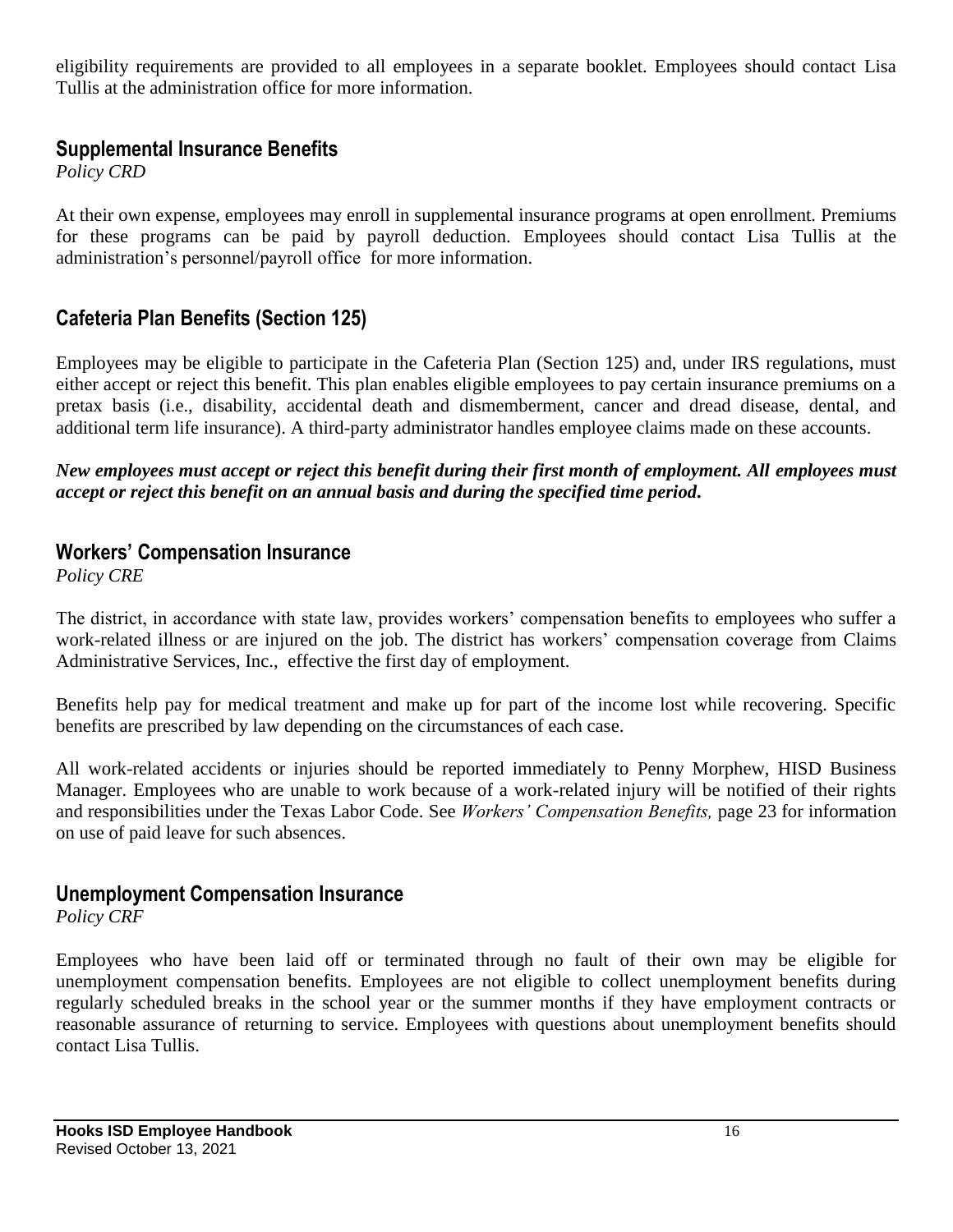#### **Teacher Retirement**

*Policy DEG*

All personnel employed on a regular basis for at least four and one-half months are members of the Teacher Retirement System of Texas (TRS). Substitute's not receiving TRS service retirement benefits who work at least 90 days a year are also eligible for TRS membership and to purchase a year of creditable service. TRS provides members with an annual statement of their account showing all deposits and the total account balance for the year ending August 31, as well as an estimate of their retirement benefits.

Employees who plan to retire under TRS should notify Lisa Tullis at the HISD administration office as soon as possible. Information on the application procedures for TRS benefits is available from TRS at Teacher Retirement System of Texas, 1000 Red River Street, Austin, TX 78701-2698, or call 800-223-8778 or 512-542- 6400. TRS information is also available on the Web (www.trs.state.tx.us). See page 9 for information on restrictions of employment of retirees in Texas public schools.

## **Leaves and Absences**

*Policies DEC, DECA, DECB*

The district offers employees paid and unpaid leaves of absence in times of personal need. This handbook describes the basic types of leave available and restrictions on leaves of absence. Punctual and consistent attendance at work is a fundamental requirement of your employment in Hooks ISD. Excessive absences or repeated tardiness in reporting for duty can result in the termination of your employment. If you are going to be absent or late for work, you must contact your immediate supervisor by the time designated by your supervisor. This contact must be made every time you are absent or late unless you have provided Human Resources with more specific long-term information. You must submit an absence request through AESOP for every absence from duty, including professional leave. Days taken as 'personal leave' should be requested 10 days in advance when at all possible and must be approved by the principal or supervisor. Employees who expect to be absent for an extended period of more than three days should call Lisa Tullis for information about applicable leave benefits, payment of insurance premiums, and requirements for communicating with the district.

Leave is available for the employee's use at the beginning of the school year. However, state personal and local leave is earned yearly. Leave conferences may be held between an employee, the principal or designee, and human resources when an employee exhausts their 10 days of accrued leave. Leave abuse or excessive leave may result in the employee's 10 days of state and local leave being allocated as it is earned, instead of at the beginning of the school year. If an employee leaves the district before the end of the work year, the cost of any unearned leave days taken shall be deducted from the employee's final paycheck.

Leave must be used in half day increments. However, if an employee is taking family and medical leave, leave shall be recorded in one-hour increments. Earned comp time must be used before any available paid state and local leave. Unless an employee requests a different order, available paid state and local leave will be used in the following order:

- Comp
- Local Leave
- State Leave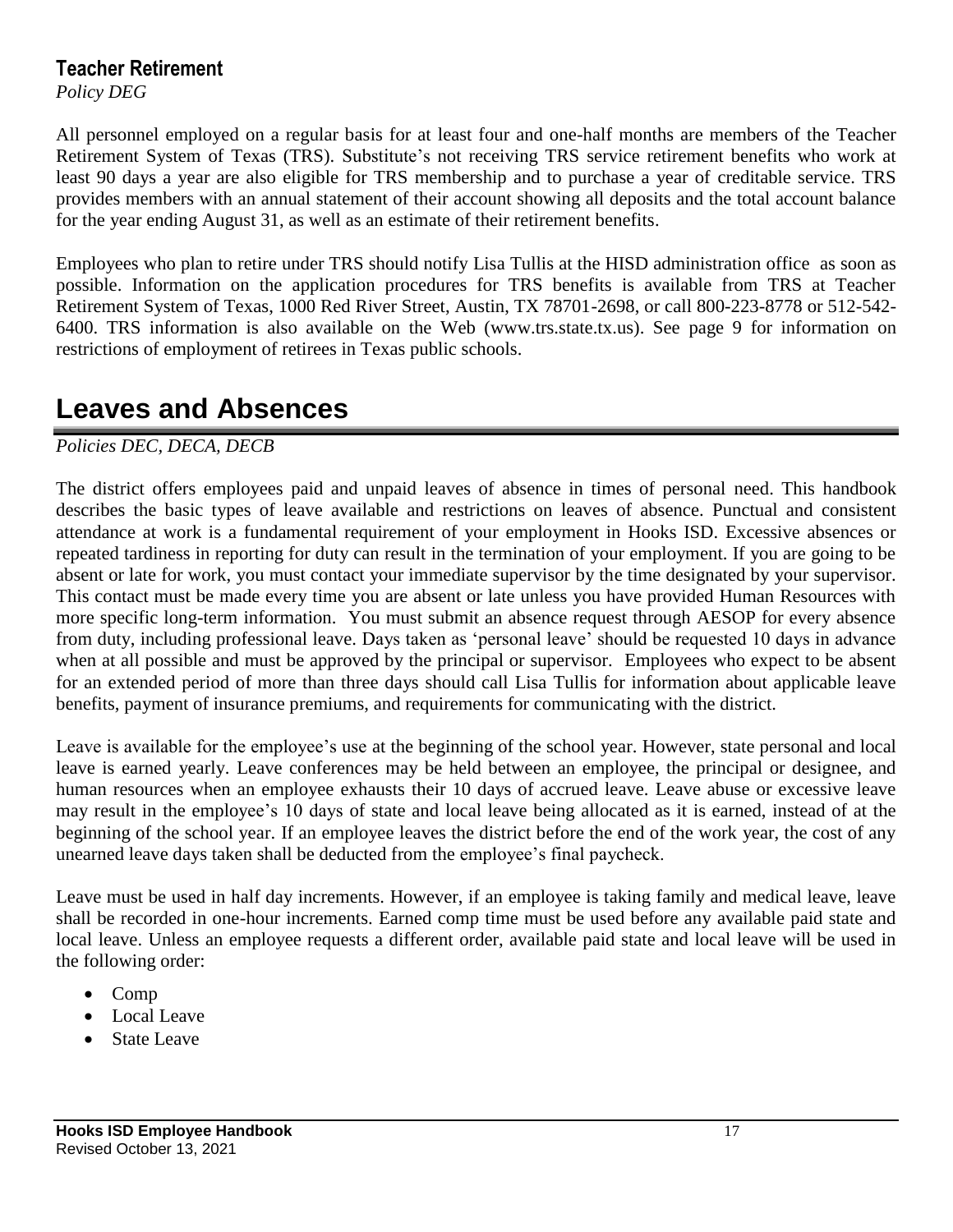Any employee who is absent more than 3 days because of a personal or family illness must submit a medical certification from a qualified health care provider confirming the specific dates of the illness, the reason for the illness, and—in the case of personal illness—the employee's fitness to return to work.

Employees on an approved leave of absence other than family and medical leave may continue their insurance benefits at their own expense. Health insurance benefits for employees on paid leave and leave designated under the Family and Medical Leave Act will be paid by the district as they were prior to the leave. Otherwise, the district does not pay any portion of insurance premiums for employees who are on unpaid leave.

## **Personal Leave**

State law entitles all employees to five days of paid personal leave per school year. Personal leave is earned at a rate of 5 days per year. A day of earned personal leave is equivalent to an assigned workday. State personal leave accumulates without limit, is transferable to other Texas school districts, and generally transfers to education service centers. There are two types of personal leave: nondiscretionary and discretionary.

**Nondiscretionary.** Leave taken for personal or family illness, family emergency, a death in the family, or active military service is considered nondiscretionary leave. Reasons for this type of leave allow very little, if any, advance planning. Nondiscretionary leave will be granted to employees in the same manner as state sick leave.

**Discretionary.** Leave taken at an employee's discretion that can be scheduled in advance is considered discretionary leave. An employee wishing to take discretionary personal leave must submit a request to his or her principal or supervisor 10 days in advance of the anticipated absence. The effect of the employee's absence on the educational program or department operations, as well as the availability of substitutes, will be considered by the principal or supervisor.

Personal Leave may not be taken on the following days:

- The day immediately preceding or following a scheduled holiday
- Days scheduled for end-of-semester or end-of-year exams
- Days scheduled for STAAR or other state-mandated tests
- Days of scheduled teacher inservice or teacher workdays

#### **State Sick Leave**

Previously accumulated state sick leave is available for use and may be transferred to other school districts in Texas. State sick leave can be used only in half day increments, except when coordinated with family and medical leave taken on an intermittent or reduced-schedule basis or when coordinated with workers' compensation benefits.

State sick leave may be used for the following reasons only:

- Employee illness
- Illness in the employee's immediate family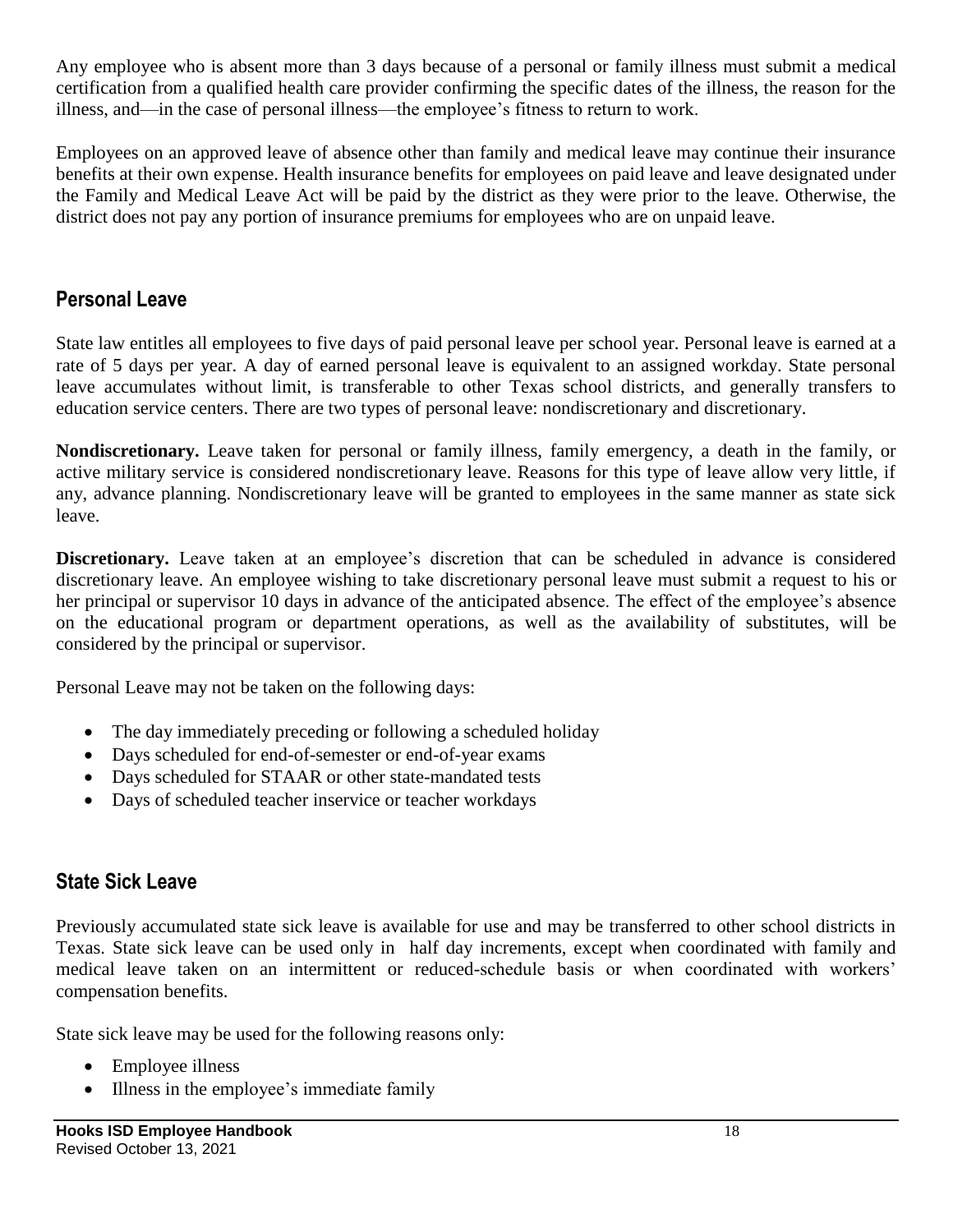- Family emergency (i.e., natural disasters or life-threatening situations)
- Death in the immediate family
- Active military service

## **Local Leave**

The district gives every employee 5 days of local leave at the beginning of each school year. This leave can be used for sick or personal reasons. Local leave is noncumulative. All employees shall receive an annual reimbursement of unused local leave to a maximum of five days per school year. The payment will be made at the end of the school year during the July payroll. Leave shall be reimbursed at a rate established by the Board. Days that are reimbursed shall not be available to that employee for use in the District.

**Administrative Leave.** Employees are entitled to two (2) occurrences of Administrative Leave per semester. Administrative Leave is an absence up to 2 hours from assigned duties which cannot be handled outside the school day or an emergency situation that must be approved by the campus or district administrator. This Administrative Leave cannot result in the use of a substitute and may not be used on days designated as early release. The employee must have coverage of their position prior to the Administrative Leave to avoid the absence from counting against their official leave allotment. Each campus Principal/Campus Secretary shall track and approve Administrative Leave.

**Excessive Absences.** An employee will receive a letter from the Superintendent after they have missed 10 personal, non-school related, days in a school year.

## **Family and Medical Leave Act (FMLA)—General Provisions**

The following text is from the federal notice, *Employee Rights and Responsibilities Under the Family and Medical Leave Act*. Specific information that the district has adopted to implement the FMLA follows this general notice.

**Basic Leave Entitlement**. The FMLA requires covered employers to provide up to 12 weeks of unpaid, jobprotected leave to eligible employees for the following reasons:

- For incapacity due to pregnancy, prenatal medical care or child birth;
- To care for the employee's child after birth, or placement for adoption or foster care;
- To care for the employee's spouse, son or daughter, or parent, who has a serious health condition; or
- For a serious health condition that makes the employee unable to perform the employee's job.

**Military Family Leave Entitlements**. Eligible employees with a spouse, son, daughter, or parent on active military duty and deployed to a foreign country may use their 12-week leave entitlement to address certain qualifying exigencies. Qualifying exigencies may include attending certain military events, arranging for alternative childcare, addressing certain financial and legal arrangements, attending certain counseling sessions, and attending post-deployment reintegration briefings.

The FMLA also includes a special leave entitlement that permits eligible employees to take up to 26 weeks of leave to care for a covered service member during a single 12-month period. A covered service member is a current member of the Armed Forces, including a member of the National Guard or Reserves, who has a serious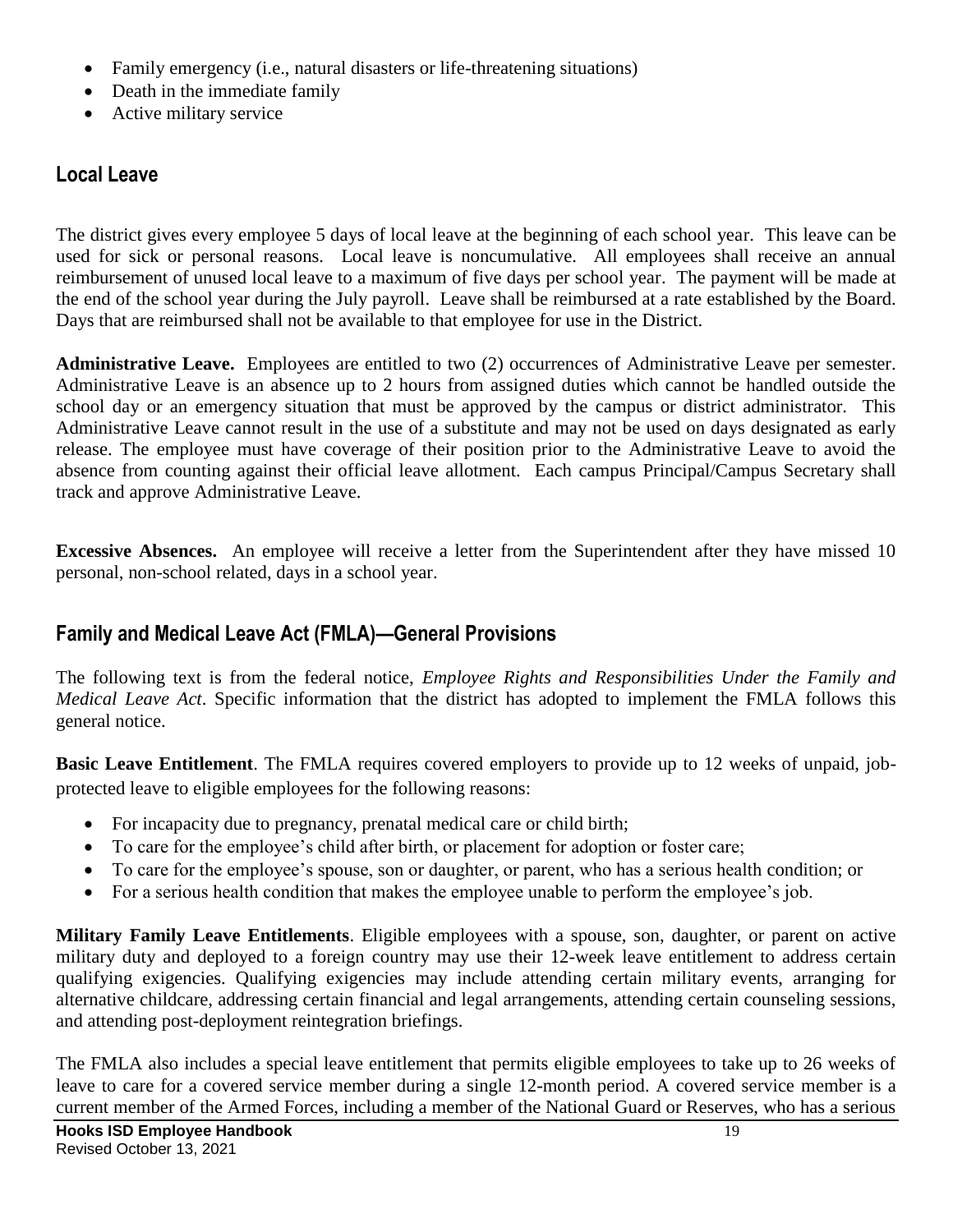injury or illness incurred in the line of duty on active duty that may render the service member medically unfit to perform his or her duties for which the service member is undergoing medical treatment, recuperation, or therapy; or is in outpatient status; or is on the temporary disability retired list. It also includes a family member who is a veteran with an illness or injury that occurs in the line of duty while on active duty and manifests itself before or after the servicemember became a veteran. The veteran must have been on active duty during the five years preceding the need for treatment, recuperation, or therapy.

**Benefits and Protections.** During FML, the employer must maintain the employee's health coverage under any "group health plan" on the same terms as if the employee had continued to work. Upon return from FML, most employees must be restored to their original or equivalent positions with equivalent pay, benefits, and other employment terms.

Use of FML cannot result in the loss of any employment benefit that accrued prior to the start of an employee's leave.

**Eligibility Requirements.** Employees are eligible if they have worked for a covered employer for at least one year, for 1,250 hours over the previous 12 months, and if at least 50 employees are employed by the employer within 75 miles.

**Definition of Serious Health Condition.** A serious health condition is an illness, injury, impairment, or physical or mental condition that involves either an overnight stay in a medical care facility, or continuing treatment by a health care provider for a condition that either prevents the employee from performing the functions of the employee's job, or prevents the qualified family member from participating in school or other daily activities.

Subject to certain conditions, the continuing treatment requirement may be met by a period of incapacity of more than 3 consecutive calendar days combined with at least two visits to a health care provider or one visit and a regimen of continuing treatment, or incapacity due to pregnancy, or incapacity due to a chronic condition. Other conditions may meet the definition of continuing treatment.

**Use of Leave.** An employee does not need to use this leave entitlement in one block. Leave can be taken intermittently or on a reduced leave schedule when medically necessary. Employees must make reasonable efforts to schedule leave for planned medical treatment so as not to unduly disrupt the employer's operations. Leave due to qualifying exigencies may also be taken on an intermittent basis.

**Substitution of Paid Leave for Unpaid Leave.** Employees may choose or employers may require use of accrued paid leave while taking FML. In order to use paid leave for FML, employees must comply with the district's normal paid leave policies.

**Employee Responsibilities.** Employees must provide 30 days advance notice of the need to take FML when the need is foreseeable. When 30 days notice is not possible, the employee must provide notice as soon as practicable and generally must comply with an employer's normal call-in procedures.

Employees must provide sufficient information for the employer to determine if the leave may qualify for FMLA protection and the anticipated timing and duration of the leave. Sufficient information may include that the employee is unable to perform job functions, the family member is unable to perform daily activities, the need for hospitalization or continuing treatment by a health care provider, or circumstances supporting the need for military family leave. Employees also must inform the employer if the requested leave is for a reason for which FML was previously taken or certified. Employees also may be required to provide a certification and periodic recertification supporting the need for leave.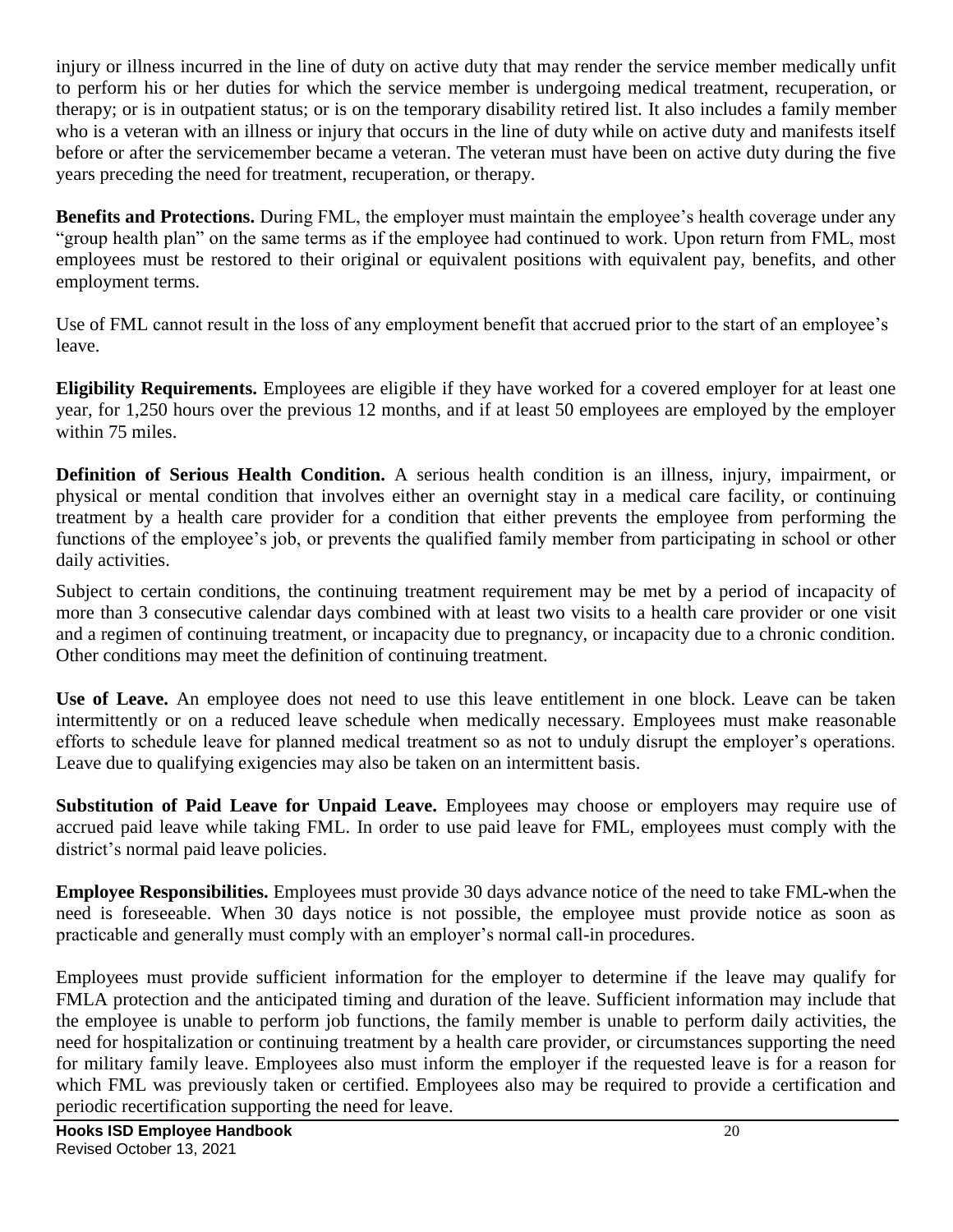**Employer Responsibilities.** Covered employers must inform employees requesting leave whether they are eligible under the FMLA. If they are eligible, the notice must specify any additional information required as well as the employees' rights and responsibilities. If they are not eligible, the employer must provide a reason for the ineligibility.

Covered employers must inform employees if leave will be designated as FML and the amount of leave counted against the employee's leave entitlement. If the employer determines that the leave is not FML, the employer must notify the employee.

**Unlawful Acts by Employers.** The FMLA makes it unlawful for any employer to: interfere with, restrain, or deny the exercise of any right protected under the FMLA; discharge or discriminate against any person for opposing any practice made unlawful by the FMLA or for involvement in any proceeding under or relating to the FMLA.

**Enforcement.** An employee may file a complaint with the U.S. Department of Labor or may bring a private lawsuit against an employer.

The FMLA does not affect any Federal or State law prohibiting discrimination or supersede any state or local law or collective bargaining agreement which provides greater family or medical leave rights.

*FMLA section 109 (29 U.S.C. § 2619) requires FMLA covered employers to post the text of this notice. Regulations 29 C.F.R. § 825.300 (a) may require additional disclosures.*

For additional information:

#### 1-866-4US-WAGE (1-866-487-9243) TTY: 1-877-889-5627 www.wagehour.dol.gov

## **Local Family and Medical Leave Provisions**

Eligible employees can take up to 12 weeks of unpaid leave in the 12-month period beginning the first duty day of the school year.

**Use of Paid Leave.** FML runs concurrently with accrued sick and personal leave, temporary disability leave, compensatory time, assault leave, and absences due to a work-related illness or injury. The district will designate the leave as FML, if applicable, and notify the employee that accumulated leave will run concurrently.

**Combined Leave for Spouses.** A husband and wife who are both employed by the district are limited to a combined total of 12 weeks of FML to care for a parent with a serious health condition; or for the birth, adoption, or foster placement of a child. Military caregiver leave for spouses is limited to a combined total of 26 weeks.

**Intermittent Leave.** When medically necessary or in the case of a qualifying exigency, an employee may take leave intermittently or on a reduced schedule. The district does not permit the use of intermittent or reducedschedule leave for the care of a newborn child or for adoption or placement of a child with the employee.

**District Contact.** Employees that require FML or have questions should contact Lisa Tullis at the Hooks ISD Administration Office for details on eligibility, requirements, and limitations.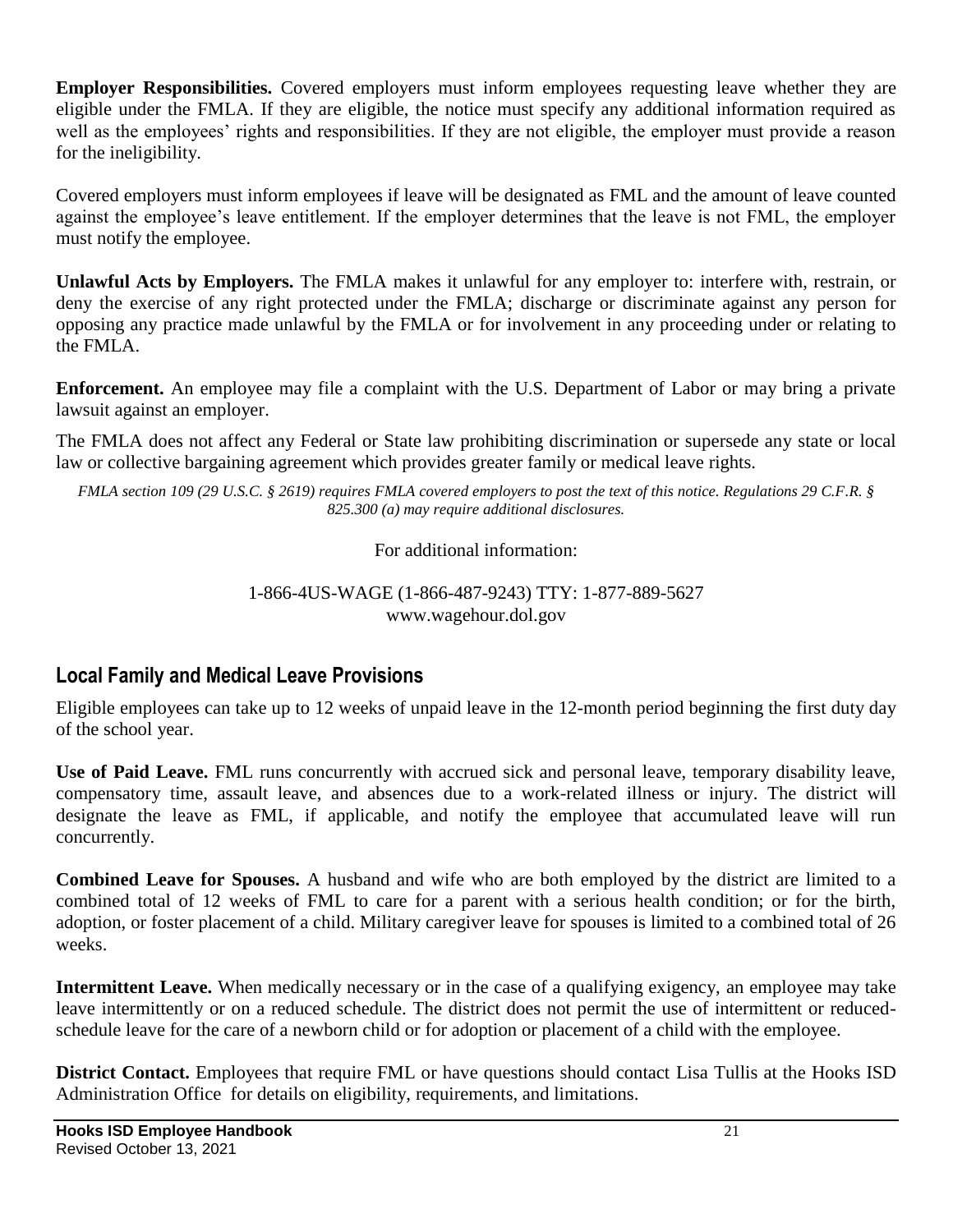#### **Temporary Disability Leave**

**Certified Employees.** Any full-time employee whose position requires certification from the State Board for Educator Certification (SBEC) is eligible for temporary disability leave. The purpose of temporary disability leave is to provide job protection to full-time educators who cannot work for an extended period of time because of a mental or physical disability of a temporary nature. Temporary disability leave must be taken as a continuous block of time. It may not be taken intermittently or on a reduced schedule. Pregnancy and conditions related to pregnancy are treated the same as any other temporary disability.

Employees must request approval for temporary disability leave. An employee's notification of need for extended absence due to the employee's own medical condition shall be accepted as a request for temporary disability leave. The request must be accompanied by a physician's statement confirming the employee's inability to work and estimating a probable date of return. If disability leave is approved, the length of leave is no longer than 180 calendar days. If disability leave is not approved, the employee must return to work or be subject to termination procedures.

If an employee is placed on temporary disability leave involuntarily, he or she has the right to request a hearing before the board of trustees. The employee may protest the action and present additional evidence of fitness to work.

When an employee is ready to return to work, Lisa Tullis should be notified at least 30 days in advance. The return-to-work notice must be accompanied by a physician's statement confirming that the employee is able to resume regular duties. Professional employees returning from leave will be reinstated to the school to which they were previously assigned as soon as an appropriate position is available. If a position is not available before the end of the school year, professional employees will be reinstated at the beginning of the following school year.

#### **Workers' Compensation Benefits**

An employee absent from duty because of a job-related illness or injury may be eligible for workers' compensation weekly income benefits if the absence exceeds seven calendar days.

An employee receiving workers' compensation wage benefits for a job-related illness or injury may choose to use accumulated sick leave or any other paid leave benefits. An employee choosing to use paid leave will not receive workers' compensation weekly income benefits until all paid leave is exhausted or to the extent that paid leave does not equal the pre-illness or -injury wage. If the use of paid leave is not elected, then the employee will only receive workers' compensation wage benefits for any absence resulting from a work-related illness or injury, which may not equal his or her pre-illness or -injury wage.

## **Assault Leave**

Assault leave provides extended job income and benefits protection to an employee who is injured as the result of a physical assault suffered during the performance of his or her job. An injury is treated as an assault if the person causing the injury could be prosecuted for assault or could not be prosecuted only because that person's age or mental capacity renders the person nonresponsible for purposes of criminal liability.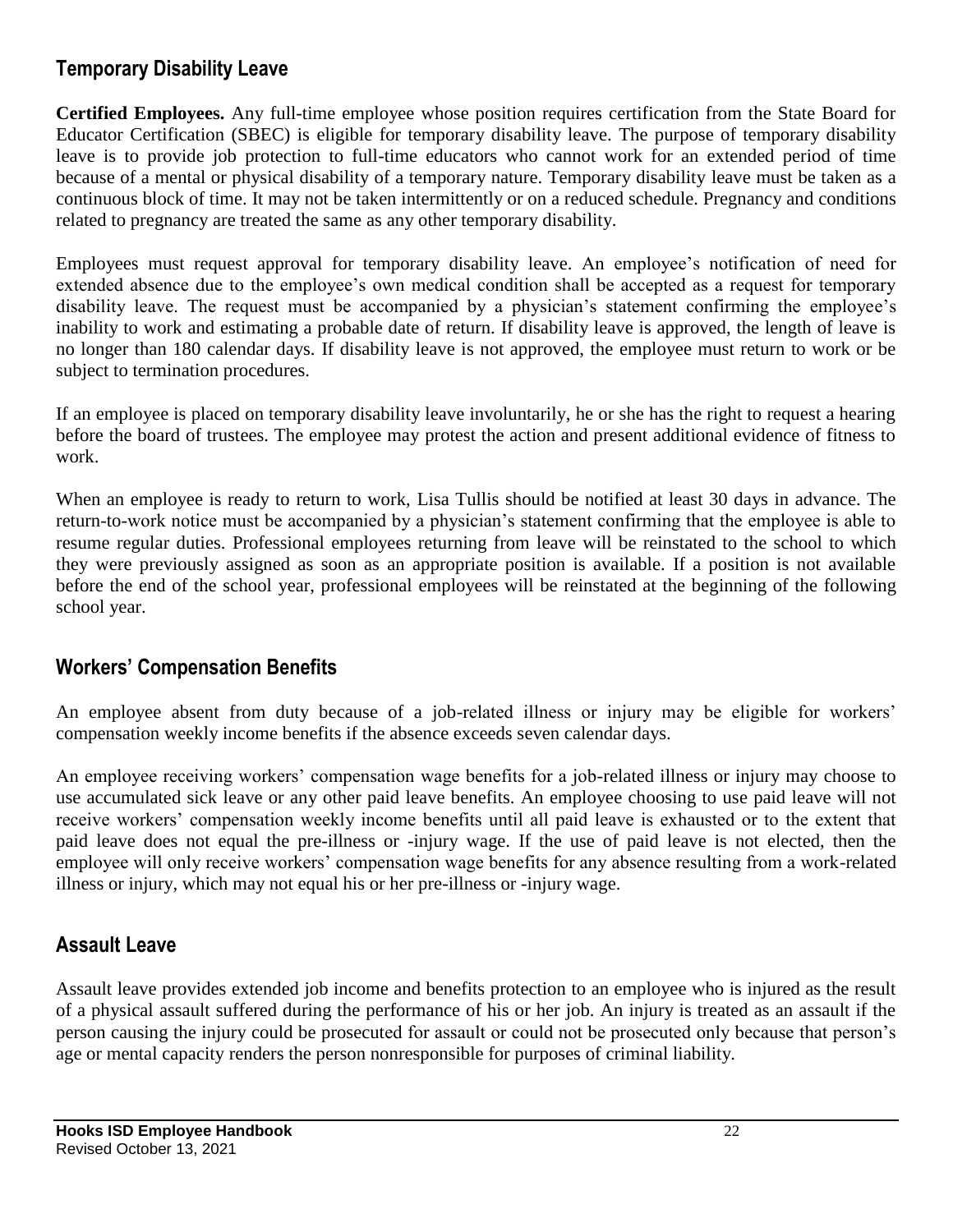An employee who is physically assaulted at work may take all the leave time medically necessary (up to two years) to recover from the physical injuries he or she sustained. At the request of an employee, the district will immediately assign the employee to assault leave. Days of leave granted under the assault leave provision will not be deducted from accrued personal leave and must be coordinated with workers' compensation benefits. Upon investigation the district may change the assault leave status and charge leave used against the employee's accrued paid leave. The employee's pay will be deducted if accrued paid leave is not available.

## **Jury Duty**

Employees will receive leave with pay and without loss of accumulated leave for jury duty. Employees must present documentation of the service.

#### **Other Court Appearances**

Employees will be granted paid leave to comply with a valid subpoena to appear in a civil, criminal, legislative, or administrative proceeding. Employees may be required to submit documentation of their need for leave for court appearances.

#### **Military Leave**

**Paid Leave for Military Service.** Any employee who is a member of the Texas National Guard, Texas State Guard, or reserve component of the United States Armed Forces will be granted a paid leave of absence without loss of any accumulated leave for authorized training or duty orders. Paid military leave will not exceed 15 days each federal fiscal year (October 1–September 30). In addition, an employee is entitled to use available state and local personal or sick leave during a time of active military service.

**Reemployment after Military Leave.** Employees who leave the district to enter into the United States uniformed services or who are ordered to active state military duty (Texas National Guard or Texas State Guard) may return to employment if they are honorably discharged. Employees who wish to return to the district will be reemployed in the position they would have held if employment had not been interrupted or reassigned to an equivalent or similar position provided they can be qualified to perform the required duties. To be eligible for reemployment, employees must provide notice of their obligation or intent to perform military service, provide evidence of honorable discharge or release, and submit an application for reemployment to Lisa Tullis at the Hooks ISD Administration Office. In most cases, the length of military service cannot exceed five years, and the employee must apply for reemployment within the period of time specified in law.

**Continuation of Health Insurance.** Employees who perform service in the uniformed services may elect to continue their health plan coverage at their own cost for a period not to exceed 24 months. Employees should contact Lisa Tullis at the Hooks ISD Administration Office for details on eligibility, requirements, and limitations.

## **Employee Relations and Communications**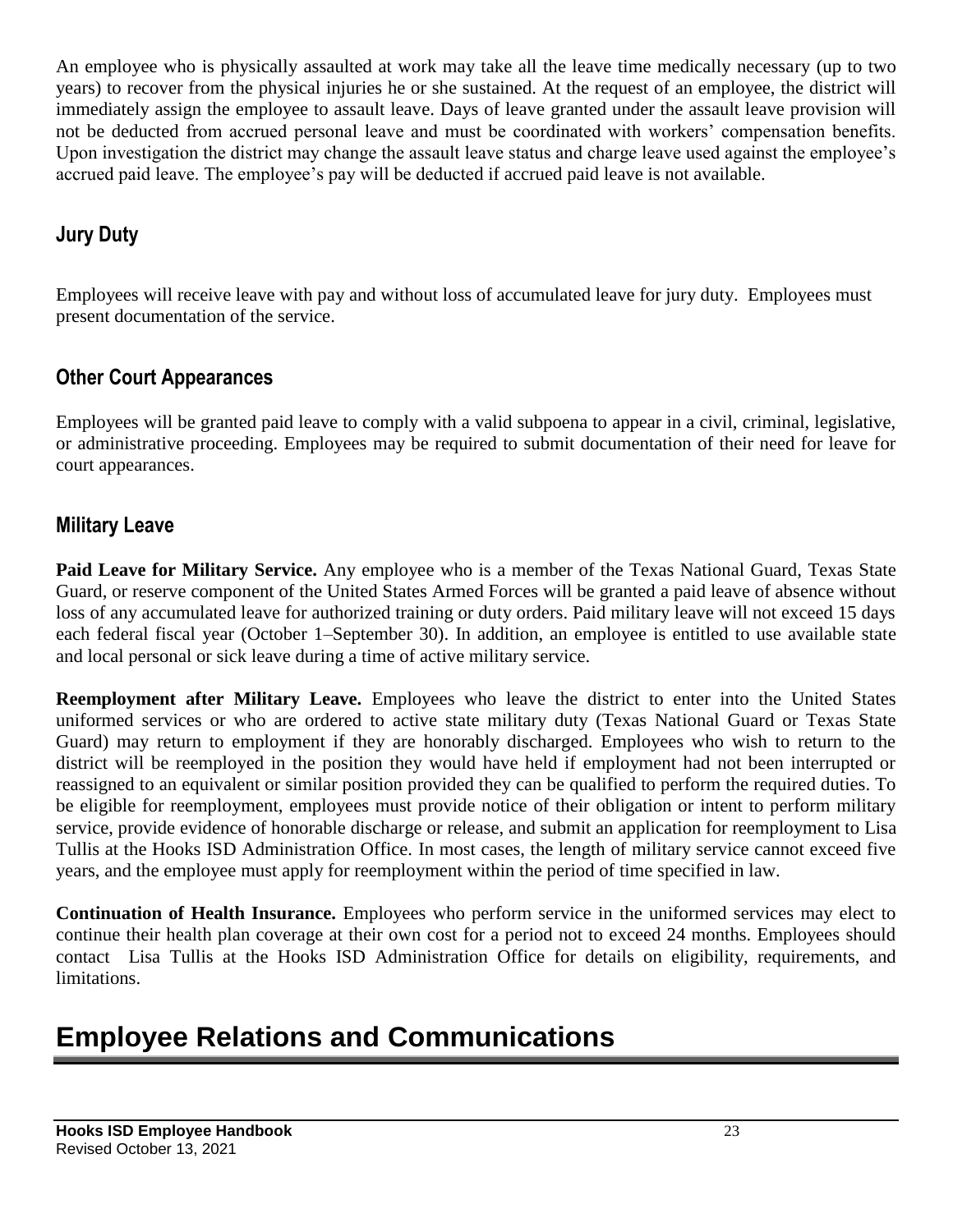#### **Employee Recognition and Appreciation**

Continuous efforts are made throughout the year to recognize employees who make an extra effort to contribute to the success of the district. Employees are recognized at board meetings, in the district newsletter, and through special events and activities.

## **District Communications**

Throughout the school year, the central administration office publishes newsletters, brochures, fliers, calendars, news releases, and other communication materials. These publications offer employees and the community information pertaining to school activities and achievements. Most of these publications will be made available on the website at www.hooksisd.net

## **Complaints and Grievances**

*Policy DGBA*

In an effort to hear and resolve employee concerns or complaints in a timely manner and at the lowest administrative level possible, the board has adopted an orderly grievance process. Employees are encouraged to discuss their concerns or complaints with their supervisors or an appropriate administrator at any time.

The formal process provides all employees with an opportunity to be heard up to the highest level of management if they are dissatisfied with an administrative response. Once all administrative procedures are exhausted, employees can bring concerns or complaints to the Board of Trustees. For ease of reference, the district's policy concerning the process of bringing concerns and complaints can be found under the section "personnel" at the following web address:

#### *http://pol.tasb.org/Home/Index/202*

## **Employee Conduct and Welfare**

#### **Standards of Conduct**

*Policy DH*

All employees are expected to work together in a cooperative spirit to serve the best interests of the district and to be courteous to students, one another, and the public. Employees are expected to observe the following standards of conduct:

- Recognize and respect the rights of students, parents, other employees, and members of the community.
- Maintain confidentiality in all matters relating to students and coworkers.
- Report to work according to the assigned schedule.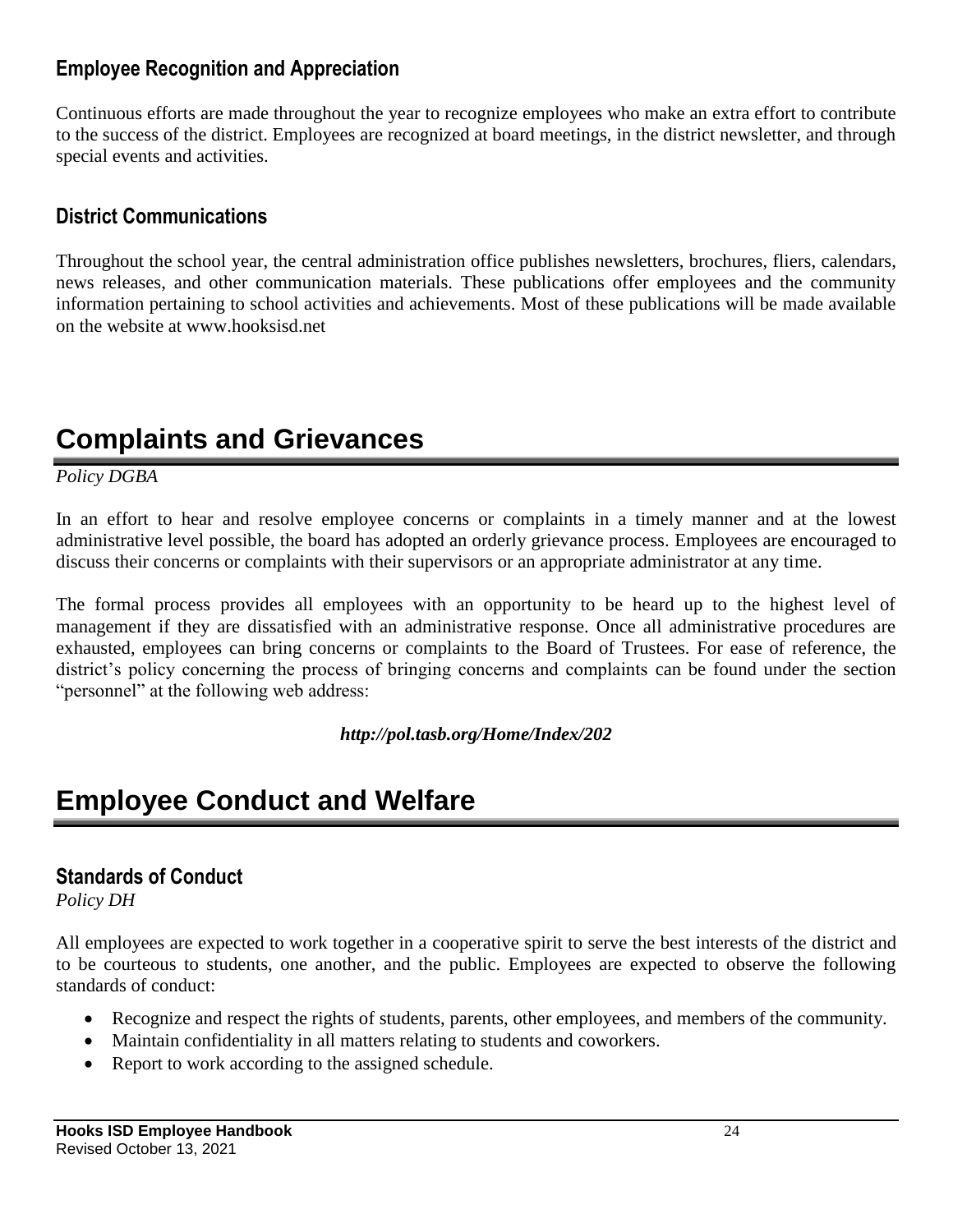- Notify their immediate supervisor in advance or as early as possible in the event that they must be absent or late. Unauthorized absences, chronic absenteeism, tardiness, and failure to follow procedures for reporting an absence may be cause for disciplinary action.
- Know and comply with department and district policies and procedures.
- Express concerns, complaints, or criticism through appropriate channels.
- Observe all safety rules and regulations and report injuries or unsafe conditions to a supervisor immediately.
- Use district time, funds, and property for authorized district business and activities only.

All district employees should perform their duties in accordance with state and federal law, district policies and procedures, and ethical standards. Violation of policies, regulations, or guidelines may result in disciplinary action, including termination. Alleged incidents of certain misconduct by educators, including having a criminal record, must be reported to SBEC not later than the seventh day after the superintendent first learns of the incident. See *Reports to the State Board for Educator Certification,* page 41 for additional information.

The *Code of Ethics and Standard Practices for Texas Educators*, adopted by the State Board for Educator Certification, which all district employees must adhere to, is reprinted below:

#### **Code of Ethics and Standard Practices for Texas Educators**

#### **Statement of Purpose**

The Texas educator shall comply with standard practices and ethical conduct toward students, professional colleagues, school officials, parents, and members of the community and shall safeguard academic freedom. The Texas educator, in maintaining the dignity of the profession, shall respect and obey the law, demonstrate personal integrity, and exemplify honesty. The Texas educator, in exemplifying ethical relations with colleagues, shall extend just and equitable treatment to all members of the profession. The Texas educator, in accepting a position of public trust, shall measure success by the progress of each student toward realization of his or her potential as an effective citizen. The Texas educator, in fulfilling responsibilities in the community, shall cooperate with parents and others to improve the public schools of the community.

#### **Professional Standards**

#### **1. Professional Ethical Conduct, Practices, and Performance**

**Standard 1.1** The educator shall not knowingly engage in deceptive practices regarding official policies of the school district or educational institution.

**Standard 1.2** The educator shall not knowingly misappropriate, divert, or use monies, personnel, property, or equipment committed to his or her charge for personal gain or advantage.

**Standard 1.3** The educator shall not submit fraudulent requests for reimbursement, expenses, or pay. **Standard 1.4** The educator shall not use institutional or professional privileges for personal or partisan advantage.

**Standard 1.5** The educator shall neither accept nor offer gratuities, gifts, or favors that impair professional judgment or to obtain special advantage. This standard shall not restrict the acceptance of gifts or tokens offered and accepted openly from students, parents, or other persons or organizations in recognition or appreciation of service.

**Standard 1.6** The educator shall not falsify records, or direct or coerce others to do so. **Standard 1.7** The educator shall comply with state regulations, written local school board policies, and other applicable state and federal laws.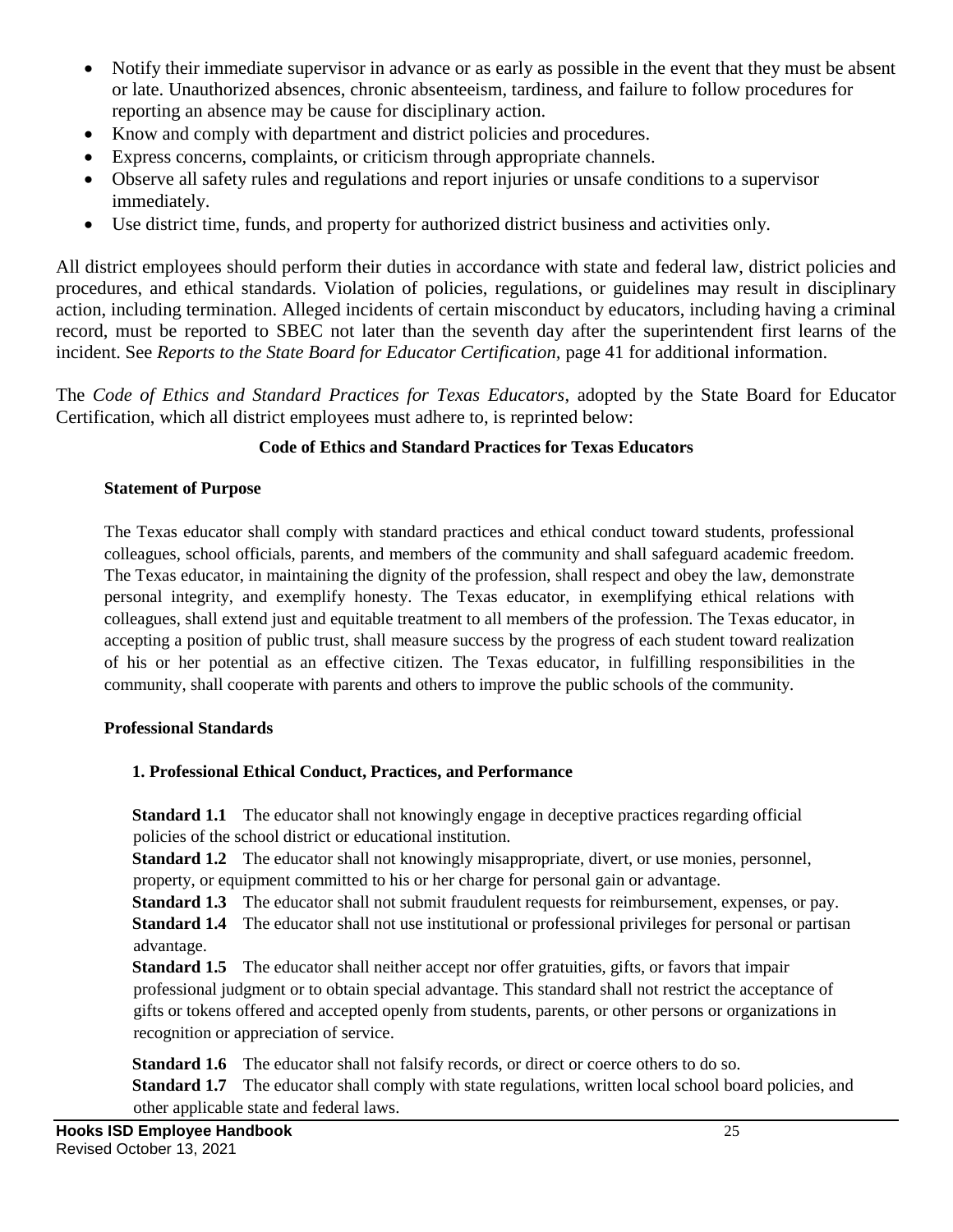**Standard 1.8** The educator shall apply for, accept, offer, or assign a position or a responsibility on the basis of professional qualifications.

#### **2. Ethical Conduct toward Professional Colleagues**

**Standard 2.1** The educator shall not reveal confidential health or personnel information concerning colleagues unless disclosure serves lawful professional purposes or is required by law.

**Standard 2.2** The educator shall not harm others by knowingly making false statements about a colleague or the school system.

**Standard 2.3** The educator shall adhere to written local school board policies and state and federal laws regarding the hiring, evaluation, and dismissal of personnel.

**Standard 2.4** The educator shall not interfere with a colleague's exercise of political, professional, or citizenship rights and responsibilities.

**Standard 2.5** The educator shall not discriminate against or coerce a colleague on the basis of race, color, religion, national origin, age, sex, disability, or family status.

**Standard 2.6** The educator shall not use coercive means or promise of special treatment in order to influence professional decisions or colleagues.

**Standard 2.7** The educator shall not retaliate against any individual who has filed a complaint with the SBEC under this chapter.

#### **3. Ethical Conduct toward Students**

**Standard 3.1** The educator shall not reveal confidential information concerning students unless disclosure serves lawful professional purposes or is required by law.

**Standard 3.2** The educator shall not knowingly treat a student in a manner that adversely affects the student's learning, physical health, mental health, or safety.

**Standard 3.3** The educator shall not deliberately or knowingly misrepresent facts regarding a student. **Standard 3.4** The educator shall not exclude a student from participation in a program, deny benefits to a student, or grant an advantage to a student on the basis of race, color, sex, disability, national origin, religion, or family status.

**Standard 3.5** The educator shall not engage in physical mistreatment of a student.

**Standard 3.6** The educator shall not solicit or engage in sexual conduct or a romantic relationship with a student.

**Standard 3.7** The educator shall not furnish alcohol or illegal/unauthorized drugs to any student or knowingly allow any student to consume alcohol or illegal/unauthorized drugs in the presence of the educator.

#### **Discrimination, Harassment, and Retaliation**

*Policies DH, DIA*

Employees shall not engage in prohibited harassment, including sexual harassment, of other employees or students. While acting in the course of their employment, employees shall not engage in prohibited harassment of other persons including board members, vendors, contractors, volunteers, or parents. A substantiated charge of harassment will result in disciplinary action.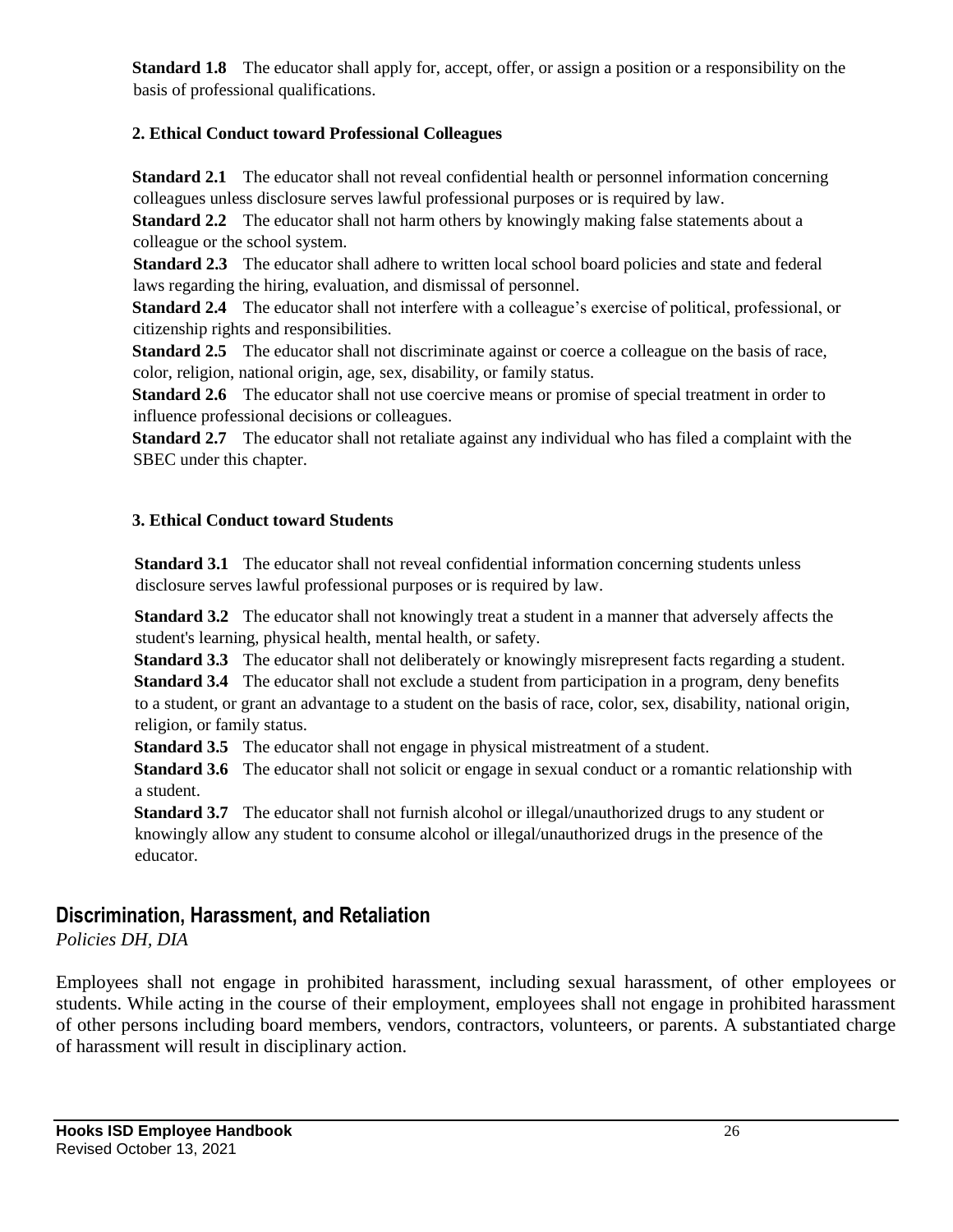Employees who believe they have been discriminated or retaliated against or harassed are encouraged to promptly report such incidents to the campus principal, supervisor, or appropriate district official. If the campus principal, supervisor, or district official is the subject of a complaint, the employee should report the complaint directly to the superintendent. A complaint against the superintendent may be made directly to the board.

The district's policy that includes definitions and procedures for reporting and investigating discrimination, harassment, and retaliation is reprinted below:

*[http://pol.tasb.org/Home/Index/202](http://www.tasb.org/policy/pol/private/019902/)*

#### **Harassment of Students**

*Policies DF, DH, FFG, FFH*

Sexual and other harassment of students by employees are forms of discrimination and are prohibited by law. Romantic or inappropriate social relationships between students and district employees are prohibited. Employees who suspect a student may have experienced prohibited harassment are obligated to report their concerns to the campus principal or other appropriate district official. All allegations of prohibited harassment of a student will be reported to the student's parents and promptly investigated. An employee who knows of or suspects child abuse must also report his or her knowledge or suspicion to the appropriate authorities, as required by law. See *Reporting Suspected Child Abuse*, page 27 for additional information.

The district's policy that includes definitions and procedures for reporting and investigating harassment of students is reprinted below:

*[http://pol.tasb.org/Home/Index/202](http://www.tasb.org/policy/pol/private/019902/)*

#### **Reporting Suspected Child Abuse**

*Policies DF, DG, DH, FFG, GRA*

All employees are required by state law to report any suspected child abuse or neglect to a law enforcement agency, Child Protective Services, or appropriate state agency (e.g., state agency operating, licensing, certifying, or registering a facility) within 48 hours of the event that led to the suspicion. Abuse is defined by Texas Family Code and also includes any sexual conduct involving an educator and a student or minor.

Reports to Child Protective Services can be made to the Texas Abuse Hotline (800-252-5400). State law specifies that an employee may not delegate to or rely on another person to make the report.

Under state law, any person reporting or assisting in the investigation of reported child abuse or neglect is immune from liability unless the report is made in bad faith or with malicious intent. In addition, the district is prohibited from retaliating against an employee who, in good faith, reports child abuse or neglect or who participates in an investigation regarding an allegation of child abuse or neglect.

An employee's failure to report suspected child abuse may result in prosecution as a Class A misdemeanor. In addition, a certified employee's failure to report suspected child abuse may result in disciplinary procedures by SBEC for a violation of the Code of Ethics and Standard Practices for Texas Educators.

Employees who suspect that a student has been or may be abused or neglected should also report their concerns to the campus principal. This includes students with disabilities who are no longer minors. Employees are not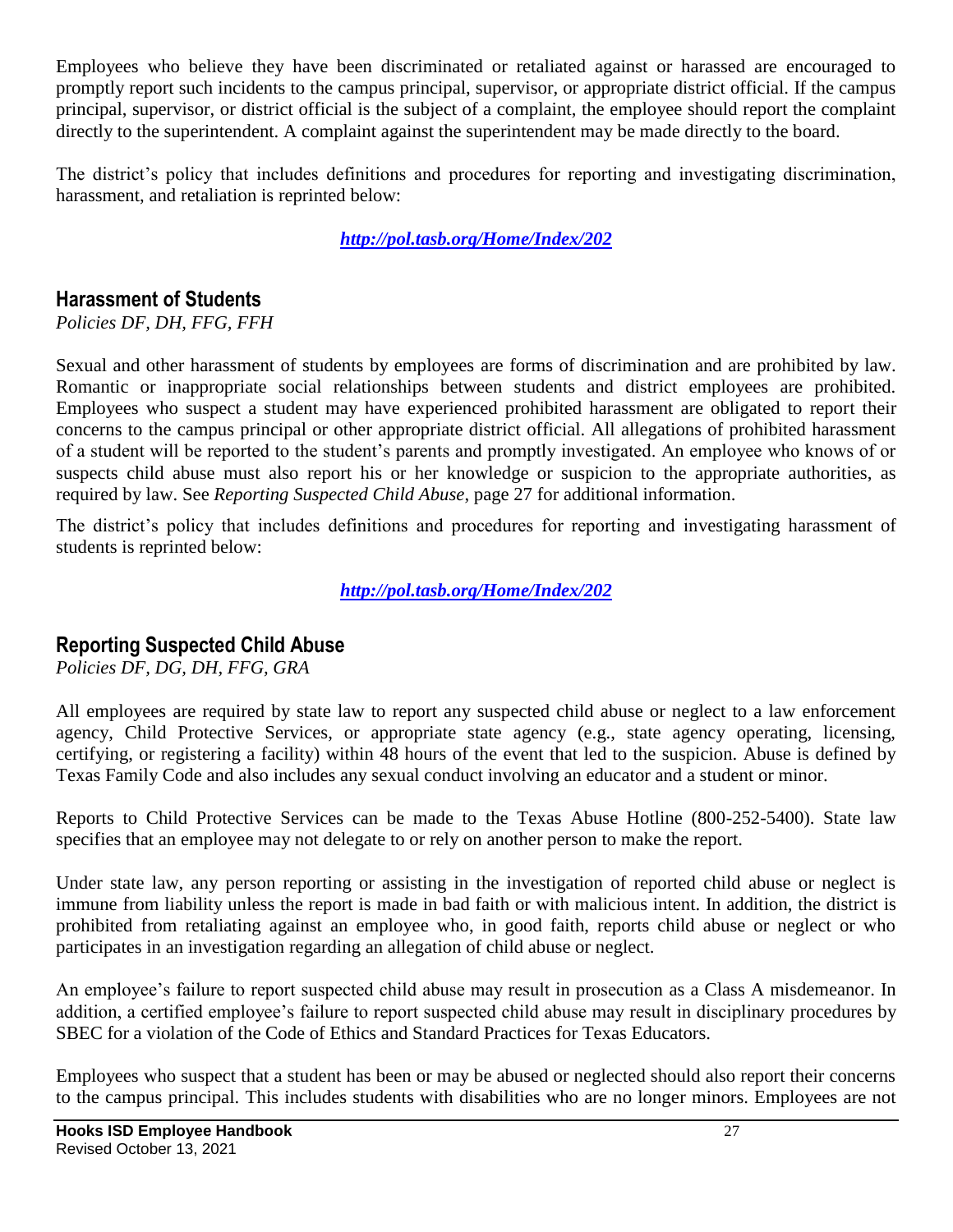required to report their concern to the principal before making a report to the appropriate agency. In addition, employees must cooperate with investigators of child abuse and neglect. Reporting the concern to the principal does not relieve the employee of the requirement to report it to the appropriate state agency. Interference with a child abuse investigation by denying an interviewer's request to interview a student at school or requiring the presence of a parent or school administrator against the desires of the duly authorized investigator is prohibited.

## **Child Sexual Abuse**

The district has established a plan for addressing child sexual abuse, which may be accessed at www.hooksisd.net. As an employee, it is important for you to be aware of warning signs that could indicate a child may have been or is being sexually abused. Sexual abuse in the Texas Family Code is defined as any sexual conduct harmful to a child's mental, emotional, or physical welfare as well as a failure to make a reasonable effort to prevent sexual conduct with a child. Anyone who suspects that a child has been or may be abused or neglected has a legal responsibility under state law for reporting the suspected abuse or neglect to law enforcement or to Child Protective Services (CPS).

Employees are required to follow the procedures described above in *Reporting Suspected Child Abuse*.

## **Computer Use and Data Management**

*Policy CQ*

The district's electronic communications systems, including its network access to the Internet, is primarily for administrative and instructional purposes. Limited personal use of the system is permitted if the use:

- Imposes no tangible cost to the district.
- Does not unduly burden the district's computer or network resources
- Has no adverse effect on job performance or on a student's academic performance

Electronic mail transmissions and other use of the electronic communications systems are not confidential and can be monitored at any time to ensure appropriate use.

Employees who are authorized to use the system are required to abide by the provisions of the district's communications systems policy and administrative procedures. Failure to do so can result in suspension or termination of privileges and may lead to disciplinary action. Employees with questions about computer use and data management can contact the campus or district technology coordinator.

## **Personal Use of Electronic Media**

*Policy DH*

Electronic media includes all forms of social media, such as text messaging, instant messaging, electronic mail (e-mail), Web logs (blogs), electronic forums (chat rooms), video-sharing Web sites (e.g., YouTube), editorial comments posted on the Internet, and social network sites (e.g., Facebook, MySpace, Twitter, LinkedIn). Electronic media also includes all forms of telecommunication such as landlines, cell phones, and Web-based applications.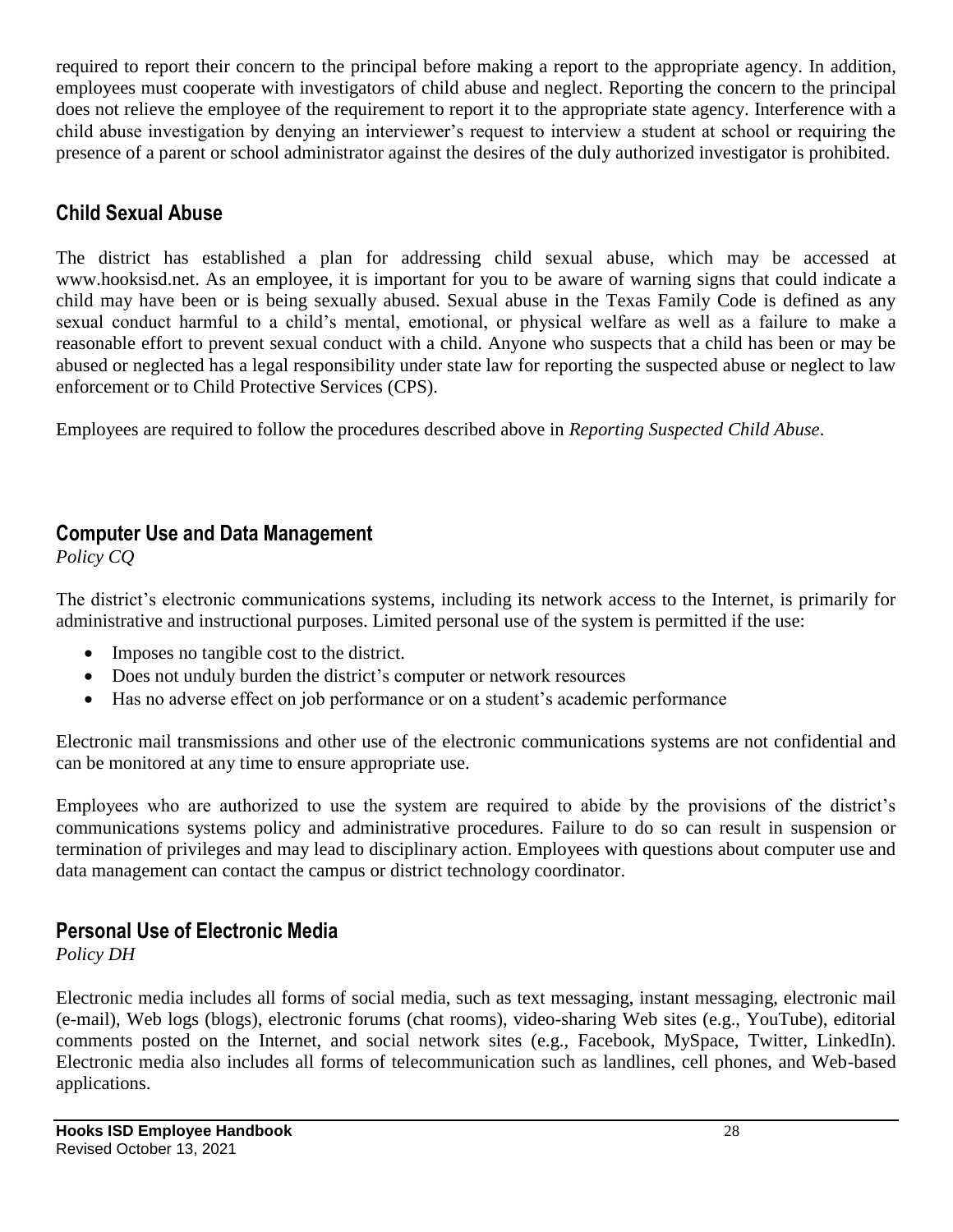As role models for the district's students, employees are responsible for their public conduct even when they are not acting as district employees. Employees will be held to the same professional standards in their public use of electronic media as they are for any other public conduct. If an employee's use of electronic media interferes with the employee's ability to effectively perform his or her job duties, the employee is subject to disciplinary action, up to and including termination of employment. If an employee wishes to use a social network site or similar media for personal purposes, the employee is responsible for the content on the employee's page, including content added by the employee, the employee's friends, or members of the public who can access the employee's page, and for Web links on the employee's page. The employee is also responsible for maintaining privacy settings appropriate to the content.

An employee who uses electronic media for personal purposes shall observe the following:

- The employee may not set up or update the employee's personal social network page(s) using the district's computers, network, or equipment.
- The employee shall not use the district's logo or other copyrighted material of the district without express, written consent.
- The employee continues to be subject to applicable state and federal laws, local policies, administrative regulations, and the Code of Ethics and Standard Practices for Texas Educators, even when communicating regarding personal and private matters, regardless of whether the employee is using private or public equipment, on or off campus. These restrictions include:
	- o Confidentiality of student records. [See Policy FL]
	- o Confidentiality of health or personnel information concerning colleagues, unless disclosure serves lawful professional purposes or is required by law. [See Policy DH (EXHIBIT)]
	- o Confidentiality of district records, including educator evaluations and private e-mail addresses. [See Policy GBA]
	- o Copyright law [See Policy EFE]
	- o Prohibition against harming others by knowingly making false statements about a colleague or the school system. [See Policy DH (EXHIBIT)]

See *Use of Electronic Media with Students*, below, for regulations on employee communication with students through electronic media.

## **Use of Electronic Media with Students**

*Policy DH*

A certified or licensed employee, or any other employee designated in writing by the superintendent or a campus principal, may communicate through electronic media with students who are currently enrolled in the district. The employee must comply with the provisions outlined below. All other employees are prohibited from communicating with students who are enrolled in the district through electronic media.

An employee is not subject to these provisions to the extent the employee has a social or family relationship with a student. For example, an employee may have a relationship with a niece or nephew, a student who is the child of an adult friend, a student who is a friend of the employee's child, or a member or participant in the same civic, social, recreational, or religious organization.

The following definitions apply for the use of electronic media with students:

 *Electronic media* includes all forms of social media, such as text messaging, instant messaging, electronic mail (e-mail), Web logs (blogs), electronic forums (chat rooms), video-sharing Web sites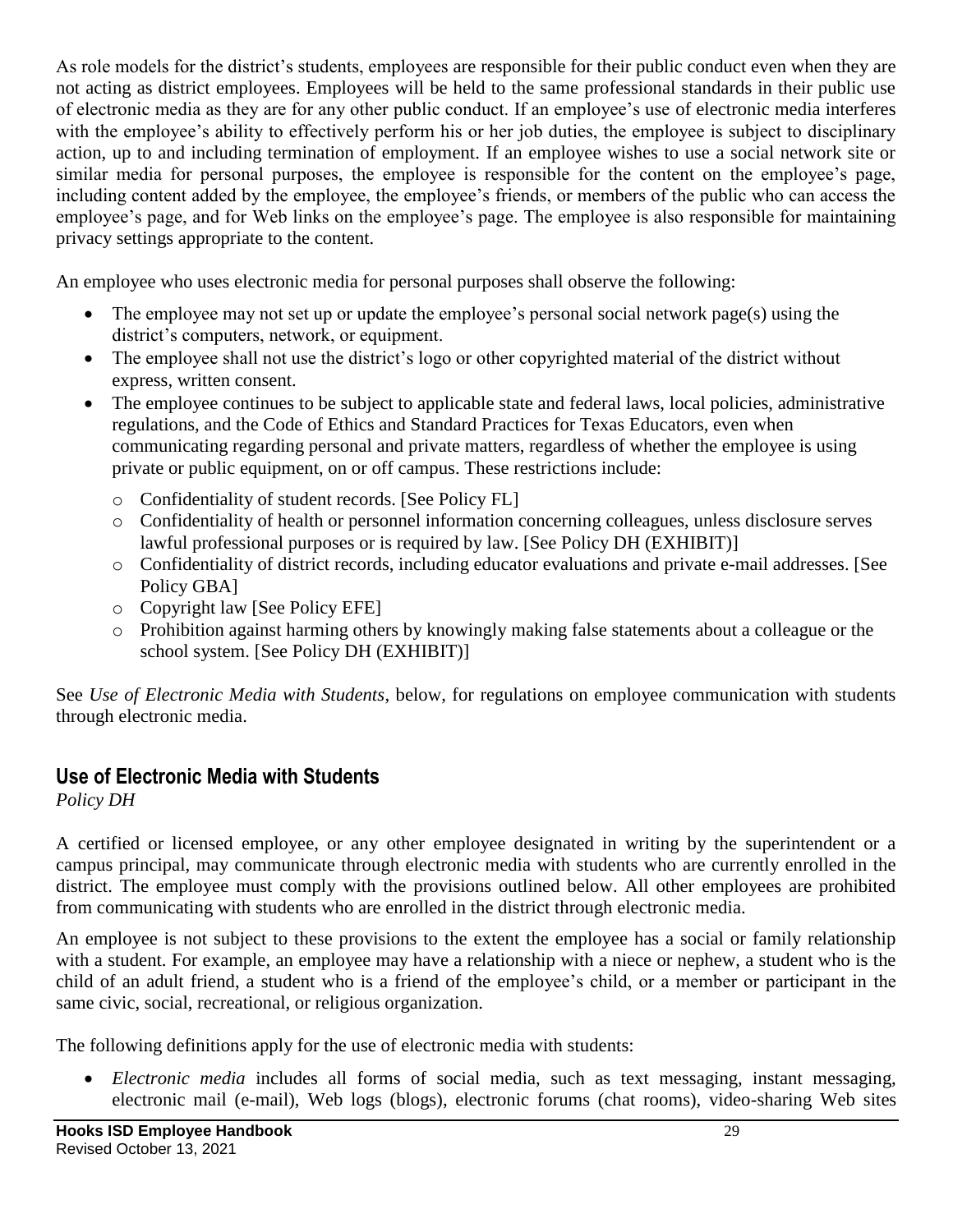(e.g., YouTube), editorial comments posted on the Internet, and social network sites (e.g., Facebook, MySpace, Twitter, LinkedIn). *Electronic media* also includes all forms of telecommunication such as landlines, cell phones, and Web-based applications.

- *Communicate* means to convey information and includes a one-way communication as well as a dialogue between two or more people. A public communication by an employee that is not targeted at students (e.g., a posting on the employee's personal social network page or a blog) is not a *communication*: however, the employee may be subject to district regulations on personal electronic communications. See *Personal Use of Electronic Media*, above. Unsolicited contact from a student through electronic means is not a *communication*.
- *Certified or licensed employee* means a person employed in a position requiring SBEC certification or a professional license, and whose job duties may require the employee to communicate electronically with students. The term includes classroom teachers, counselors, principals, librarians, paraprofessionals, nurses, educational diagnosticians, licensed therapists, and athletic trainers.

An employee who uses electronic media to communicate with students shall observe the following:

- The employee may use any form of electronic media **except** text messaging. Only a teacher, trainer, or other employee who has an extracurricular duty may use text messaging, and then only to communicate with students who participate in the extracurricular activity over which the employee has responsibility.
- The employee shall limit communications to matters within the scope of the employee's professional responsibilities (e.g., for classroom teachers, matters relating to class work, homework, and tests; for an employee with an extracurricular duty, matters relating to the extracurricular activity).
- The employee is prohibited from knowingly communicating with students through a personal social network page; the employee must create a separate social network page ("professional page") for the purpose of communicating with students. The employee must enable administration and parents to access the employee's professional page.
- The employee does not have a right to privacy with respect to communications with students and parents.
- The employee continues to be subject to applicable state and federal laws, local policies, administrative regulations, and the Code of Ethics and Standard Practices for Texas Educators, including:
	- o Compliance with the Public Information Act and the Family Educational Rights and Privacy Act (FERPA), including retention and confidentiality of student records. [See Policies CPC and FL]
	- o Copyright law [Policy EFE]
- Prohibitions against soliciting or engaging in sexual conduct or a romantic relationship with a student. [See Policy DF]
- Upon request from administration, an employee will provide the phone number(s), social network site(s), or other information regarding the method(s) of electronic media the employee uses to communicate with any one or more currently-enrolled students.
- Upon written request from a parent or student, the employee shall discontinue communicating with the student through e-mail, text messaging, instant messaging, or any other form of one-to-one communication.

An employee may request an exception from one or more of the limitations above by submitting a written request to his or her immediate supervisor.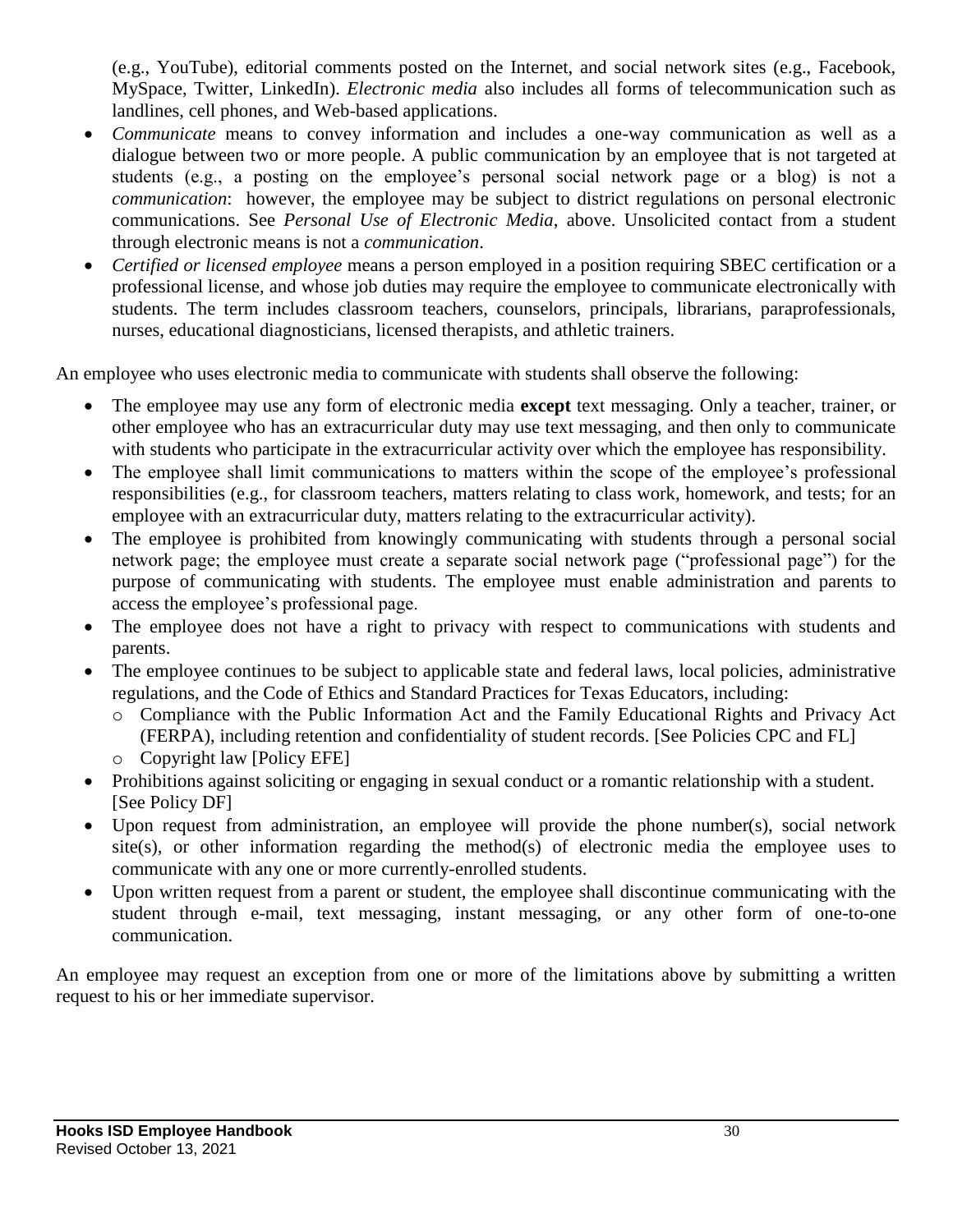#### **Criminal History Background Checks**

*Policy DBAA*

Employees are subject to a review of their criminal history record information at any time during employment. National criminal history checks based on an individual's fingerprints, photo, and other identification will be conducted on certain employees and entered into the Texas Department of Public Safety (DPS) Clearinghouse. This database provides the district and SBEC with access to an employee's current national criminal history and updates to the employee's subsequent criminal history.

## **Employee Arrests and Convictions**

*Policy DH*

An employee must notify his or her principal or immediate supervisor within three calendar days of any arrest, indictment, conviction, no contest or guilty plea, or other adjudication of any felony, any offense involving moral turpitude, and any of the other offenses listed below:

- Crimes involving school property or funds
- Crimes involving attempt by fraudulent or unauthorized means to obtain or alter any certificate or permit that would entitle any person to hold or obtain a position as an educator
- Crimes that occur wholly or in part of school property or at a school-sponsored activity
- Crimes involving moral turpitude

Moral turpitude includes the following:

- Dishonesty
- Fraud
- Deceit
- Theft
- Misrepresentation
- Deliberate violence
- Base, vile, or depraved acts that are intended to arouse or gratify the sexual desire of the actor
- Drug- or alcohol-related offenses
- Acts constituting abuse or neglect under the Texas Family Code

## **Alcohol and Drug-Abuse Prevention**

*Policies DH, DI*

Hooks ISD is committed to maintaining an alcohol- and drug-free environment and will not tolerate the use of alcohol and illegal drugs in the workplace and at school-related or school-sanctioned activities on or off school property. Employees who use or are under the influence of alcohol or illegal drugs as defined by the Texas Controlled Substances Act during working hours may be dismissed. The district's policy regarding employee drug use follows:

*[http://pol.tasb.org/Home/Index/202](http://www.tasb.org/policy/pol/private/019902/)*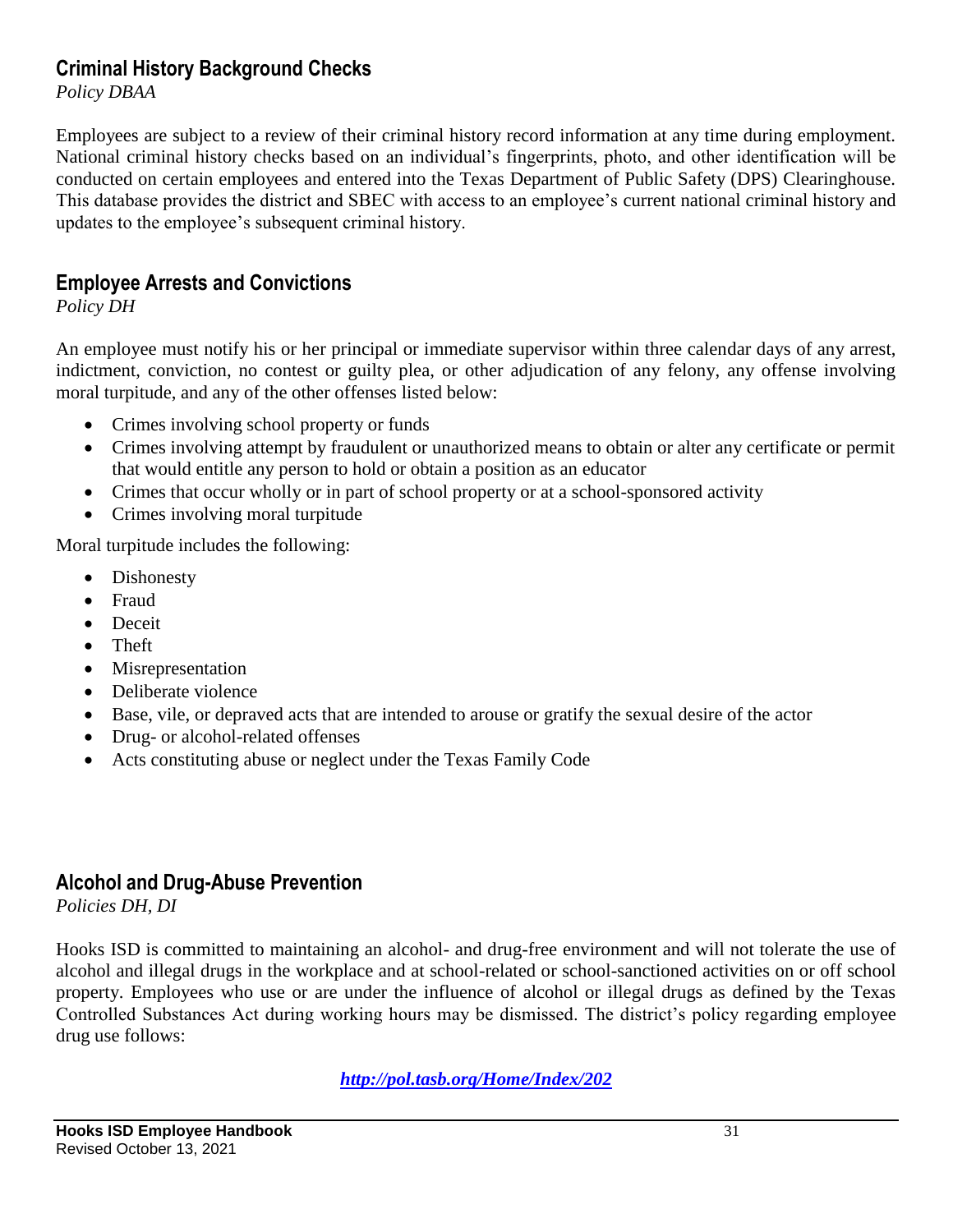## **Tobacco Use**

*Policies DH, FNCD GKA*

State law prohibits smoking or using tobacco products on all district-owned property and at school-related or school-sanctioned activities, on or off campus. This includes all buildings, playground areas, parking facilities, and facilities used for athletics and other activities. Drivers of district-owned vehicles are prohibited from smoking while inside the vehicle. Notices stating that smoking is prohibited by law and punishable by a fine are displayed in prominent places in all school buildings.

#### **Fraud and Financial Impropriety**

*Policy CAA*

All employees should act with integrity and diligence in duties involving the district's financial resources. The district prohibits fraud and financial impropriety, as defined below. Fraud and financial impropriety include the following:

- Forgery or unauthorized alteration of any document or account belonging to the district
- Forgery or unauthorized alteration of a check, bank draft, or any other financial document
- Misappropriation of funds, securities, supplies, or other district assets including employee time
- Impropriety in the handling of money or reporting of district financial transactions
- Profiteering as a result of insider knowledge of district information or activities
- Unauthorized disclosure of confidential or proprietary information to outside parties
- Unauthorized disclosure of investment activities engaged in or contemplated by the district
- Accepting or seeking anything of material value from contractors, vendors, or other persons providing services or materials to the district
- Destroying, removing, or inappropriately using records, furniture, fixtures, or equipment
- Failing to provide financial records required by state or local entities
- Failure to disclose conflicts of interest as required by policy
- Any other dishonest act regarding the finances of the district

#### **Conflict of Interest**

*Policy DBD*

Employees are required to disclose to their supervisor any situation that creates a potential conflict of interest with proper discharge of assigned duties and responsibilities or creates a potential conflict of interest with the best interests of the district. This includes the following:

- A personal financial interest
- A business interest
- Any other obligation or relationship
- Nonschool employment

#### **Gifts and Favors**

*Policy DBD*

Employees may not accept gifts or favors that could influence, or be construed to influence, the employee's discharge of assigned duties. The acceptance of a gift, favor, or service by an administrator or teacher that might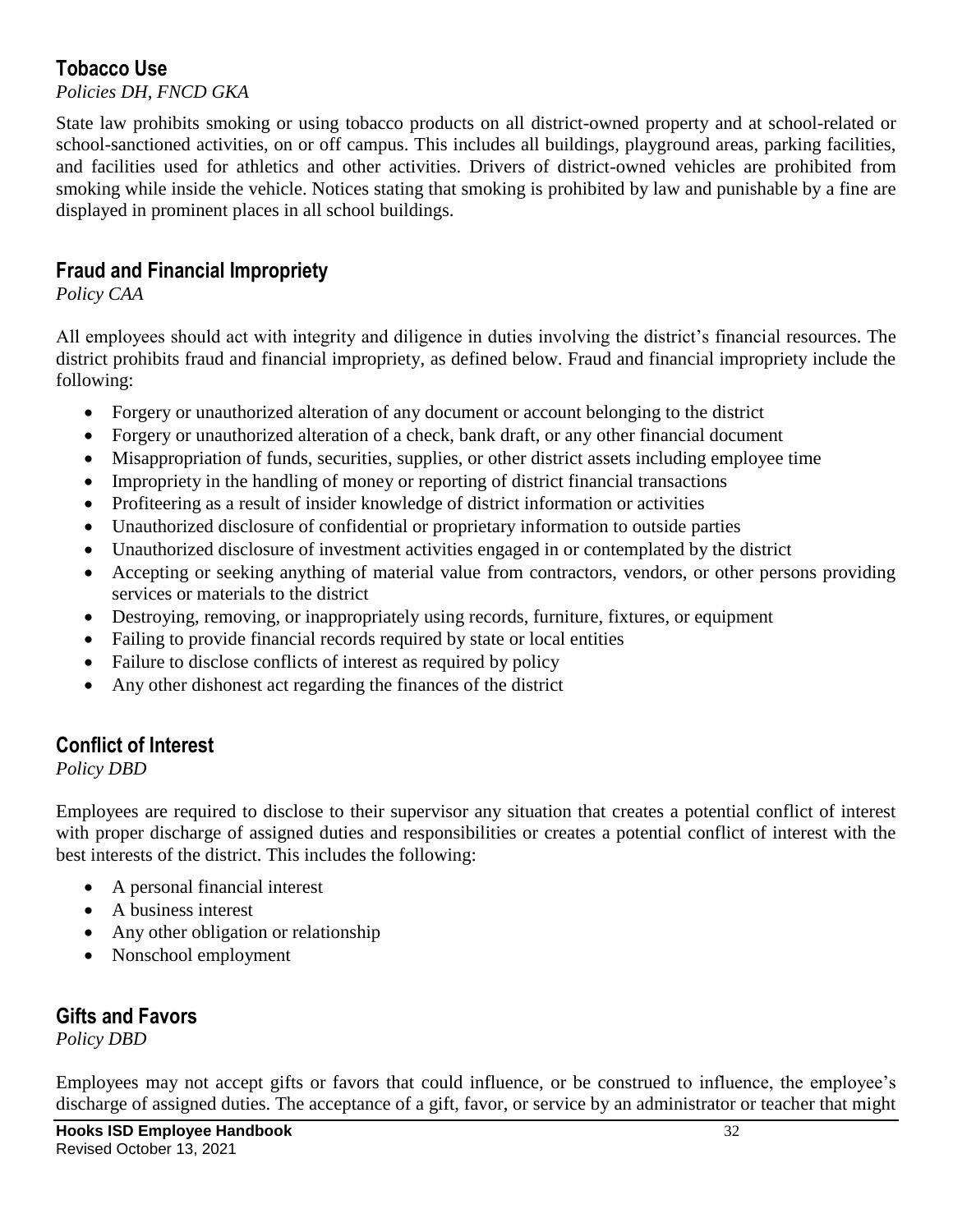reasonably tend to influence the selection of textbooks may result in prosecution of a Class B misdemeanor offense. This does not include staff development, teacher training, or instructional materials such as maps or worksheets that convey information to students or contribute to the learning process.

#### **Copyrighted Materials**

*Policy EFE*

Employees are expected to comply with the provisions of federal copyright law relating to the unauthorized use, reproduction, distribution, performance, or display of copyrighted materials (i.e., printed material, videos, computer data and programs, etc.). Rented videos are to be used in the classroom for educational purposes only. Duplication or backup of computer programs and data must be made within the provisions of the purchase agreement.

#### **Associations and Political Activities**

*Policy DGA*

The district will not directly or indirectly discourage employees from participating in political affairs or require any employee to join any group, club, committee, organization, or association. Employees may join or refuse to join any professional association or organization.

An individual's employment will not be affected by membership or a decision not to be a member of any employee organization that exists for the purpose of dealing with employers concerning grievances, labor disputes, wages, rates of pay, hours of employment, or conditions of work.

Use of district resources including work time for political activities is prohibited.

## **Safety**

#### *Policy CK series*

The district has developed and promotes a comprehensive program to ensure the safety of its employees, students, and visitors. The safety program includes guidelines and procedures for responding to emergencies and activities to help reduce the frequency of accidents and injuries. To prevent or minimize injuries to employees, coworkers, and students and to protect and conserve district equipment, employees must comply with the following requirements:

- Observe all safety rules.
- Keep work areas clean and orderly at all times.
- Immediately report all accidents to their supervisor.
- Operate only equipment or machines for which they have training and authorization.

Employees with questions or concerns relating to safety programs and issues can contact their principal.

## **Possession of Firearms and Weapons**

*Policies FNCG, GKA*

Employees, visitors, and students are prohibited from bringing firearms, knives, clubs or other prohibited weapons onto school premises (i.e., building or portion of a building) or any grounds or building where a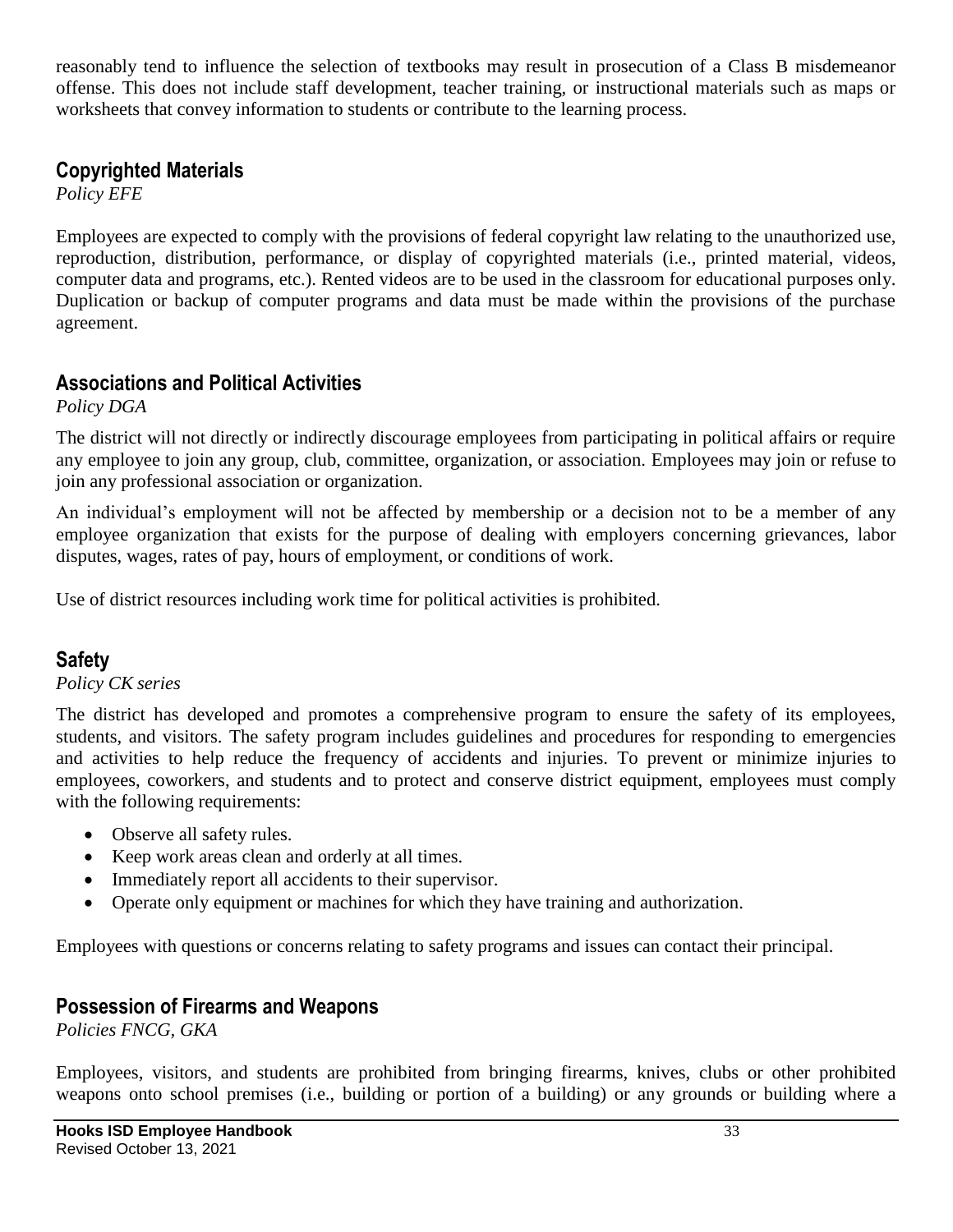school-sponsored activity takes place. To ensure the safety of all persons, employees who observe or suspect a violation of the district's weapons policy should report it to their supervisor or call 911 immediately.

#### **Visitors in the Workplace**

*Policy GKC*

All visitors are expected to enter any district facility through the main entrance and sign in or report to the building's main office. Authorized visitors will receive directions or be escorted to their destination. Employees who observe an unauthorized individual on the district premises should immediately direct him or her to the building office or contact the administrator in charge.

#### **Asbestos Management Plan**

*Policy CKA*

The district is committed to providing a safe environment for employees. An accredited management planner has developed an asbestos management plan for each school. A copy of the district's management plan is kept in the administration office and is available for inspection during normal business hours.

#### **Pest Control Treatment**

*Policies CLB, DI*

Employees are prohibited from applying any pesticide or herbicide without appropriate training and prior approval of the integrated pest management (IPM) coordinator. Any application of pesticide or herbicide must be done in a manner prescribed by law and the district's integrated pest management program.

Notices of planned pest control treatment will be posted in a district building 48 hours before the treatment begins. Notices are generally located in the campus's central office. Pest control information sheets are available from campus principals or facility managers upon request.

## **General Procedures**

#### **Bad Weather Closing**

The district may close schools because of bad weather or emergency conditions. When such conditions exist, the Superintendent will make the official decision concerning the closing of the district's facilities. When it becomes necessary to open late, to release students early, or to cancel school, district officials will post a notice on the district's website, on the district's Facebook page and notify the following radio and television stations:

| <b>Radio Stations</b> | <b>Television Stations</b> |  |
|-----------------------|----------------------------|--|
| $KOOL$ 95.1           | KTBS Channel 3             |  |
| 95.9<br>KLLI          | KTAL Channel 6             |  |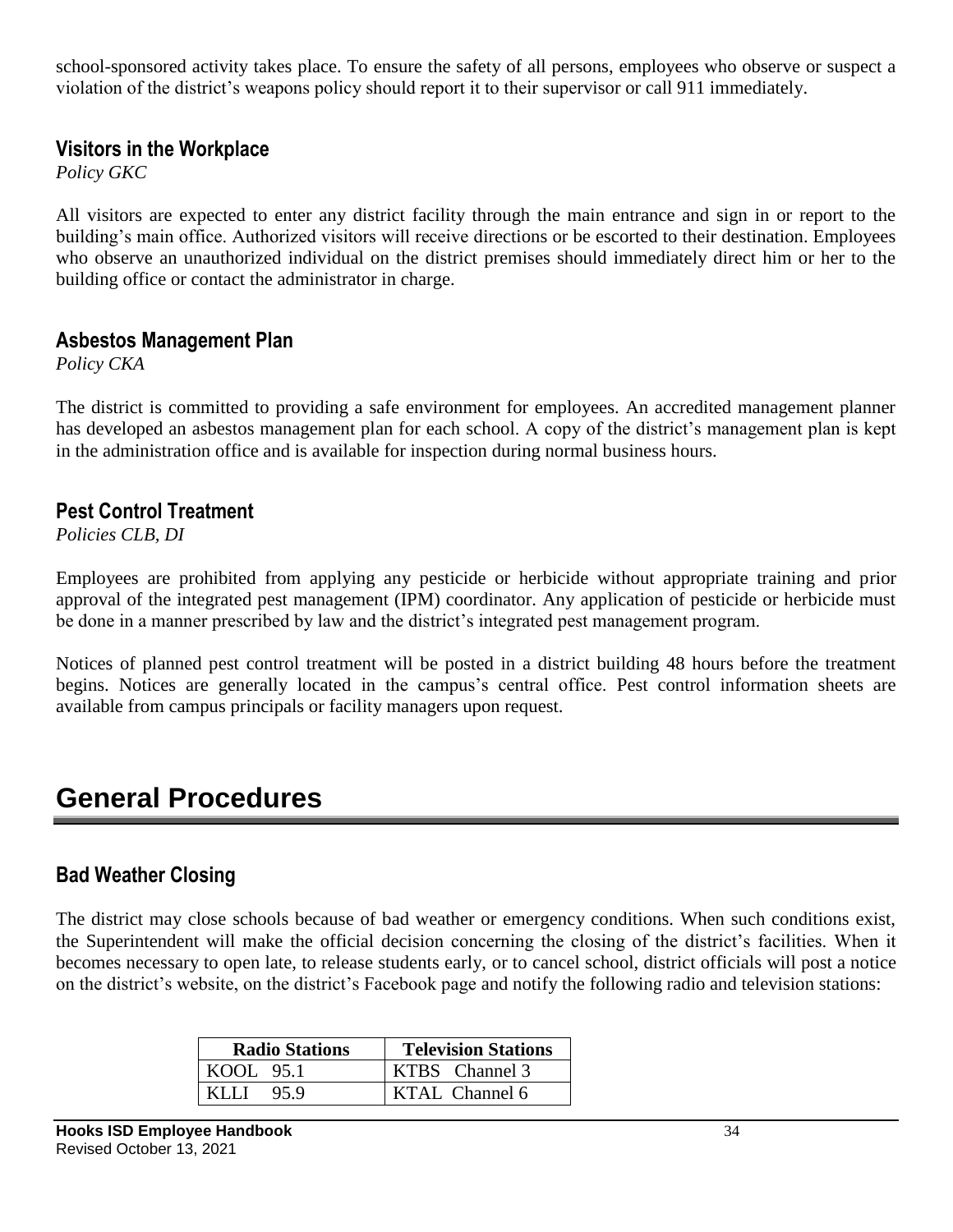| <b>KKYR</b> 102.5 | KSLA Channel 12 |
|-------------------|-----------------|
| <b>KZRB</b> 103.5 |                 |
| $KTOY$ 104.5      |                 |

#### **Emergencies**

*Policies CKC*, *CKD*

All employees should be familiar with the safety procedures for responding to a medical emergency and the evacuation diagrams posted in their work areas. Emergency drills will be conducted to familiarize employees and students with safety and evacuation procedures. Each campus is equipped with an automatic external defibrillator. Fire extinguishers are located throughout all district buildings. Employees should know the location of these devices and procedures for their use.

#### **Purchasing Procedures**

*Policy CH*

All requests for purchases must be submitted to the principal's office on an official district purchase order (PO) form with the appropriate approval signatures. No purchases, charges, or commitments to buy goods or services for the district can be made without a PO number. The district will not reimburse employees or assume responsibility for purchases made without authorization. Employees are not permitted to purchase supplies or equipment for personal use through the district's business office. Contact the principal for additional information on purchasing procedures.

#### **Name and Address Changes**

It is important that employment records be kept up to date. Employees must notify Lisa Tullis at the administration office if there are any changes or corrections to their name, home address, contact telephone number, marital status, emergency contact, or beneficiary. The form to process a change in personal information can be obtained from Lisa Tullis.

#### **Personnel Records**

*Policy GBA*

Most district records, including personnel records, are public information and must be released upon request. Employees may choose to have the following personal information withheld:

- Address
- Phone number
- Social Security number
- Information that reveals whether they have family members

The choice to not allow public access to this information may be made at any time by submitting a written request to Lisa Tullis. New or terminating employees have 14 days after hire or termination to submit a request. Otherwise, personal information will be released to the public.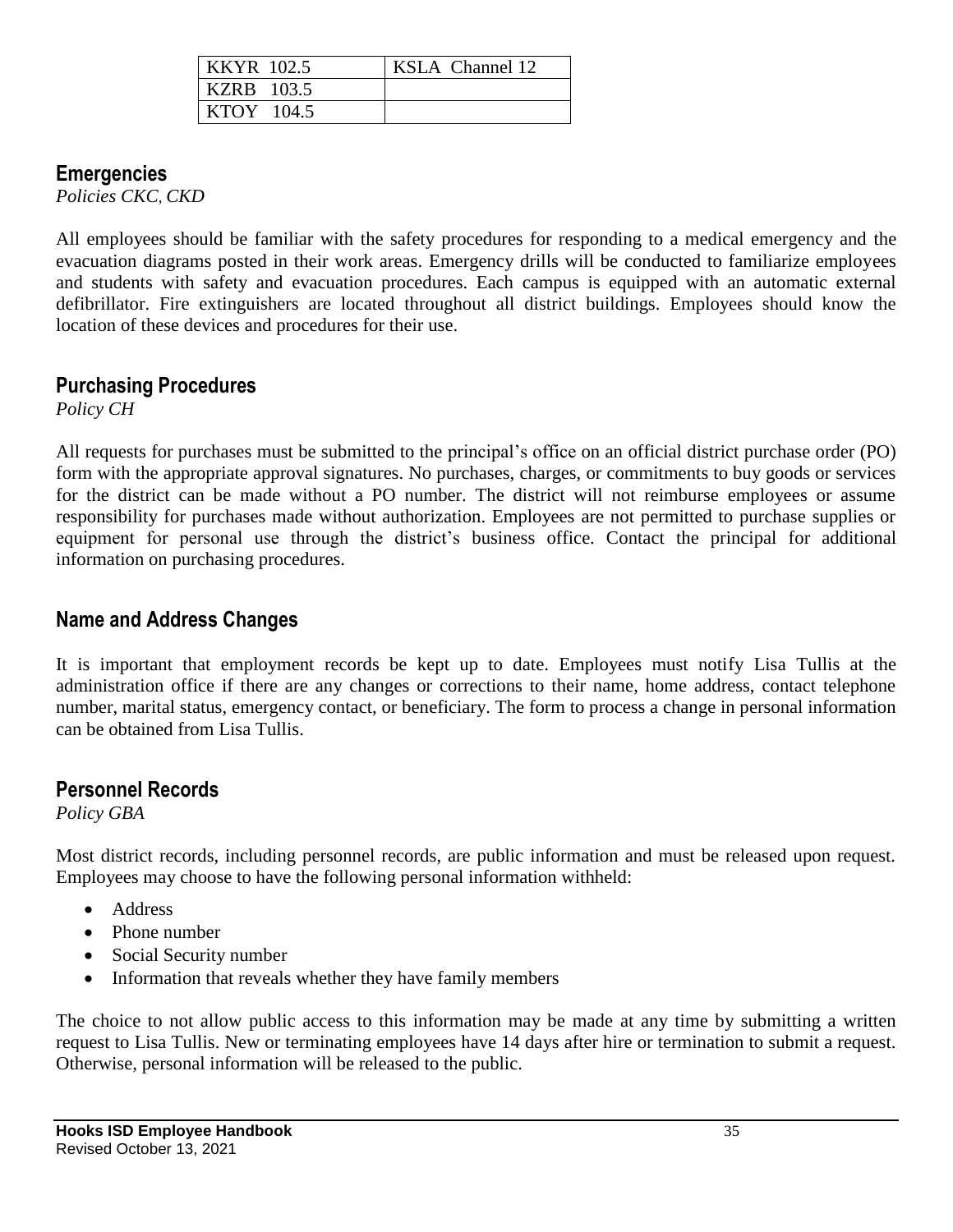## **Building Use**

*Policies DGA, GKD*

Employees who wish to use district facilities after school hours must follow established procedures. The principal is responsible for scheduling the use of facilities after school hours. Contactyour principal to request to use school facilities and to obtain information on the fees charged.

## **Termination of Employment**

#### **Resignations**

*Policy DFE*

**Contract Employees.**Contract employees may resign their position without penalty at the end of any school year if written notice is received 45 days before the first day of instruction of the following school year. A written notice of resignation should be submitted to the principal. Contract employees may resign at any other time only with the approval of the superintendent or the board of trustees. Resignation without consent may result in disciplinary action by the State Board for Educator Certification (SBEC).

The superintendent will notify SBEC when an employee resigns and reasonable evidence exists to indicate that the employee has engaged in any of the acts listed in *Reports to the State Board for Educator Certification* on page 41.

**Noncontract Employees.**Noncontract employees may resign their position at any time. A written notice of resignation should be submitted to your principal at least two weeks prior to the effective date. Employees are encouraged to include the reasons for leaving in the letter of resignation but are not required to do so.

#### **Dismissal or Nonrenewal of Contract Employees**

*Policies DFAA, DFAB, DFBA, DFBB, DFD, DFF*

Employees on probationary, term, and continuing contracts can be dismissed during the school year according to the procedures outlined in district policies. Employees on probationary or term contracts can be nonrenewed at the end of the contract term. Contract employees dismissed during the school year, suspended without pay, or subject to a reduction in force are entitled to receive notice of the recommended action, an explanation of the charges against them, and an opportunity for a hearing. The time lines and procedures to be followed when a suspension, termination, or nonrenewal occurs will be provided when a written notice is given to an employee. Advance notification requirements do not apply when a contract employee is dismissed for failing to obtain or maintain appropriate certification or whose certification is revoked for misconduct. Information on the time lines and procedures can be found in the DF series policies that are provided to employees or are available on line.

#### **Dismissal of Noncontract Employees**

*Policy DCD*

Noncontract employees are employed at will and may be dismissed without notice, a description of the reasons for dismissal, or a hearing. It is unlawful for the district to dismiss any employee for reasons of race, color,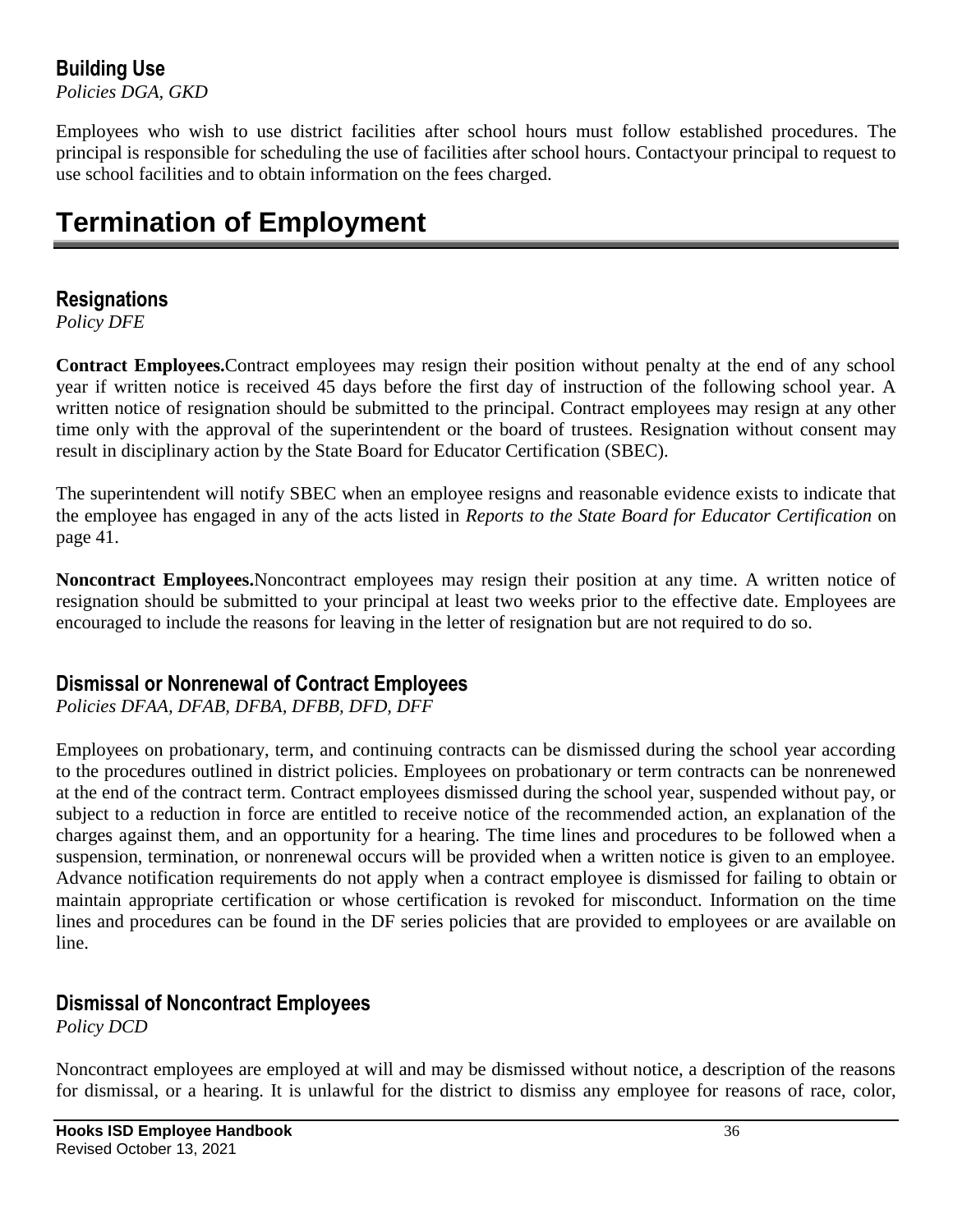religion, gender, national origin, age, disability, military status, genetic information, any other basis protected by law, or in retaliation for the exercise of certain protected legal rights. Noncontract employees who are dismissed have the right to grieve the termination. The dismissed employee must follow the district process outlined in this handbook when pursuing the grievance. (See *Complaints and Grievances*, page 24.)

#### **Exit Interviews and Procedures**

*Policy DC*

Exit interviews will be scheduled for all employees leaving the district. Information on the continuation of benefits, release of information, and procedures for requesting references will be provided at this time. Separating employees are asked to provide the district with a forwarding address and phone number and complete a questionnaire that provides the district with feedback on his or her employment experience. All district keys, books, property, and equipment must be returned to the campus principal upon separation from employment. After all is returned and checklist complete, final checks will be released.

## **Reports to State Board for Educator Certification**

*Policy DF*

The dismissal or resignation of a certified employee will be reported to SBEC when the Superintendent first learns about an alleged incident of conduct that involves the following:

- A reported criminal history
- Any form of sexual or physical abuse of a minor or any other illegal conduct with a student or a minor
- Soliciting or engaging in sexual conduct or a romantic relationship with a student or minor
- The possession, transfer, sale, or distribution of a controlled substance
- The illegal transfer, appropriation, or expenditure of school property or funds
- An attempt by fraudulent or unauthorized means to obtain or alter any certificate or permit that would entitle the individual to a professional position or to receive additional compensation associated with a position
- Committing a crime on school property or at a school-sponsored event
- Violating assessment instrument security procedures

## **Reports Concerning Court-Ordered Withholding**

The district is required to report the termination of employees that are under court order or writ of withholding for child support or spousal maintenance to the court and the individual receiving the support (Texas Family Code §8.210, 158.211). Notice of the following must be sent to the court and support recipient:

- Termination of employment not later than the seventh day after the date of termination
- Employee's last known address
- Name and address of the employee's new employer, if known

## **Student Issues**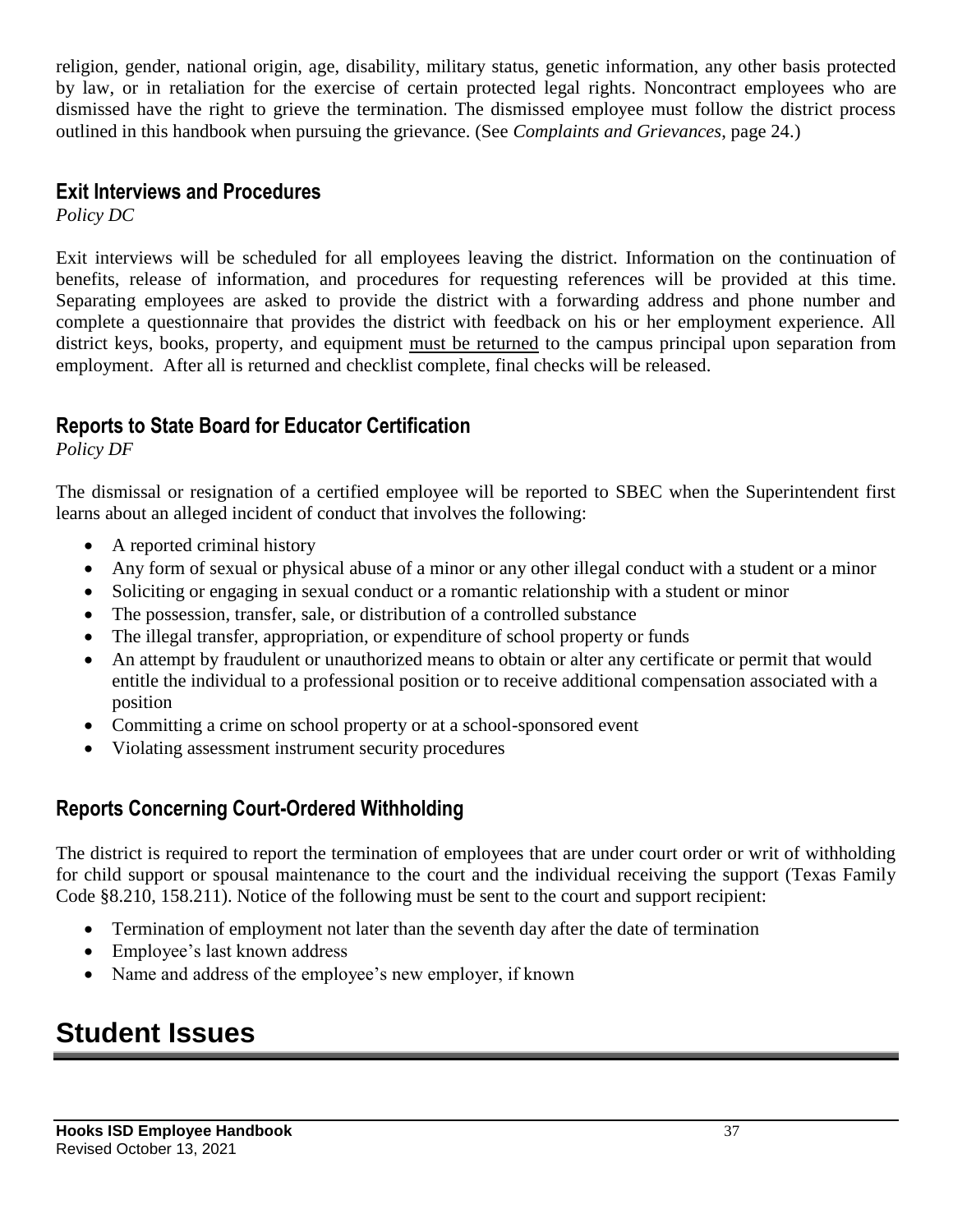#### **Equal Educational Opportunities**

*Policies FB, FFH*

Hooks ISD does not discriminate on the basis of race, color, religion, national origin, gender, or disability in providing education services, activities, and programs, including vocational programs, in accordance with Title VI of the Civil Rights Act of 1964, as amended; Title IX of the Educational Amendments of 1972; and Section 504 of the Rehabilitation Act of 1973, as amended.

Questions or concerns about discrimination against students based on sex, including sexual harassment should be directed to Tracy Cook, the district Title IX coordinator. Questions or concerns about discrimination on the basis of a disability should be directed to Tracy Cook, the district ADA/Section 504 coordinator. All other questions or concerns relating to discrimination based on any other reasons should be directed to the Superintendent.

#### **Student Records**

*Policy FL*

Student records are confidential and are protected from unauthorized inspection or use. Employees should take precautions to maintain the confidentiality of all student records. The following people are the only people who have general access to a student's records:

- Parents: Married, separated, or divorced unless parental rights have been legally terminated and the school has been given a copy of the court order terminating parental rights
- The student (if 18 or older or emancipated by a court)
- School officials with legitimate educational interests

The student handbook provides parents and students with detailed information on student records. Parents or students who want to review student records should be directed to the campus principals for assistance.

#### **Parent and Student Complaints**

*Policy FNG*

In an effort to hear and resolve parent and student complaints in a timely manner and at the lowest administrative level possible, the Board has adopted orderly processes for handling complaints on different issues. Any campus office or the superintendent's office can provide parents and students with information on filing a complaint.

Parents are encouraged to discuss problems or complaints with the teacher or the appropriate administrator at any time. Parents and students with complaints that cannot be resolved to their satisfaction should be directed to the campus principal to follow the appropriate procedure. The formal complaint process provides parents and students with an opportunity to be heard up to the highest level of management if they are dissatisfied with a principal's response.

#### **Administering Medication to Students**

*Policy FFAC*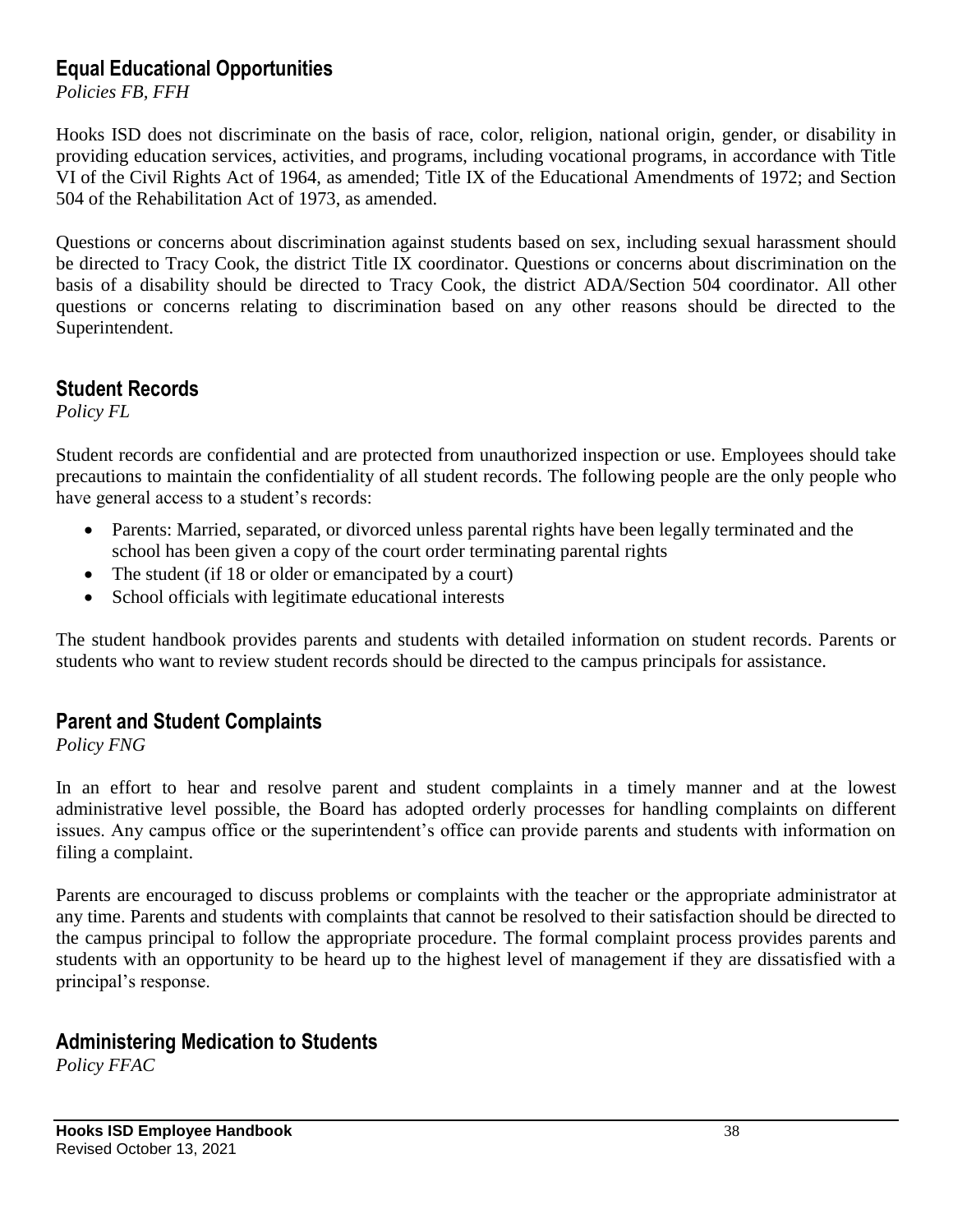Only designated employees can administer prescription medication, nonprescription medication, and herbal or dietary supplements to students. A student who must take medication during the school day must bring a written request from his or her parent and the medicine in its original, properly labeled container. Contact the principal or school nurse for information on procedures that must be followed when administering medication to students.

## **Dietary Supplements**

*Policies DH, FFAC*

District employees are prohibited by state law from knowingly selling, marketing, or distributing a dietary supplement that contains performance-enhancing compounds to a student with whom the employee has contact as part of his or her school district duties. In addition, employees may not knowingly endorse or suggest the ingestion, intranasal application, or inhalation of a performance-enhancing dietary supplement to any student.

#### **Psychotropic Drugs**

*Policy FFAC*

A psychotropic drug is a substance used in the diagnosis, treatment, or prevention of a disease or as a component of a medication. It is intended to have an altering effect on perception, emotion, or behavior and is commonly described as a mood- or behavior-altering substance.

District employees are prohibited by state law from doing the following:

- Recommending that a student use a psychotropic drug
- Suggesting a particular diagnosis
- Excluding from class or school-related activity a student whose parent refuses to consent to a psychiatric evaluation or to authorize the administration of a psychotropic drug to a student

## **Student Conduct and Discipline**

*Policies in the FN series and FO series*

Students are expected to follow the classroom rules, campus rules, and rules listed in the Student Handbook and Student Code of Conduct. Teachers and administrators are responsible for taking disciplinary action based on a range of discipline management strategies that have been adopted by the district. Other employees that have concerns about a particular student's conduct should contact the classroom teacher or campus principal.

#### **Student Attendance**

*Policy FEB*

Teachers and staff should be familiar with the district's policies and procedures for attendance accounting. These procedures require minor students to have parental consent before they are allowed to leave campus. When absent from school, the student upon returning to school, must bring a note signed by the parent that describes the reason for the absence. These requirements are addressed in campus training and in the student handbook. Contact the campus principal for additional information.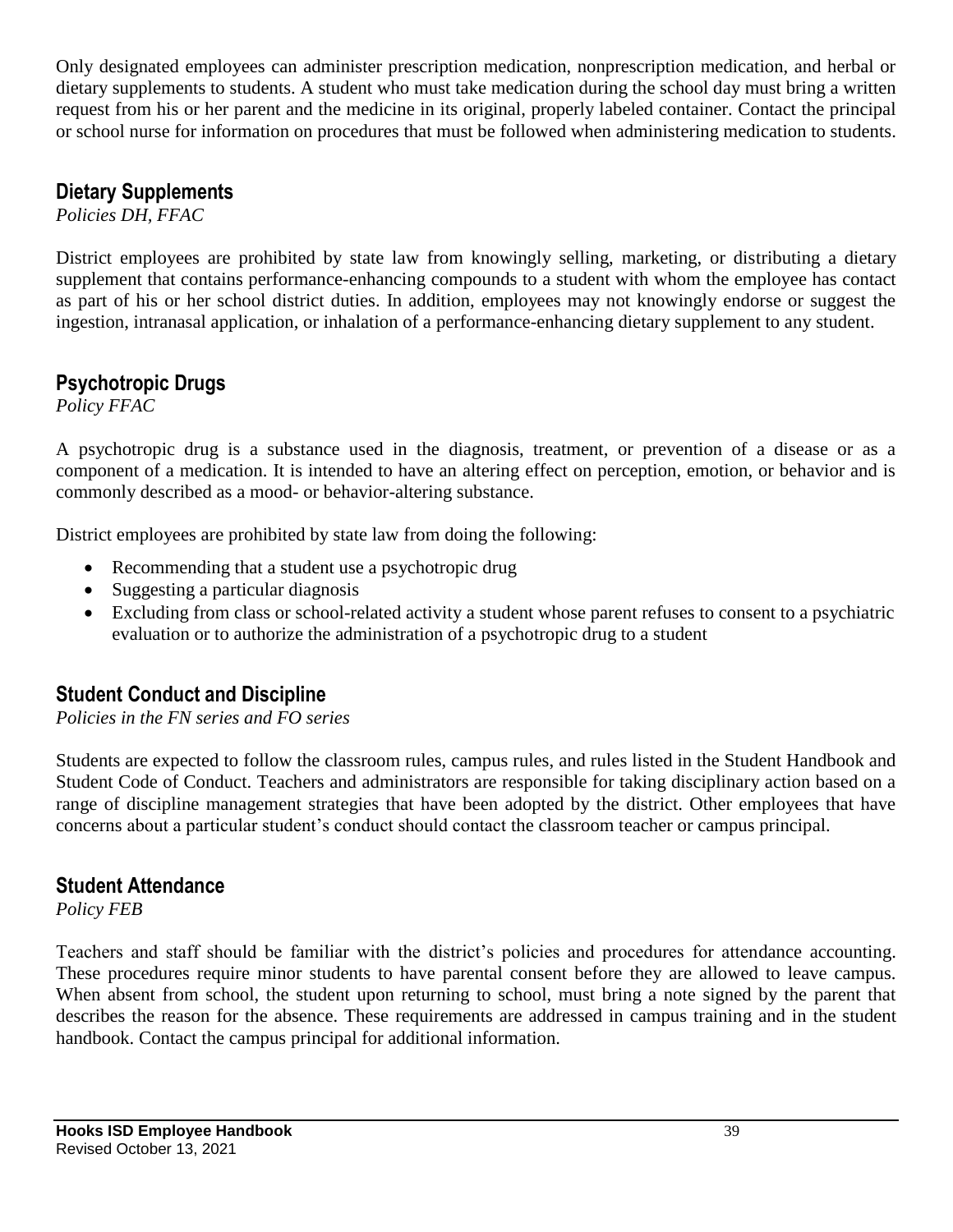## **Bullying**

*Policy FFI*

All employees are required to report student complaints of bullying to the principal or supervisor. The district's policy includes definitions and procedures for reporting and investigating bullying of students and is reprinted below:

*[http://pol.tasb.org/Home/Index/202](http://www.tasb.org/policy/pol/private/019902/)*

#### **Hazing**

*Policy FNCC*

Students must have prior approval from the principal or designee for any type of "initiation rites" of a school club or organization. While most initiation rites are permissible, engaging in or permitting "hazing" is a criminal offense. Any teacher, administrator, or employee who observes a student engaged in any form of hazing, who has reason to know or suspect that a student intends to engage in hazing, or has engaged in hazing must report that fact or suspicion to the designated campus administrator.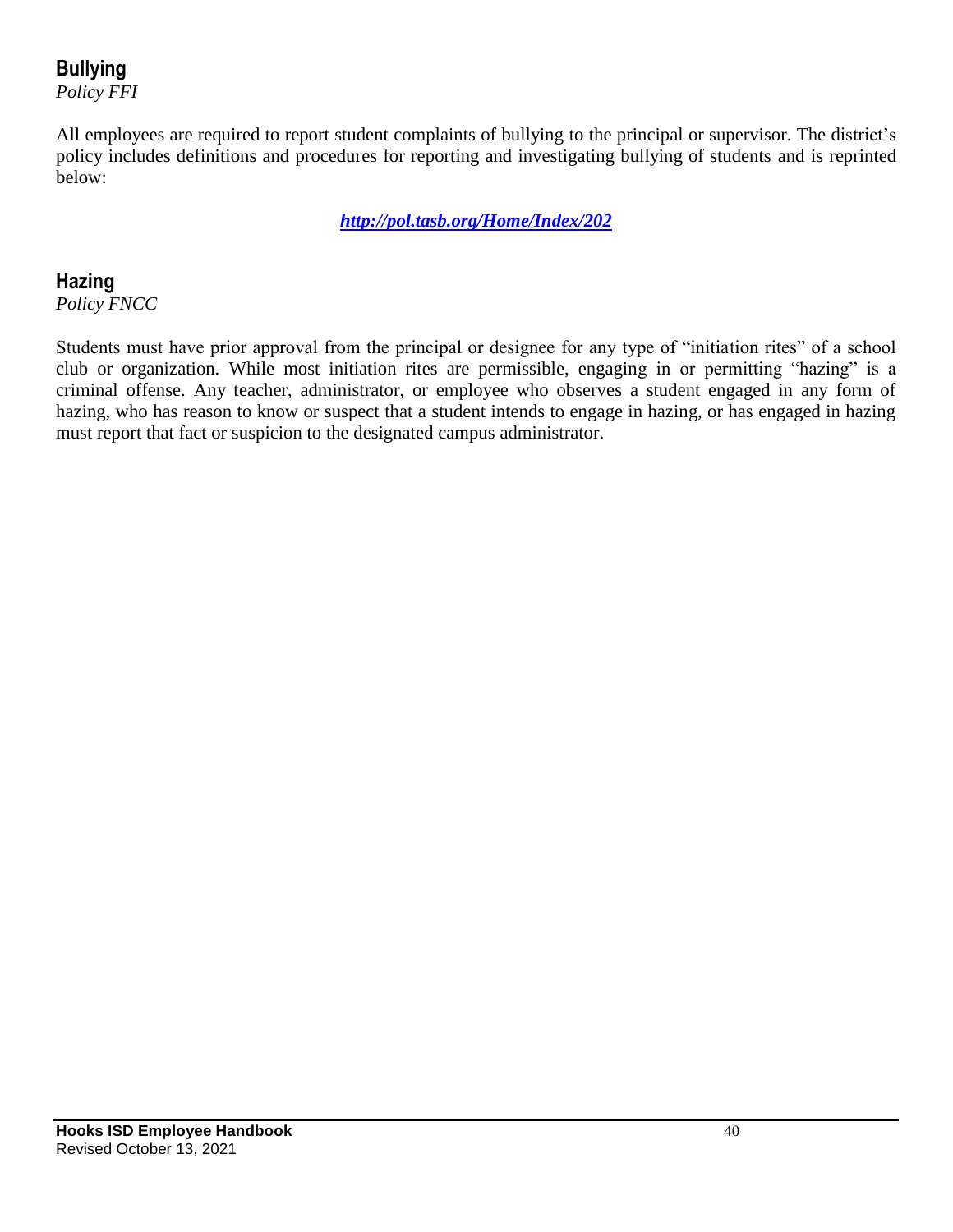#### *HOOKS INDEPENDENT SCHOOL DISTRICT "Challenging ALL to Excellence" Staff Dress Code 2021-2022*

#### *Specific Guidelines/Restrictions*

- All staff members are required to wear staff ID tags at all times while on school grounds.
- The general appearance of the staff should be of such a nature as not to attract undue attention or interfere with the instructional program
- No advertisement of tobacco products, alcohol, drugs or pictures, emblems or writing on clothing or body that is lewd, offensive, vulgar or obscene.
- Clothing must adequately cover the body.
- No see through clothing.
- Staff members are prohibited from having exposed obscene tattoos or tracks in eyebrows.
- No tight or revealing clothing
- Cleanliness of body is expected of all staff members.
- Hair should be clean and neatly groomed. It should not be colored or styled in any way that attracts undue attention. This includes colored or bleached portions of hair. Staff members may not have any designs cut into their hair. (All coloring of the hair must be a natural color.) Facial hair must be neatly groomed
- No type of cap, hat, bandanna, headscarf or headband is allowed in the building. Exceptions would be a cap or hat that is part of a uniform at a school activity or a head covering worn for religious purposes. (Females may wear headbands or bandannas designed to hold back hair out of their eyes.)
- No combs, brushes, picks, rollers are allowed to be worn or displayed.
- Pierced earrings are allowed in ears, but all other body piercing jewelry is strictly prohibited. Also, staff members are prohibited from wearing gauging tools in ears.
- Dark glasses are not permitted in the building.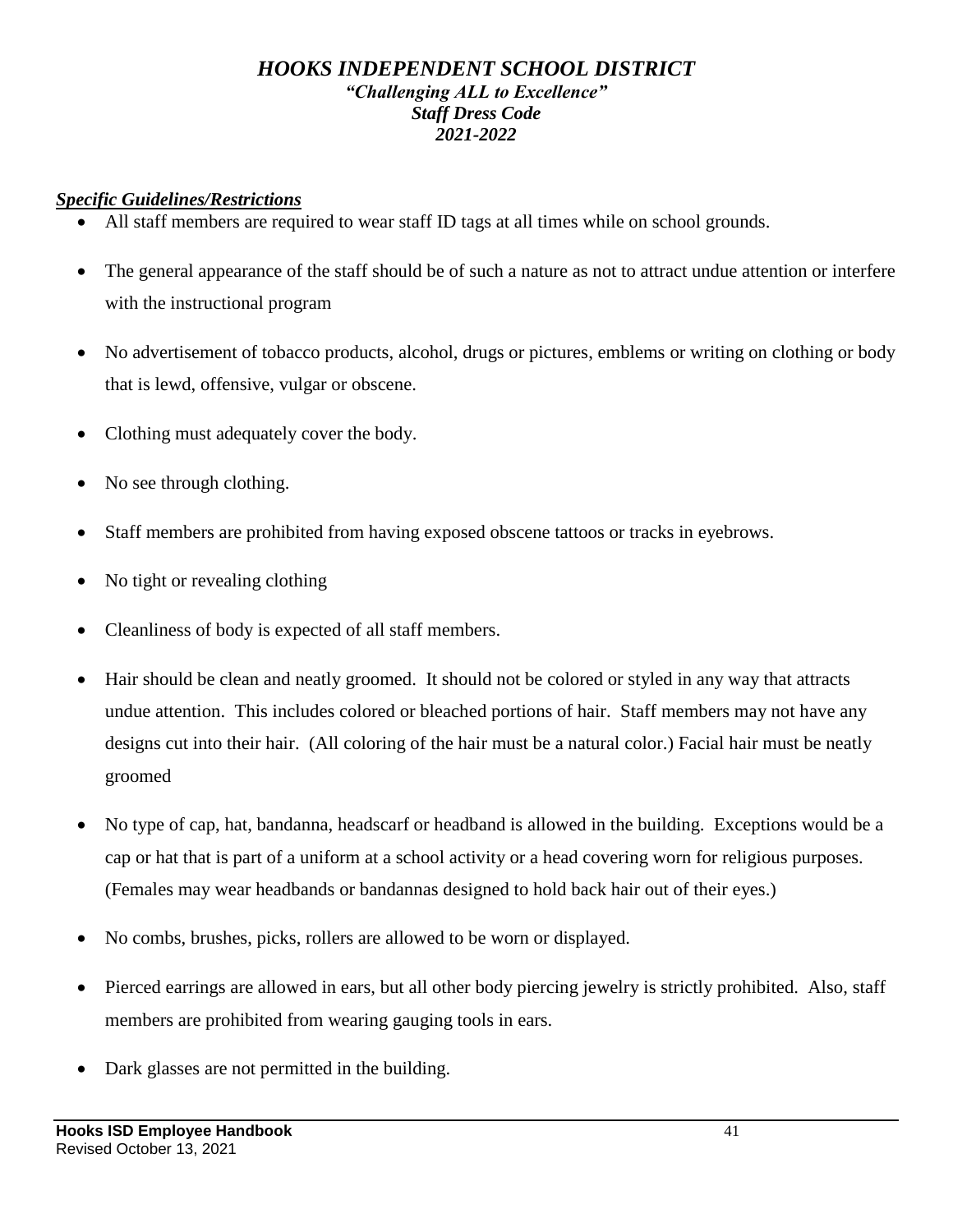- No Grilles.
- Wallet chains, oversized chains and dog collars are not permitted.
- All clothing must be appropriately sized. (No excessively baggy clothes)
- No blue/denim jeans , t-shirts, jogging suits, or wind suits may be worn except on designated days set by the campus Principal.
- Denim dress pants, shirts, skirts, jumpers, and dresses will be allowed.
- Staff members who teach PE may wear appropriate gym outfits.

#### *Shirts*

- No holes, slits, or tears displaying skin are allowed.
- No shirts/blouses/dresses which foster an inappropriate or disruptive atmosphere. (No tube/tank tops, halters, half-shirts, crop-tops or shirts with split sides.)
- Sleeveless garments with straps must not be less than the width of a dollar bill.
- Hooded shirts are acceptable. (Hoods cannot be worn in buildings.)
- Any shirt not tucked in must cover the belt-line at all times.

#### *Pants, Skorts, Skirts and Jumpers*

- Pants and skirts with holes or tears will not be allowed.
- The length of all skirts must be at least to the top of the knee or below.
- All pants must ride at the waist and fit appropriately.
- No oversized or baggy pants will be allowed.
- No dance gear or tights
- No biker shorts
- No pajama pants
- No sagging. Pants and skirts must be fitted at the waist.
- Leggings must be covered by an outer garment at least to the top of the of knee or below.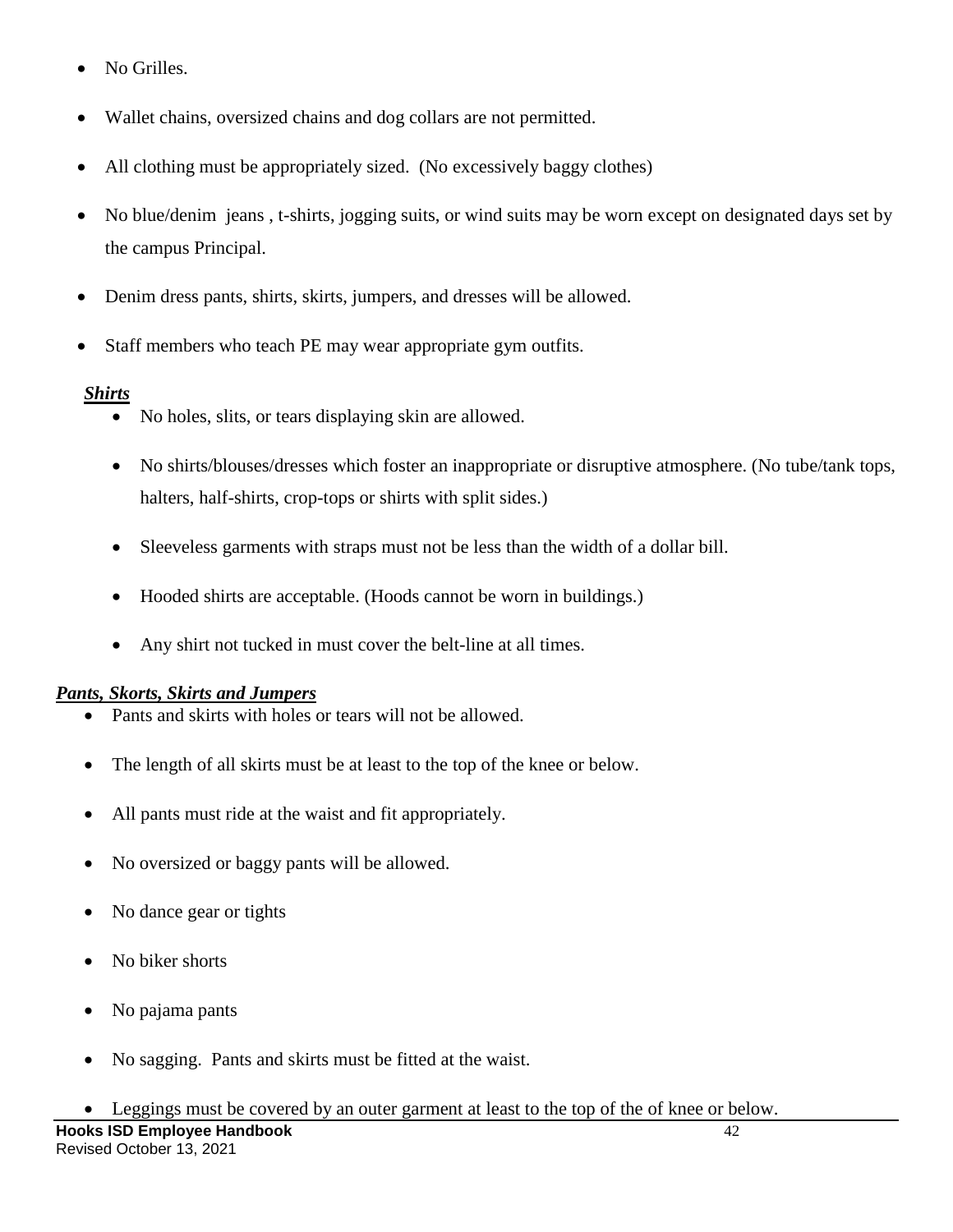#### *Shoes*

- House slippers/house shoes are not allowed
- No shoes with wheels or rollers.
- No rubber flip/flops (shower shoes) may be worn.

#### *Undergarments*

- Appropriate undergarments must be worn in an appropriate fashion.
- Undergarments must not be visible.

The District prohibits any clothing or grooming that, in the principal's or designee's judgment may reasonably be expected to cause disruption or interference with the normal school operations. The principal or designee makes the final decision about dress and grooming violations.

#### **Hooks ISD Employees should always look professional.**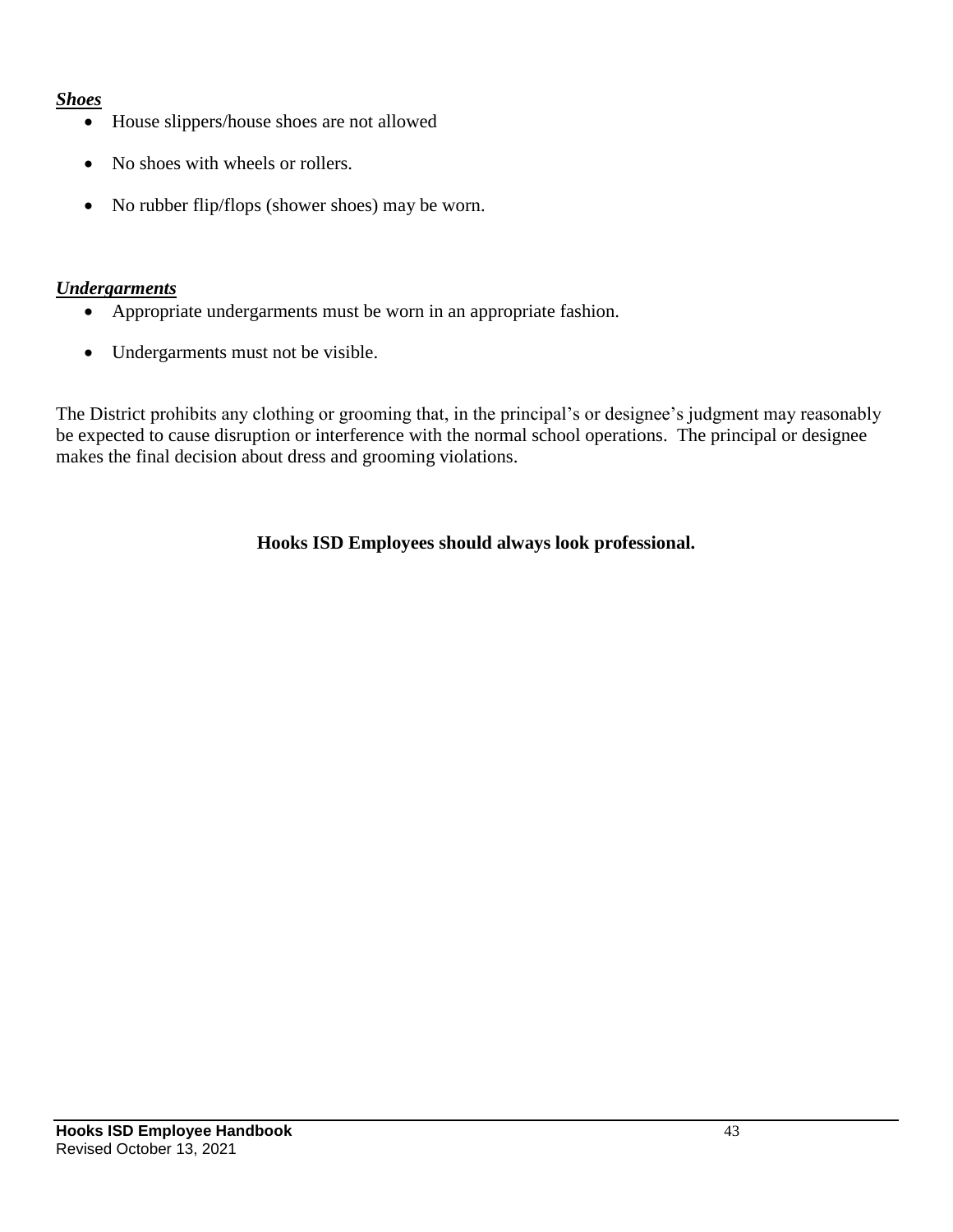## **Index**

Administering medication, 39 Administration, 7 Alcohol and drug abuse prevention, 31 testing, 10 Annualized compensation, 14 Arrests and convictions, 31 Asbestos management plan, 38 Assault leave, 22 Associations and political activities, 33 At-will employment, 9, 10 Automatic payroll deposits, 14 Background checks, 31 Bad weather closing, 34 Benefits cafeteria plan, 16 health insurance, 15 leave, 17 retirement, 17 supplemental insurance, 16 workers' compensation, 16, 22 Board of Trustees information, 6 meeting schedule, 7 members, 6 Building use, 36 Bullying, 40 Cafeteria benefits, 16 **Certification** health and safety training, 11 parent notification, 12 Change of address, 35 Child abuse reporting, 27 Code of ethics, 25 Compensation, 14 Complaints employee, 24 parent and student, 38 Computer use, 28 Conduct and welfare, 24 Conflict of interest, 32 **Contract** employment, 9

nonrenewal, 36 Copyright materials, 33 Court appearances, 23 Court order withholding, 37 Criminal history background checks, 31 Data management, 28 Dietary supplements, 39 **Directories** helpful contacts, 8 school, 8 Discipline, 39 Dismissal contract employees, 36 noncontract employees, 37 **District** communications, 24 information, 6 mission statement, 6 Drug abuse prevention, 31 psychotropic, 39 testing, 10 Electronic media, 28, 29 Emergencies, 35 Employee conduct and welfare, 24 involvement, 13 recognition, 24 Employment after retirement, 9 at-will, 9, 10 contract, 9 noncontract, 9 outside, 12 Equal opportunity educational, 42 employment, 9 Exit Interviews, 37 Family and medical leave, 19 Firearms, 34 Fraud, 32 General procedures, 34 Gifts and favors, 33 Grievances, 24 Harassment, 26

noncertified employees, 10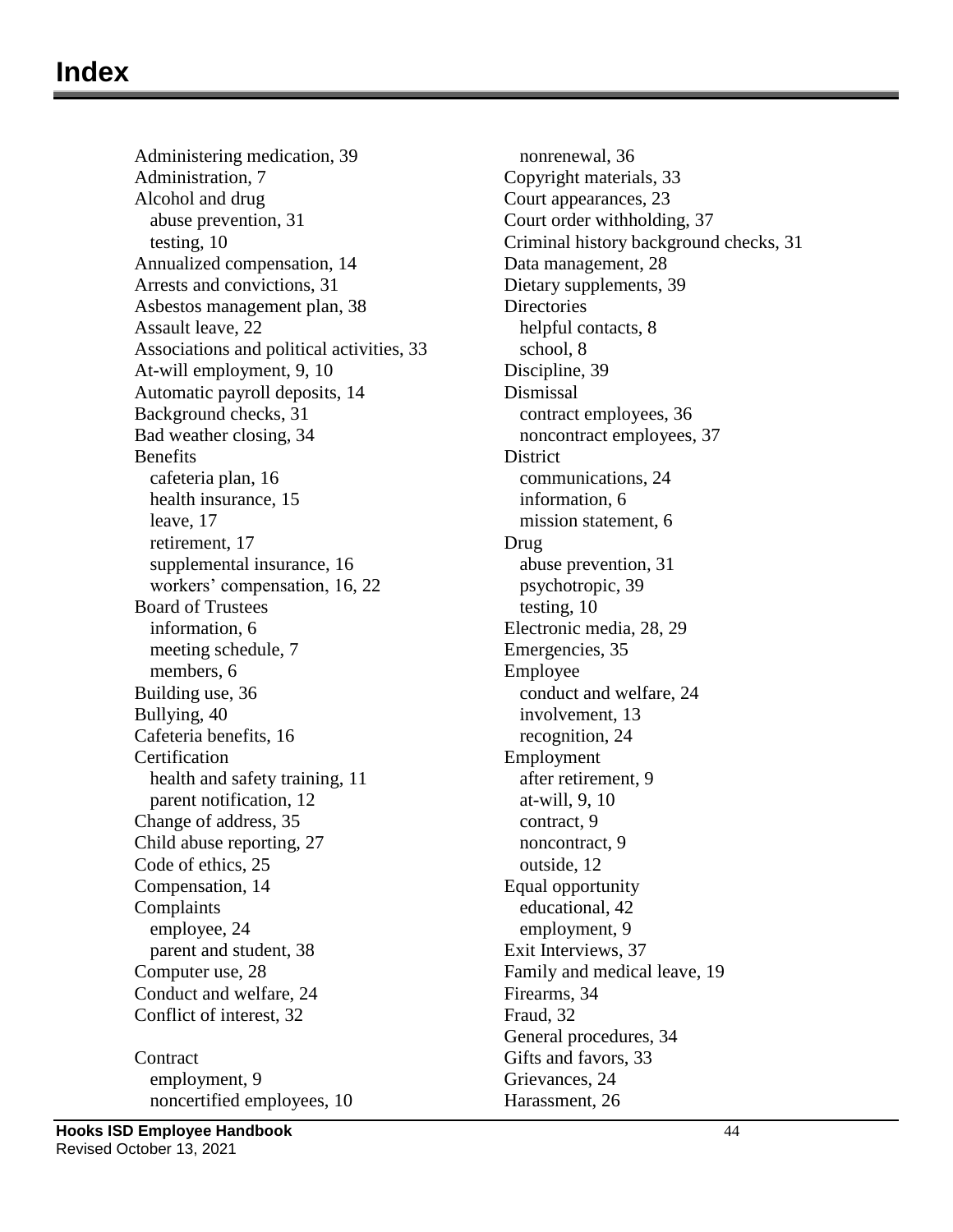Hazing, 40 Health insurance, 15 Health safety training, 11 Helpful contacts, 8 Insurance health, 15 supplemental, 16 unemployment, 16 workers' compensation, 16 Job vacancy announcements, 9 Jury duty, 23 Leave assault, 22 court appearances, 23 discretionary, 18 family and medical, 19 jury duty, 23 local, 19 medical certification, 19 military, 23 nondiscretionary, 18 personal, 18 sick, 18 temporary disability, 22 Medications, 39 Military leave, 23 Mission statement, 6 Name and address changes, 35 No Child Left Behind Act, 12 Nonrenewals, 36 Outside employment, 12 Overtime, 15 Parent and student complaints, 38 Parent notification, 12 Paychecks, 14 Payroll automatic deposits, 14 deductions, 14 schedule, 14 Performance evaluation, 12 Personal leave, 18 Personnel records, 35 Pest control treatment, 34 Political activities, 33 Possession of firearms and weapons, 34 Psychotropic drugs, 39

Purchasing procedures, 35 Qualifying exigency, 20,21,23 Reassignments, 11 Resignations, 36 contract employees, 36 noncontract employees, 36 Retaliation, 26 Retirement benefits, 17 employment after, 9 Safety, 33 Salaries, 13 SBEC reports, 37 School calendar, 7 directory, 8 school closing, 34 Searches, 10 Sexual harassment student, 28 Sick leave, 18 Staff development, 13 Standards of conduct, 24 Student attendance, 40 bullying, 40 dietary supplements, 39 discipline, 39 equal educational opportunities, 38 harassment, 27 hazing, 40 medication, 39 records, 38 Supplemental insurance, 16 Teacher retirement, 17 Temporary disability leave, 22 Termination, 36 disimissal during the contract term, 36 exit interviews, 37 noncontract employees, 36 nonrenewal, 36 reports to SBEC, 37 resignation, 36 Text messaging, 31, 32 Tobacco use, 32 **Training**